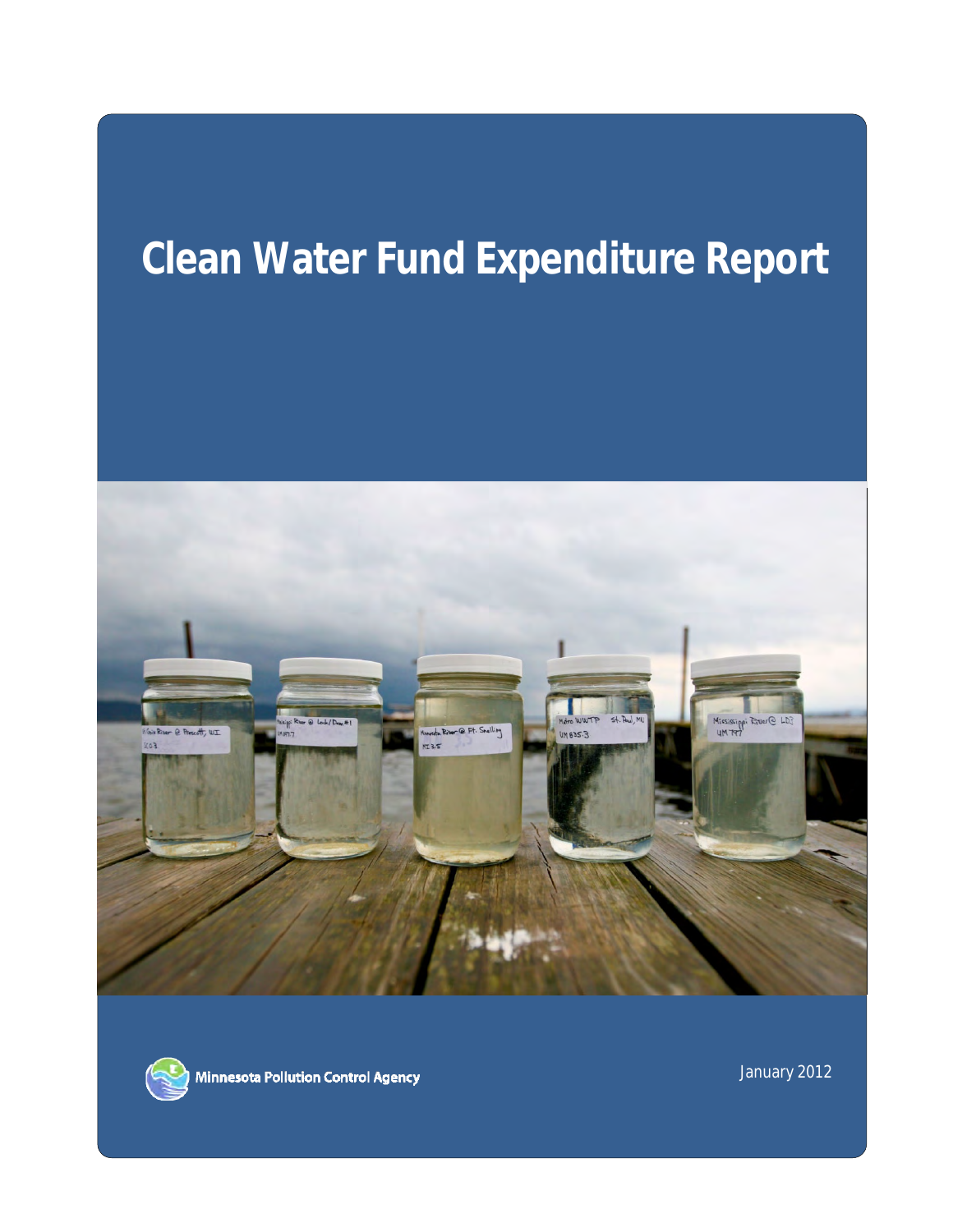#### **Legislative Charge**

*Minn. Statutes § 114d.50, subd. 4c* 

*A state agency or other recipient of a direct appropriation from the Clean Water Fund must compile and submit all information for proposed and funded projects or programs, including the proposed measurable outcomes and all other items required under Section [3.303, subdivision](https://www.revisor.mn.gov/statutes?id=3.303#stat.3.303.10)  [10](https://www.revisor.mn.gov/statutes?id=3.303#stat.3.303.10), to the Legislative Coordinating Commission as soon as practicable or by January 15 of the applicable fiscal year, whichever comes first.* 

#### Contributors / Acknowledgements

#### **Editing and Graphic Design** *for more information.*

Beth Tegdesch Cover photo: Scott Andre

#### **Authors Estimated cost of preparing this report** *(as*

Myrna Halbach *required by Minn. Stat. § 3.197)* 

| Alexis Donath                                                            | Total staff time: 55 hrs. | \$1,388 |
|--------------------------------------------------------------------------|---------------------------|---------|
| Kurt Soular                                                              | Production/duplication    | \$63    |
| $\Omega$ . The state of $\Lambda$ and the state of the state of $\Omega$ | Total                     | \$1.451 |

Linda Carroll *The MPCA is reducing printing and mailing costs*  Jennifer Crea *by using the Internet to distribute reports and information to wider audience. Visit our web site* 

Paul Andre<br>Scott Andre MPCA reports are printed on 100% post-consumer<br>Fecycled content paper manufactured without Scott Andre recycled content paper manufactured without<br>Jerome Davis chlorine or chlorine derivatives.

### **Minnesota Pollution Control Agency**

520 Lafayette Road North | Saint Paul, MN 55155-4194 | www.pca.state.mn.us | 651-296-6300 Toll free 800-657-3864 | TTY 651-282-5332

This report is available in alternative formats upon request, and online at <u>www.pca.state.mn.us</u>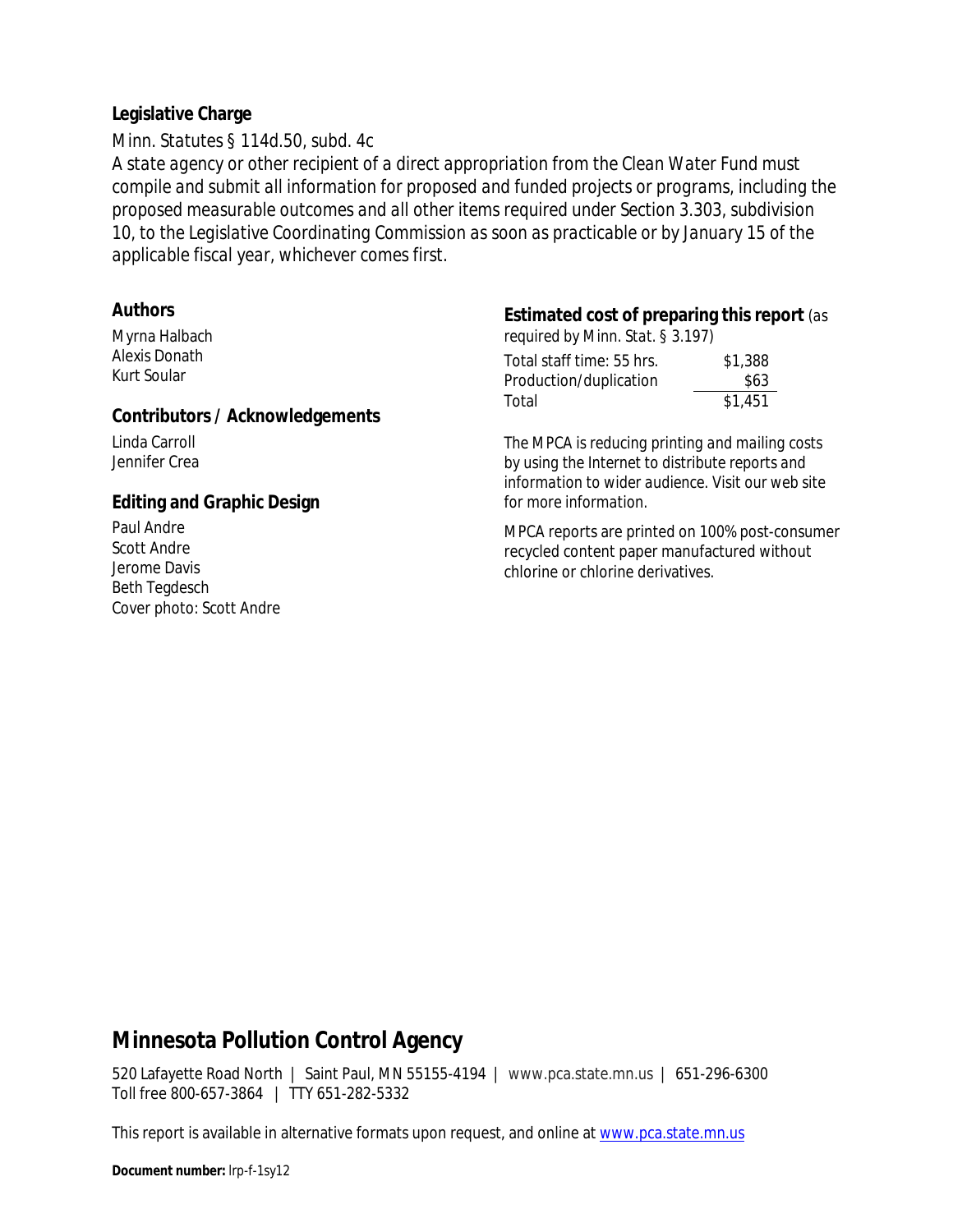# **Contents**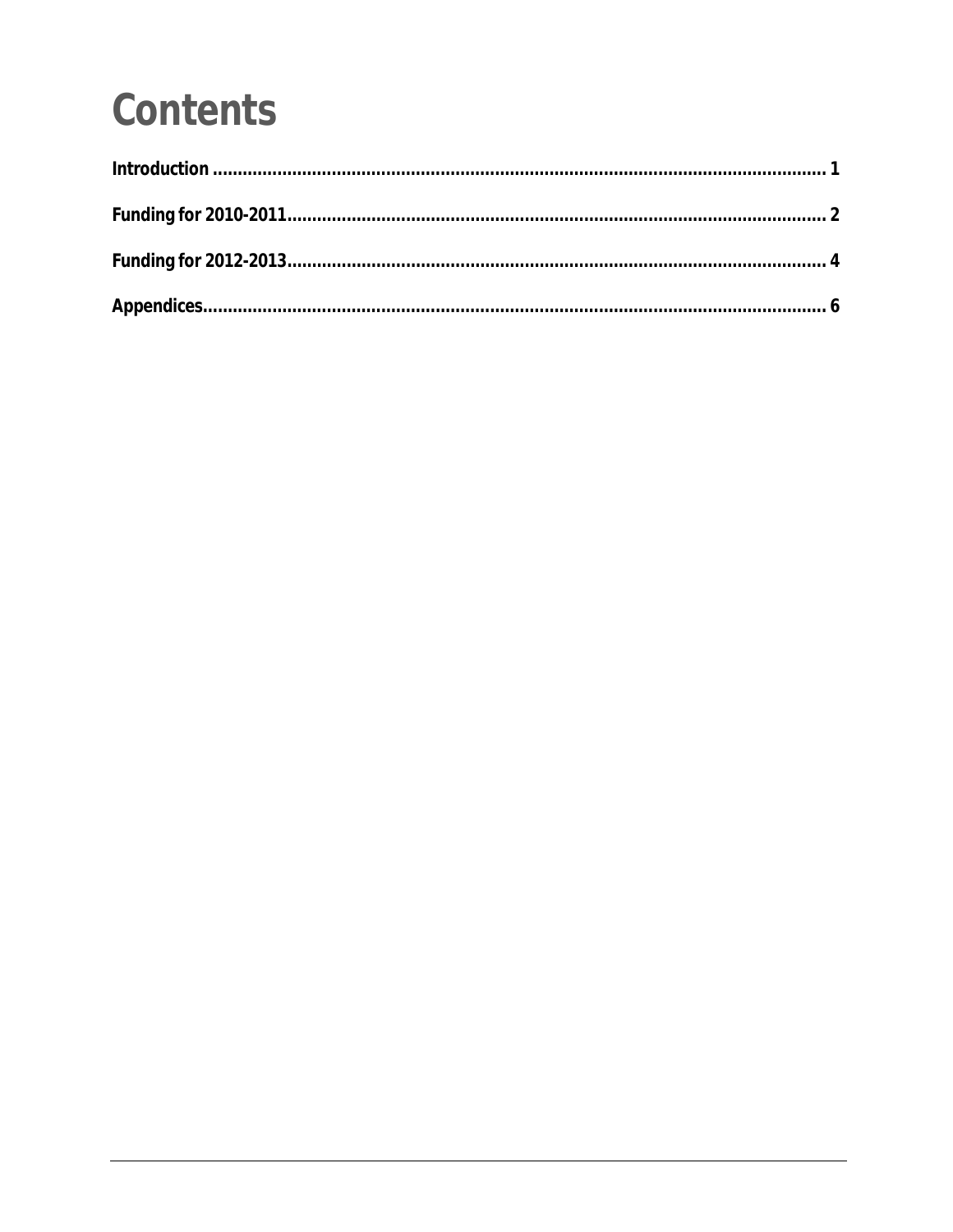## <span id="page-3-0"></span>**Introduction**

The Clean Water, Land, and Legacy Amendment of 2008 increased Minnesota's sales tax and use tax rate by three-eighths of one percent on taxable sales. One-third of those funds are dedicated to the Clean Water Fund to protect, enhance, and restore water quality in lakes, rivers, streams, and groundwater, with at least five percent of the fund targeted to protecting drinking water sources. The Minnesota Pollution Control Agency (MPCA) is one of seven agencies that receive direct appropriations from the Clean Water Fund.

By the end of fiscal year (FY) 2013, the MPCA is scheduled to have received a total of \$94.88 million over the course of four fiscal years from the funds generated by the amendment. These resources have allowed the agency to significantly accelerate its efforts in water quality monitoring and assessment, to conduct special research as requested by the Legislature, and to more fully integrate MPCA water resource management efforts with those of local governments and stakeholders.

In broad strokes, these funds have supported the following types of work:

- Water quality monitoring and assessment
- Water quality study development
- Protection and restoration
- Groundwater assessment

### **Reporting and transparency**

In accordance with Minn. Stat. § 3.303, subd. 10, the MPCA has tracked the disbursement of these funds in detail on the website established by the Legislative Coordinating Commission (LCC) at [www.legacy.leg.mn.](http://www.legacy.leg.mn/) For the sake of transparency, the MPCA has elected to make this information available at the level of individual projects, most of which received less than \$500,000 each.

At present, the website includes all details that were legislatively mandated as of the 2009 Legislative Session (name and description of each project, contact information for the project manager, amount of funding received, etc.). During the 2011 Special Session, the Legislature instituted new reporting requirements, including the number of full-time equivalent jobs attributable to each project and information about board members for funding recipients.

 accommodate the posting of this new information. Once the website has been updated, MPCA will As of this printing, the content management system underpinning the LCC website cannot begin adding these details to all posted projects, including projects from past funding years. As the current biennium proceeds, all the required information will be posted at the time the project contract is executed.

The MPCA also posts details about all funded projects on its website in a condensed format. $^1$  $^1$  A copy of these condensed project listings may be found in the appendices to this report.

 $\overline{a}$ 

<span id="page-3-1"></span><sup>1</sup> <http://www.pca.state.mn.us/aj0r3d5>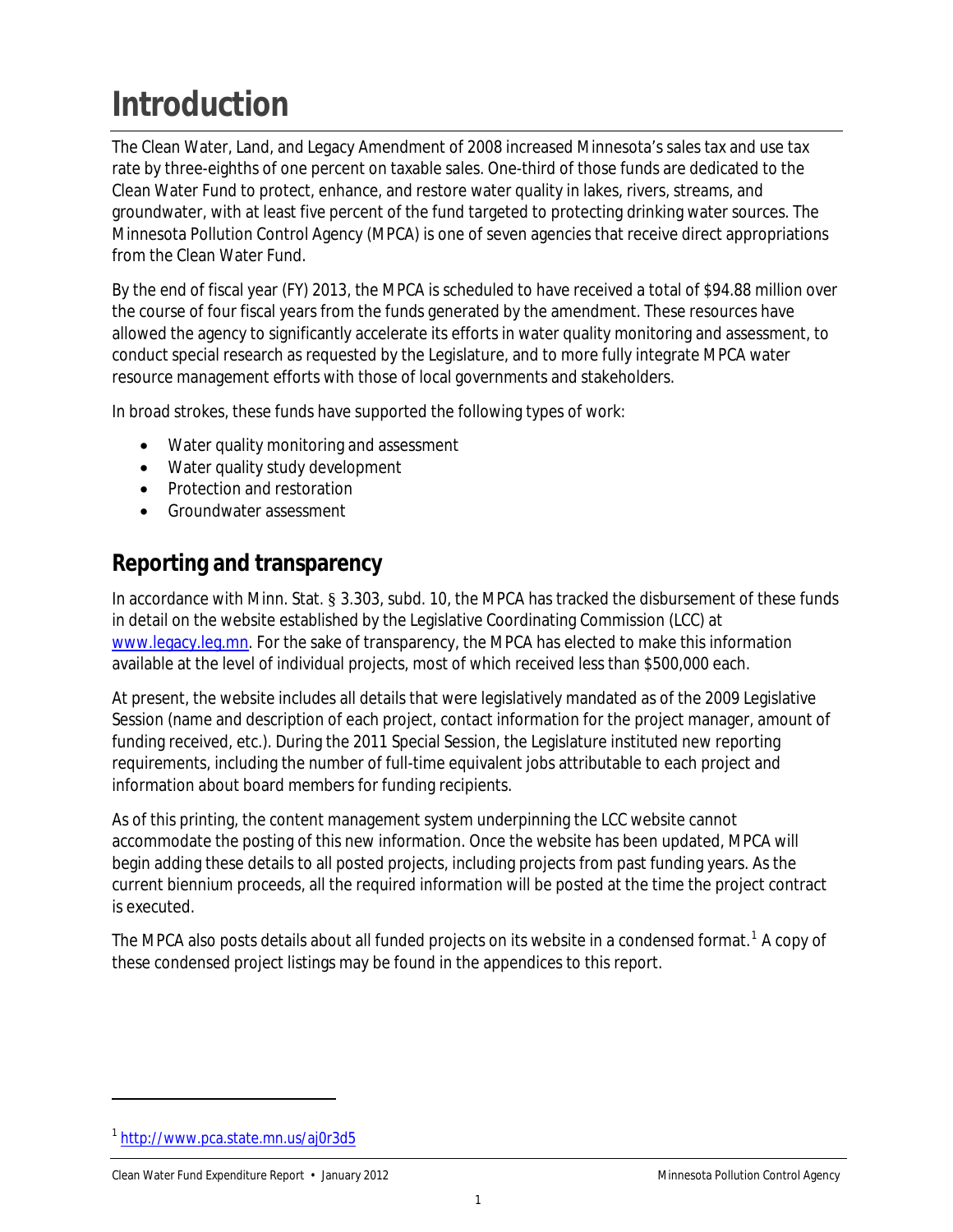# <span id="page-4-0"></span>**Funding for 2010-2011**

For the FY 2010-2011 biennium, the Minnesota Legislature appropriated \$152.25 million to the Clean Water Fund. The MPCA received \$47.11 million from this appropriation. $<sup>2</sup>$  $<sup>2</sup>$  $<sup>2</sup>$  These resources allowed the</sup> MPCA to fund 156 water quality projects across the state. Appendix A of this report shows the distribution of these projects by watershed.

Disbursement of the MPCA's Clean Water funds for the 2010-2011 biennium fell into the following general categories:

**Water quality monitoring and assessment: \$16.74 million.** The MPCA works within a 10-year plan for assessing water quality across the state, with assessment cycles being completed in 10 percent of the state's 81 major watersheds each year. During FY 2010 and 2011, water quality assessment began in 15 watersheds, which are highlighted in Figure 2.

**Water quality study development (TMDLs): \$18.75 million.** The federal Clean Water Act requires that states quantify the pollution reductions necessary to restore impaired waters. During this biennium, Clean Water funds directly financed 68 projects related to the development of such studies under the federal Clean Water Act, and supported the MPCA's technical assistance and project oversight for these activities.

**Protection and restoration: \$9.36 million.** As part of this work, the MPCA administered the Clean Water Partnership Grant Program, contracted for St. Louis River restoration work, and issued grants for beneficial reuse of wastewater.

**Groundwater assessment/drinking water protection: \$2.25 million**: This funding supported assessment efforts, including the ambient monitoring network, modeling, and assessment of contaminants of emerging concern.



 **Clean Water Fund dollars Figure 1. Distribution of MPCA's 2010-2011** 



**Figure 2. Locations of intensive watershed monitoring, 2010-2011** 

 $\overline{a}$ 

<span id="page-4-1"></span> $^2$  Initially, during the 2009 Legislative Session, the MPCA was given \$51.16 million for the FY 2010-2011 biennium. During the 2010 session, this amount was reduced by \$4.05 million, for an adjusted total of \$47.11 million.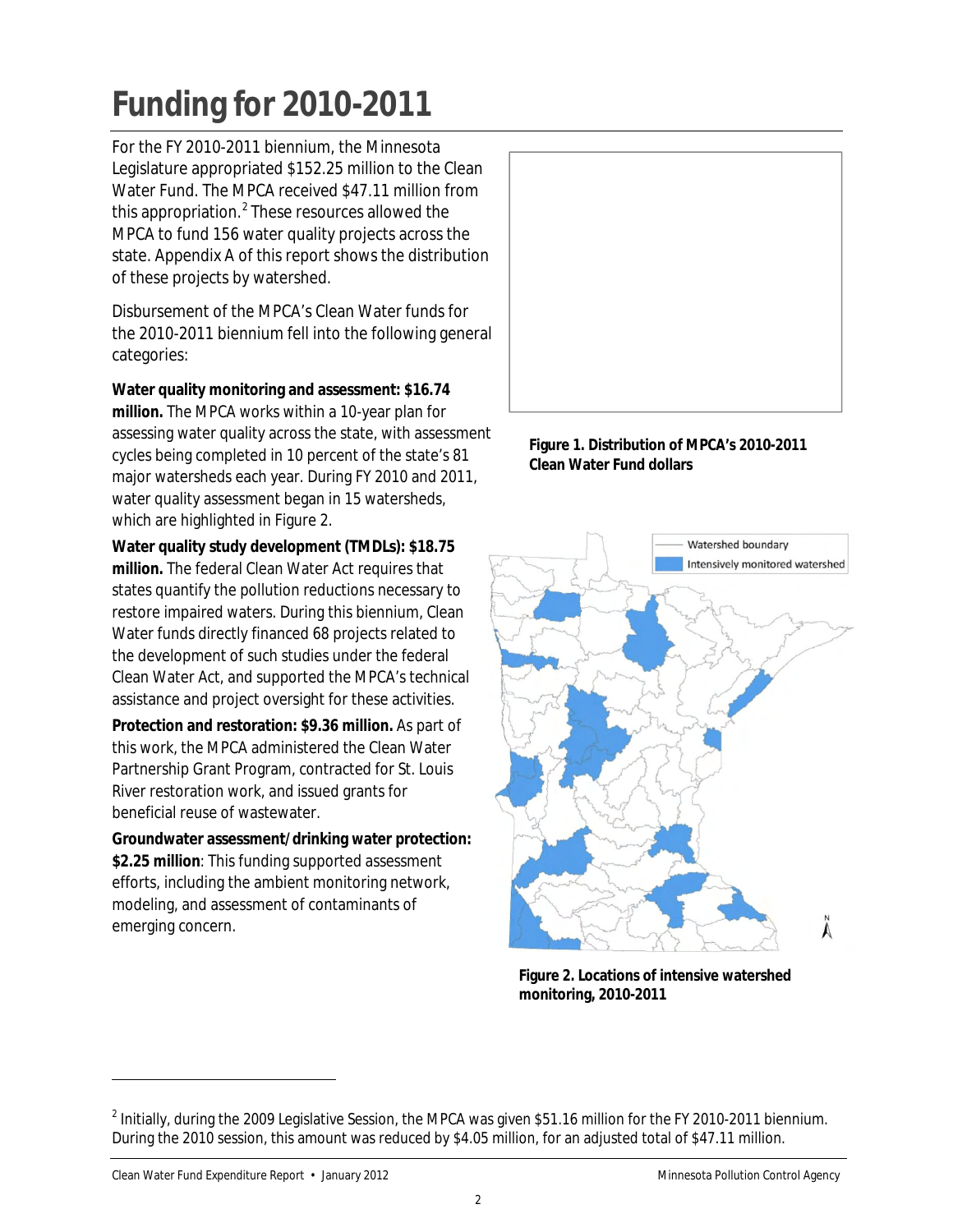Within the \$47.11 million appropriation, the Legislature funded and mandated the completion of nine specific projects:

- Minnesota River water quality effectiveness monitoring: \$348,000. Funds were used to update the biological condition monitoring of the lower Minnesota River and its tributaries as previously assessed from 1976 to 1992.
- • **Wastewater treatment monitoring (endocrine disruptor monitoring): \$896,000.** Funding was used to monitor and identify contributions of selected endocrine-active chemicals and pharmaceuticals in Minnesota surface waters, and to identify implications for aquatic communities.
- • **Red River watch: \$346,000.** The Red River Watershed Management Board received grants to enhance and expand river watch activities in the Red River of the North.
- • **St. Croix watershed monitoring: \$500,000.** Funding was used to implement comprehensive water quality monitoring and phosphorus reduction activities in the Lake St. Croix portion of the St. Croix River.
- • **St. Louis River restoration: \$950,000.** This funding was used to assess the health of the St. Louis River in critical areas, restore impaired habitat, and clean up contaminated hot spots. The U.S. Army Corps of Engineers and the U.S. Environmental Protection Agency are matching Clean Water funding for this project at a rate of 2:1.
- **Database development: \$500,000.** Funding was used to continue development of a database to manage and track all aspects of the restoration and protection process for impaired and unimpaired waters.
- • **Nitrate-nitrogen rule: \$600,000.** Funding provided for research into a toxicity standard for nitrate and the development of a total nitrogen allowance for the state.
- • **Civic engagement/TMDL development: \$250,000.** Funding was used to introduce additional civic engagement activities into the Total Maximum Daily Load (TMDL) development process.
- government for treating or cleaning up contaminated sediment. • **Coal tar stormwater best management practices: \$500,000.** Funding was used to provide notification of coal tar contamination, to establish an inventory schedule, and to develop cleanup and treatment practices. FY 2011 funding was used to provide grants to local units of

Appendix B consists of a complete listing of projects carried out during the 2010-2011 biennium, including the cost of each project. Though no new projects will be undertaken using funds from this biennium, \$1.58 million has been carried forward into the current biennium for costs that have been encumbered but not yet paid out. In addition, out of the \$47.11 million appropriation, approximately \$199,000 was returned to the Clean Water Fund as a result of projects being completed at a lower cost than the budgeted amount.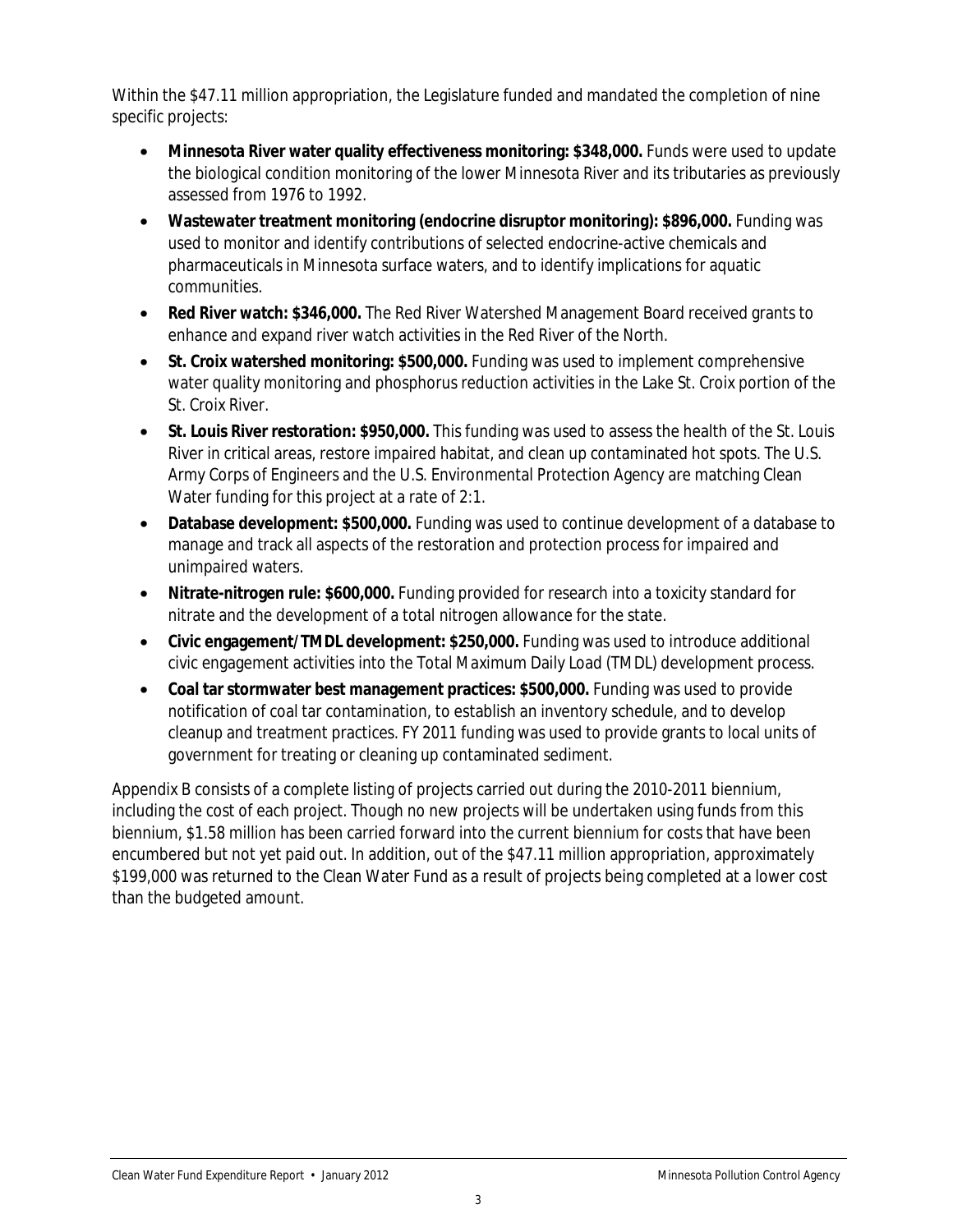## <span id="page-6-0"></span>**Funding for 2012-2013**

contracts have been executed. The Clean Water Fund received a total appropriation of \$179.43 million for the 2012-2013 biennium. Of this total, the MPCA will receive \$47.77 million. At this point in the biennium, only a small number of project

As illustrated in Figure 3, funds for this biennium have been allocated for the following general categories of work:

 monitoring efforts. Figure 4 shows the watersheds where **[Water quality monitoring](http://www.pca.state.mn.us/index.php?option=com_k2&Itemid=2712&id=1196&layout=item&view=item): \$16.5 million.** Funds will be used to complete 20 percent of the needed statewide assessments of surface water quality and trends. Activities include monitoring lakes and streams in 12 to 16 of the state's major watersheds, sampling at the outlets of the state's major watersheds, and providing pass-through funding for local assessment the agency's most intensive monitoring is expected to occur in 2012 and 2013.

 **Water quality study development and tool development: \$21.9 million.** Working within the MPCA's 10-year assessment cycle, funds will be used to develop water quality standards, protection strategies, and implementation plans for lakes and streams listed on Minnesota's list of [impaired waters](http://www.pca.state.mn.us/water/tmdl/tmdl-303dlist.html).

**[Protection and restoration](http://www.pca.state.mn.us/index.php?option=com_k2&Itemid=2707&id=682&layout=item&view=item): \$5.1 million.** Funding will be used to administer the Clean Water Partnership Grant Program (\$2 million), to restore the St. Louis River (\$1.5 million) and for wastewater and stormwater implementation efforts (\$1.6 million).

 assess contaminants of emerging concern. **[Groundwater assessment and Subsurface Sewage](http://www.pca.state.mn.us/index.php?option=com_k2&Itemid=232&id=696&layout=item&view=item)  [Treatment System funding](http://www.pca.state.mn.us/index.php?option=com_k2&Itemid=232&id=696&layout=item&view=item): \$4.27 million.** Of this funding, \$2.25 million will be used for groundwater assessment, including enhancing the ambient monitoring network, modeling, and continuing to



**Figure 3. Distribution of MPCA's 2012-2013 Clean Water Fund dollars** 



**Figure 4. Locations of intensive watershed monitoring, 2012-2013**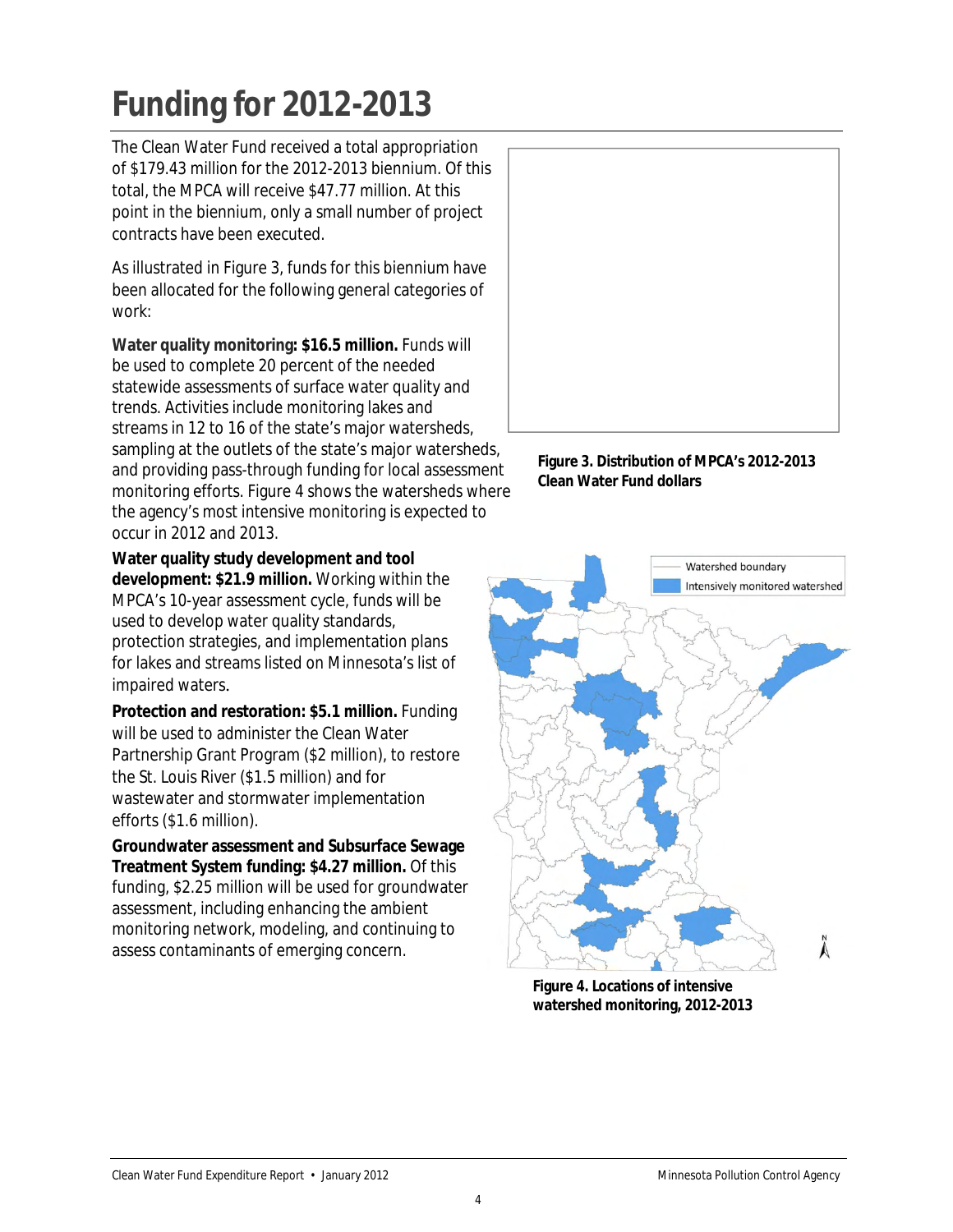As in the previous biennium, a portion of these funds will support projects specifically mandated by the Legislature. This biennium's projects include:

- **Red River watch: \$200,000.** These funds will provide grants to the Red River Watershed Management Board to enhance water quality and watershed monitoring activities in the Red River of the North basin.
- • **Wild Rice Standards Study: \$1.5 million.** This appropriation will fund a study evaluating the toxicity of sulfate to wild rice plants. The information developed will inform the MPCA's decision as to whether or not a change to the existing standard is necessary.
- **Database development and rules: \$2.3 million.** Funding will support the continued development of a database to track all aspects of the restoration and protection process for Minnesota waters.
- Stormwater research and quidance: \$800,000. This appropriation will fund the updating of a manual to support the necessary research needed to update design and construction techniques to manage stormwater to protect surface water and respond to impacts created by stormwater.
- • **St. Louis River restoration: \$1.5 million.** The project will assess the health of the river in critical areas, restore impaired habitat, and clean up contaminated hotspots. This appropriation must be matched at a rate of \$2 non-state money to \$1 state money.
- • **Wastewater and stormwater implementation efforts: \$1.6 million.** The wastewater and stormwater implementation dollars will support the development of watershed permits for wastewater treatment plants to reduce their impact on specific watersheds. Additionally, stormwater permittees and facility owners will receive assistance to support their response to the needed improvements.
- • **Groundwater and aquifer research in I-94 corridor: \$450,000.** This appropriation will be transferred to the Environmental Quality Board for work to characterize groundwater flow and aquifer properties in the I-94 corridor.
- **Groundwater protection: \$1.57 million.** These funds will be used to enhance county-level delivery systems for subsurface sewage treatment systems.

Appendix C includes a listing of the project contracts that have been executed as of January 4, 2012. As more contracts are finalized, the MPCA will continue to post detailed information on the [LCC website.](http://www.legacy.leg.mn/)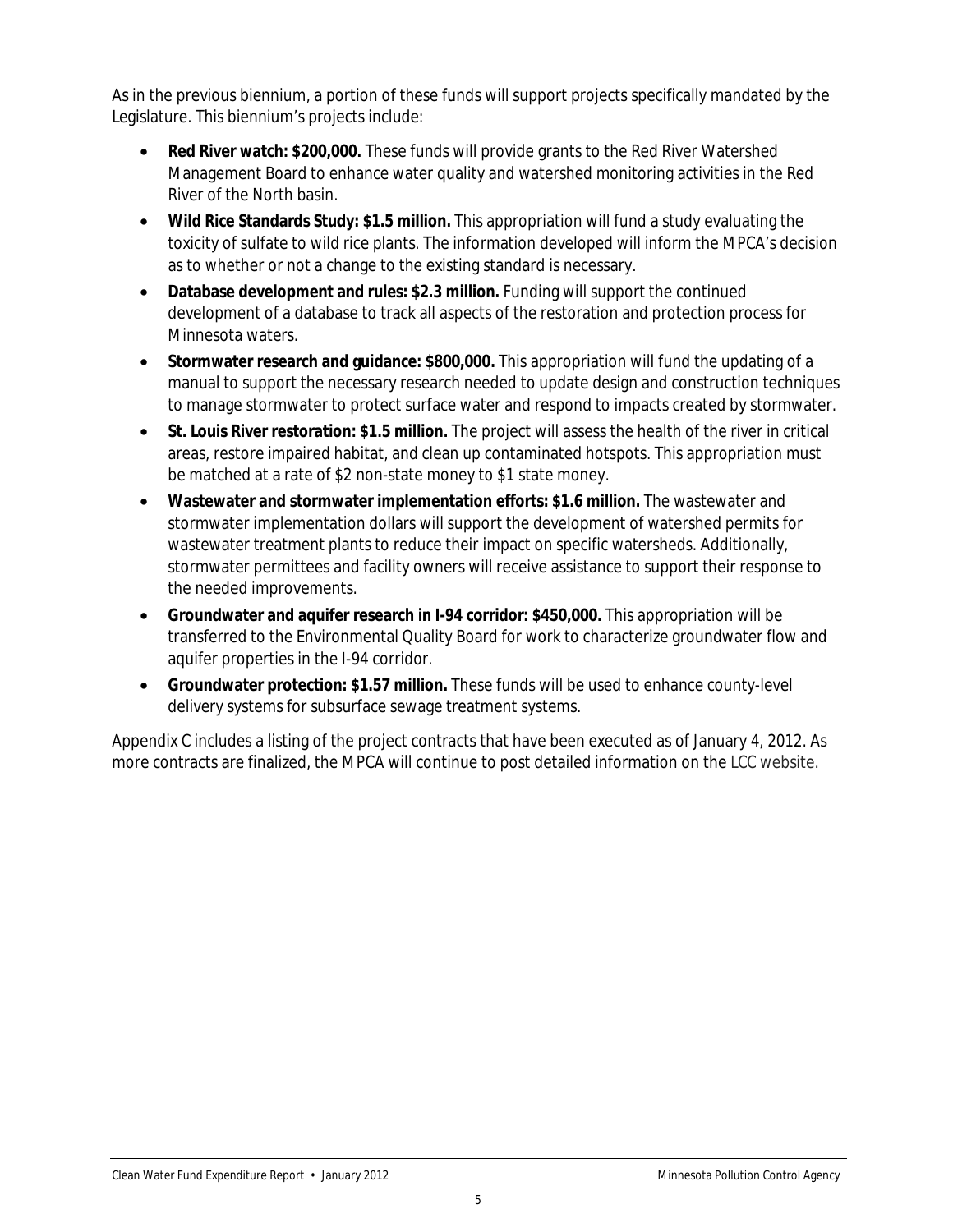### <span id="page-8-0"></span>**Appendix A: Funded projects by watershed**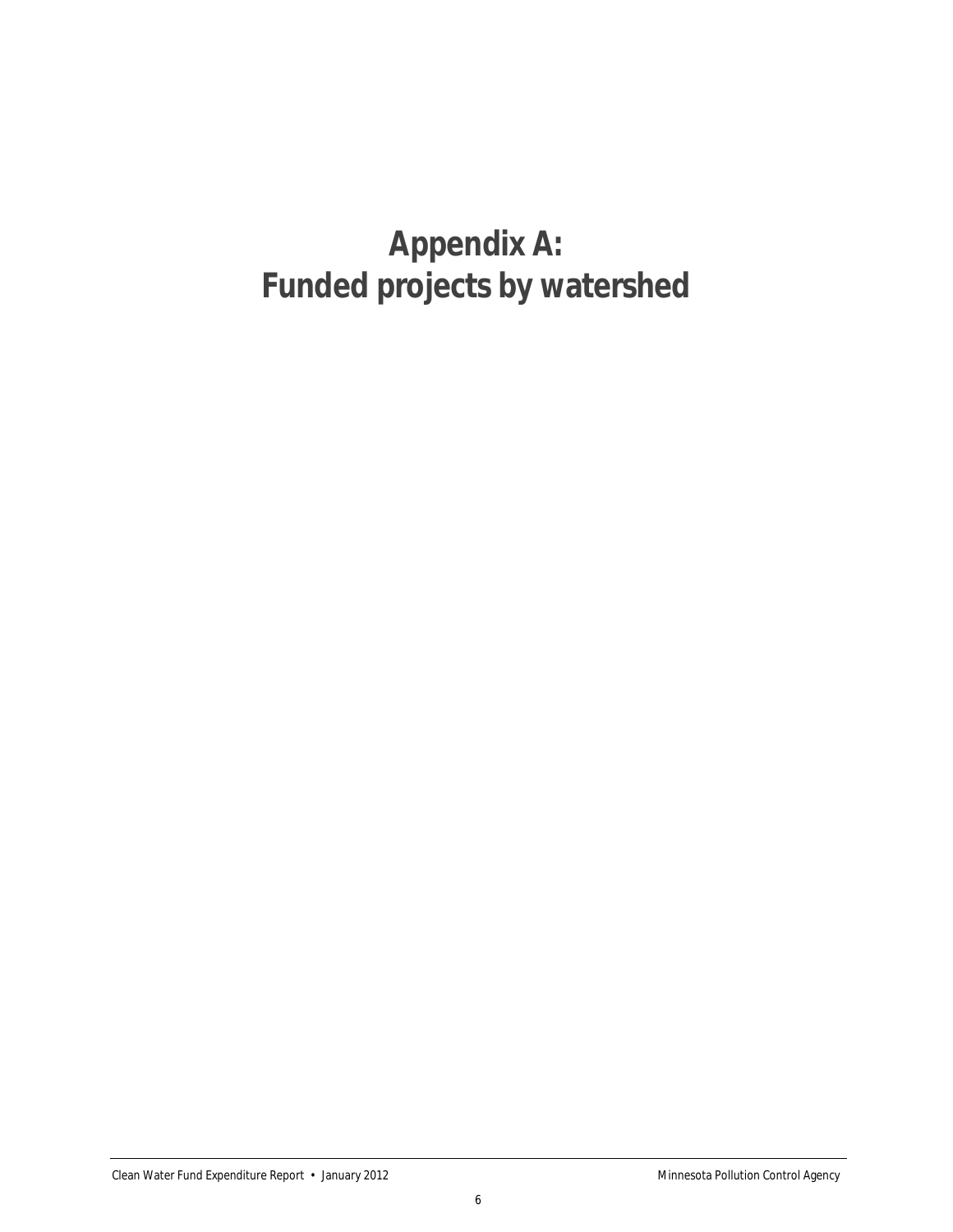As of January 4, 2012, 166 project contracts have been executed using funds from the Clean Water, Land, and Legacy Amendment. The map below illustrates the distribution of these projects across Minnesota's 81 major watersheds. Dollar amounts in each watershed represent the level of funding of projects affecting that watershed.<sup>[3](#page-9-0)</sup> In addition to these watershed-specific projects, 25 projects totaling \$14.30 million supported statewide work.



 $\overline{a}$ 

<span id="page-9-0"></span> $^3$  Many projects included work in more than one watershed. For the purposes of this illustration, the dollar amount of the project contract was divided evenly among the watersheds affected by the project. Total dollar amounts by project may be found in Appendices B and C.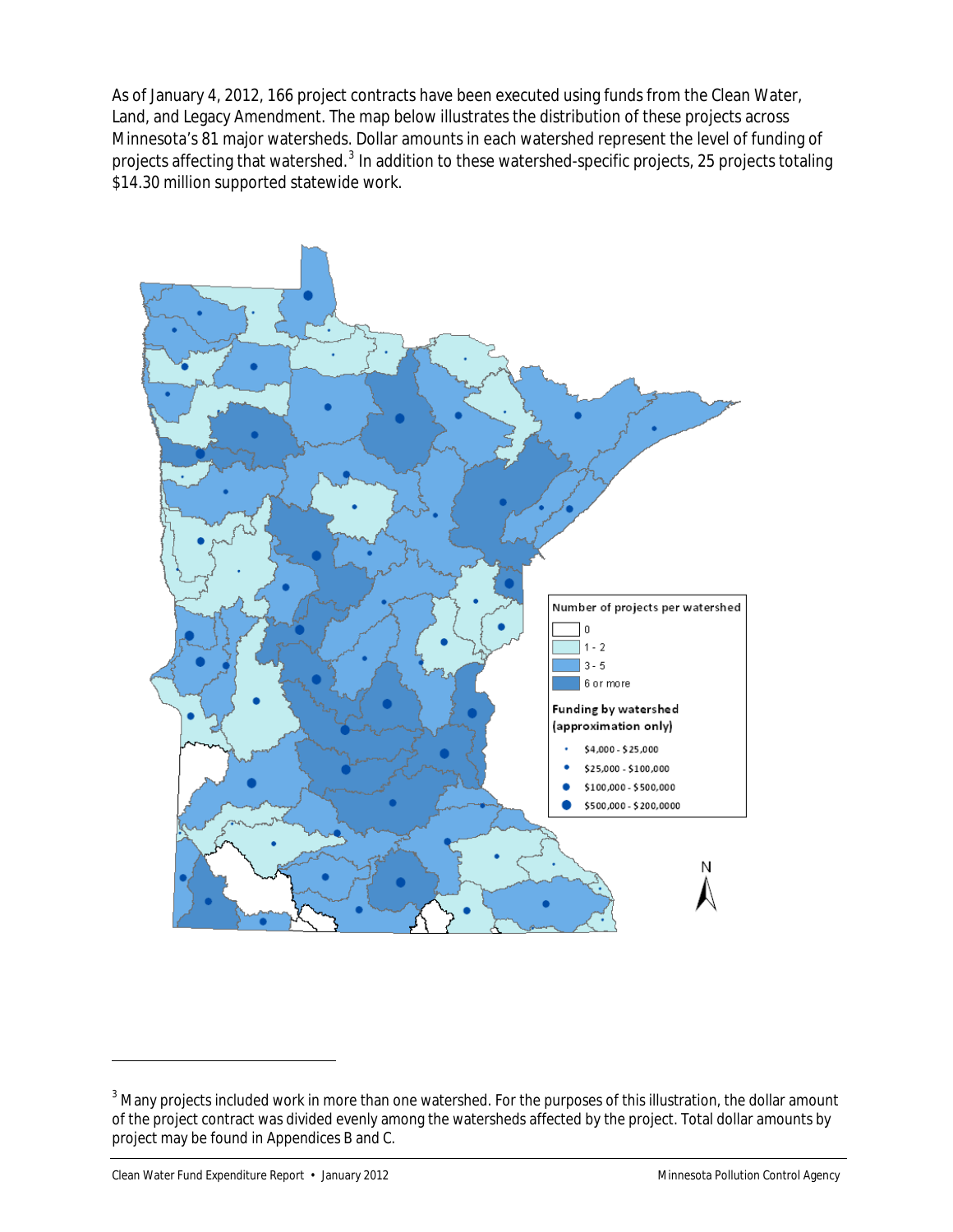### **Appendix B: Funded projects, 2010-2011**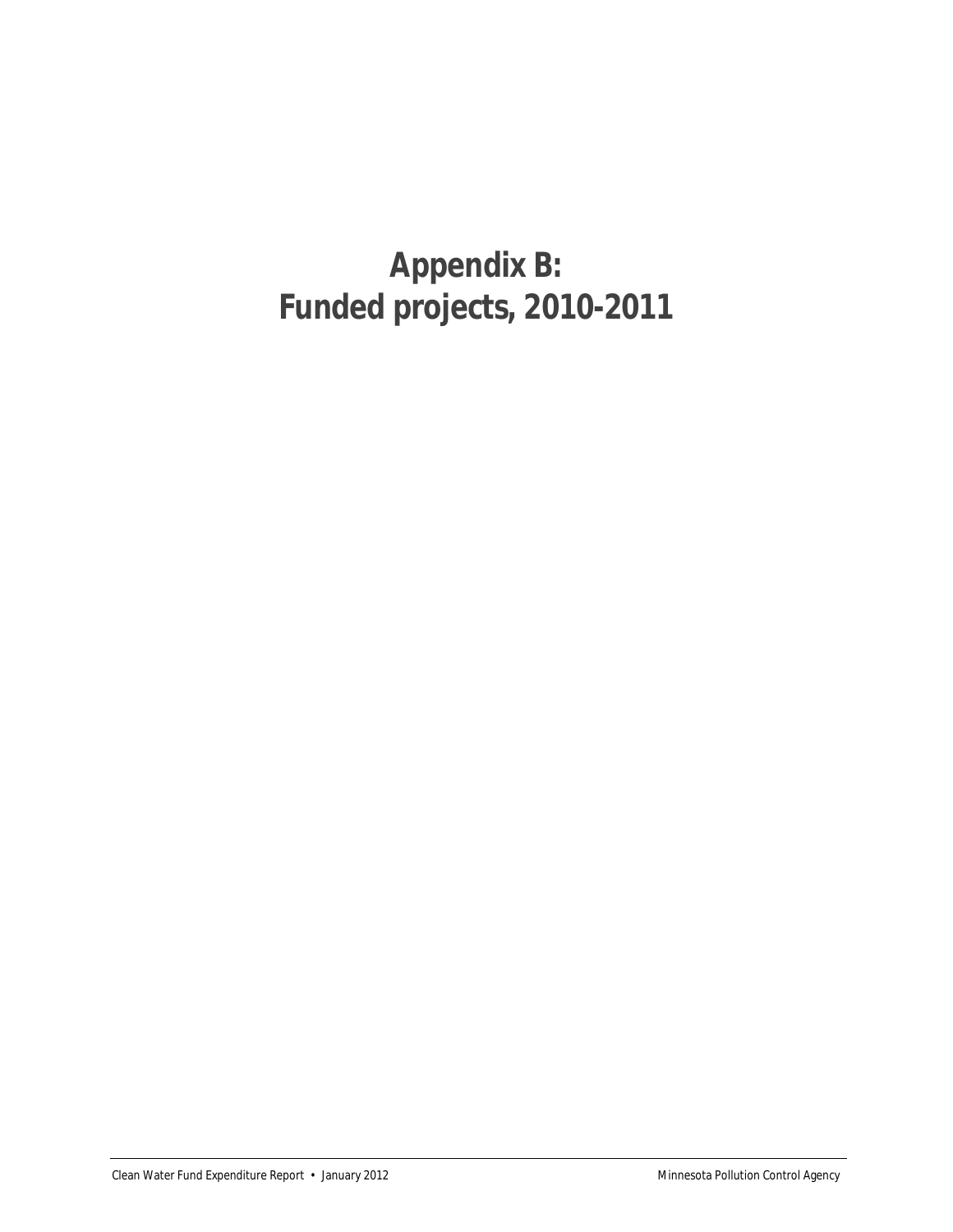

This information represents contracts executed by the MPCA as of the date of this publication. The projects do not describe the split between counties involved in any project as projects are funded by watershed or areas an *county boundaries. The project costs do not include the match by local entities, so they are not necessarily total project costs.* 

| <b>County/Watershed</b>                                       | <b>Awarded Organization</b>                                      | <b>Awarded Project Contact or</b><br><b>MPCA Project Manager</b>       | <b>Project Type</b> | <b>Project Summary</b>                                                                                                                                                                                                                                                                                                                                                                                                                                                                                                                                                                                                                                                                                                                                                                                    | State Fiscal Year CWF Awarded |          |
|---------------------------------------------------------------|------------------------------------------------------------------|------------------------------------------------------------------------|---------------------|-----------------------------------------------------------------------------------------------------------------------------------------------------------------------------------------------------------------------------------------------------------------------------------------------------------------------------------------------------------------------------------------------------------------------------------------------------------------------------------------------------------------------------------------------------------------------------------------------------------------------------------------------------------------------------------------------------------------------------------------------------------------------------------------------------------|-------------------------------|----------|
| Crow Wing River                                               | Hubbard County Soil &<br><b>Water Conservation District</b>      | Shane Foley<br>218-732-0121<br>shane.foley@mn.nacdnet.net              | Monitorina          | This project will collect water quality data for 13 Hubbard County lakes located in the Crow Wing<br>priority watershed and identified as priority lakes by the MPCA. Upon completion the project data<br>set will include all of the necessary information for the lakes to be assessed for impairment due to<br>nutrients. Volunteers will collect samples from 7 of the 13 lakes and paid SWCD staff will collect<br>samples from 6 of the lakes that do not have public access or volunteers willing to sample. The<br>water samples will be collected 5 times/year June-September in 2010 and 2011.                                                                                                                                                                                                  | 2010                          | \$11,509 |
| Crow Wing River, Pine<br>River, Upper Mississippi<br>Brainerd | Crow Wing Soil and Water<br><b>Conservation District</b>         | Melissa Barrick<br>218-828-6197<br>melissa.barrick@co.crow-wing.mn.us  | Monitorina          | This project will collect a complete Trophic Site Index (TSI) data set for Crow Wing County lakes<br>and a complete data set for streams and rivers for the Intensive Monitoring Program (IMP). Crow<br>Wing County, Cass County, Wadena County, Morrison County and Hubbard County are<br>partnering to ensure that all target lakes and rivers within the Crow Wing River watershed are<br>monitored efficiently.                                                                                                                                                                                                                                                                                                                                                                                       | 2010                          | \$45,964 |
| Nemadji River                                                 | Carlton County Soil and<br><b>Water Conservation District</b>    | Kirsten Swenson<br>218-384-3891<br>kirstinswenson@carltonswcd.org      | Monitoring          | This project will focus on collecting stream water quality data. Citizen volunteers and SWCD staff<br>will complete water quality monitoring on two targeted stream sites in the watershed and eight<br>additional sites including prospective MPCA biological assessment sites and DNR-Fisheries<br>priority sites. This project will expand citizen participation into the assessment of streams in the<br>watershed which are not included in the current TMDL study and expand data collection to a<br>wider set of parameters. The goal of this project is to complete a water quality data set for 303(d)<br>assessment for Aquatic Life of streams in the Nemadji River watershed while expanding<br>landowner involvement through volunteer monitoring opportunities and water quality awareness. | 2010                          | \$34,162 |
| <b>Rock River</b>                                             | Rock County Soil and Water<br><b>Conservation District</b>       | Douglas Bos<br>507-283-8862 Ext. 3<br>douglas.bos@mn.nacdnet.net       | Monitoring          | This project is a comprehensive two year water sampling program that will effectively assess the<br>water quality of three main tributaries that contribute to the Rock River. These tributaries are the<br>Champepadan Creek, Mound Creek and an unnamed Creek. The sampling frequency will be two<br>times per month in the year 2010 and three times per month in the year 2011. Sampling will begin<br>in April, when the channels are mostly free of ice, and continue until October each year. The<br>project goal is to provide a sufficient data set for assessment needs for aquatic life & aquatic<br>recreation beneficial uses.                                                                                                                                                               | 2010                          | \$22,754 |
| Long Prairie River<br>Watershed                               | Douglas Soil and Water<br><b>Conservation District</b>           | <b>Emily Siira</b><br>320-763-3191 Ext.3<br>emily.siira@mn.nacdnet.net | Monitorina          | This project will obtain a lake data set for Douglas County while fostering lake association<br>participation, ownership, and understanding of their lakes. A better understanding of these lakes<br>is necessary in order to meet goals established in the 2009-2019 Comprehensive Local Water<br>Management Plan and enable 303(d) and 305(b) assessments. Lakes included in this project<br>are: Agnes, Alvin, Blackwell, Brophy, Charley, Cook (Cork), Crooked (East), Crooked (NW), Echo,<br>Henry, Lovera (Lovers), Mina, Round, and Spring.                                                                                                                                                                                                                                                        | 2010                          | \$16,892 |
| Cannon River Watershed                                        | Rice County Planning &<br>Zoning                                 | Jennifer Ann Mocol-Johnson<br>507-333-3871<br>jmocol@co.rice.mn.us     | Monitorina          | Rice County Water Resources Division will complete a Surface Water Assessment for six lakes<br>located in the Cannon River Watershed. The lakes chosen include: Spraque Lake (66-0045-00),<br>Mud Lake (66-0054-00), Hatch Lake (66-0063-00), Pooles Lake (66-0046-00), Logue Lake (66-<br>0057-00), and Phelps Lake (66-0062-00). Each lake chosen is currently unassessed, and both<br>Spraque and Mud lake are priority lakes for testing. Sampling will include testing dissolved<br>oxygen, temperature, pH, Secchi, Total phosphorus, and chlorophyll-a. The samples will be taken<br>by volunteers and paid staff.                                                                                                                                                                                 | 2010                          | \$25,308 |
| <b>Big Fork</b>                                               | Lake of the Woods Soil and<br><b>Water Conservation District</b> | Mike Hirst<br>218-634-1842 Ext. 3<br>mike.hirst@mn.nacdnet.net         | Monitoring          | The "Bigfork River Target Watershed Assessment - Lake of the Woods & Koochiching Soil and<br>Water Conservation Districts" Project focuses on collecting water chemistry and field parameters<br>at Bear River, Big Fork River (4 sites), Caldwell Brook and Sturgeon River. The project will<br>support the biological assessments being completed by MPCA staff for this Target Watershed<br>Assessment. This work will also train and develop Koochiching SWCD staff to enable them to<br>continue water quality monitoring in the Rainy River Basin.                                                                                                                                                                                                                                                  | 2010                          | \$52,077 |
| Cannon River Watershed                                        | Cannon River Watershed<br>Partnership                            | Elizabeth Croteau-Kallestad<br>507-786-3913<br>beth@crwp.net           | Monitoring          | This project will assess lakes and streams in the Cannon River watershed that have not been<br>assessed to determine if they are meeting their designated uses. Some of these lakes and<br>streams have data for certain pollutants, but not enough to complete an impairment assessment.<br>The river and stream reaches are located in Dakota, Goodhue, Le Sueur, Rice, Steele, and<br>Waseca counties. The lakes are located throughout the Cannon watershed (Le Sueur, Rice and<br>Waseca Counties). This project will be a continuation of past assessments conducted in 2007<br>and 2009.                                                                                                                                                                                                           | 2010                          | \$69,471 |
| <b>Big Fork</b>                                               | Itasca County Soil and<br><b>Water Conservation District</b>     | Noel Griese<br>218-326-0017<br>noel.griese@itascaswcd.org              | Monitorina          | This project will collect water chemistry and field parameters at the Popple River, Bowstring River,<br>Big Fork River, Rice River, Caribou Lake and Eagle lake. It will also support the biological<br>assessments being completed by MPCA staff for this Target Watershed Assessment. This project<br>is a collaborative effort with MPCA, 3 SWCDs, and the well established Bigfork River Watch<br>Program. This project is a collaborative effort with Lake of the Woods and Koochiching County<br>SWCDs because the Big Fork Watershed encompasses both Itasca and Koochiching Counties.<br>Lake of the Woods SWCD will be providing guidance to Koochiching SWCD to develop a surface<br>water monitoring program through oversight and training.                                                   | 2010                          | \$31.656 |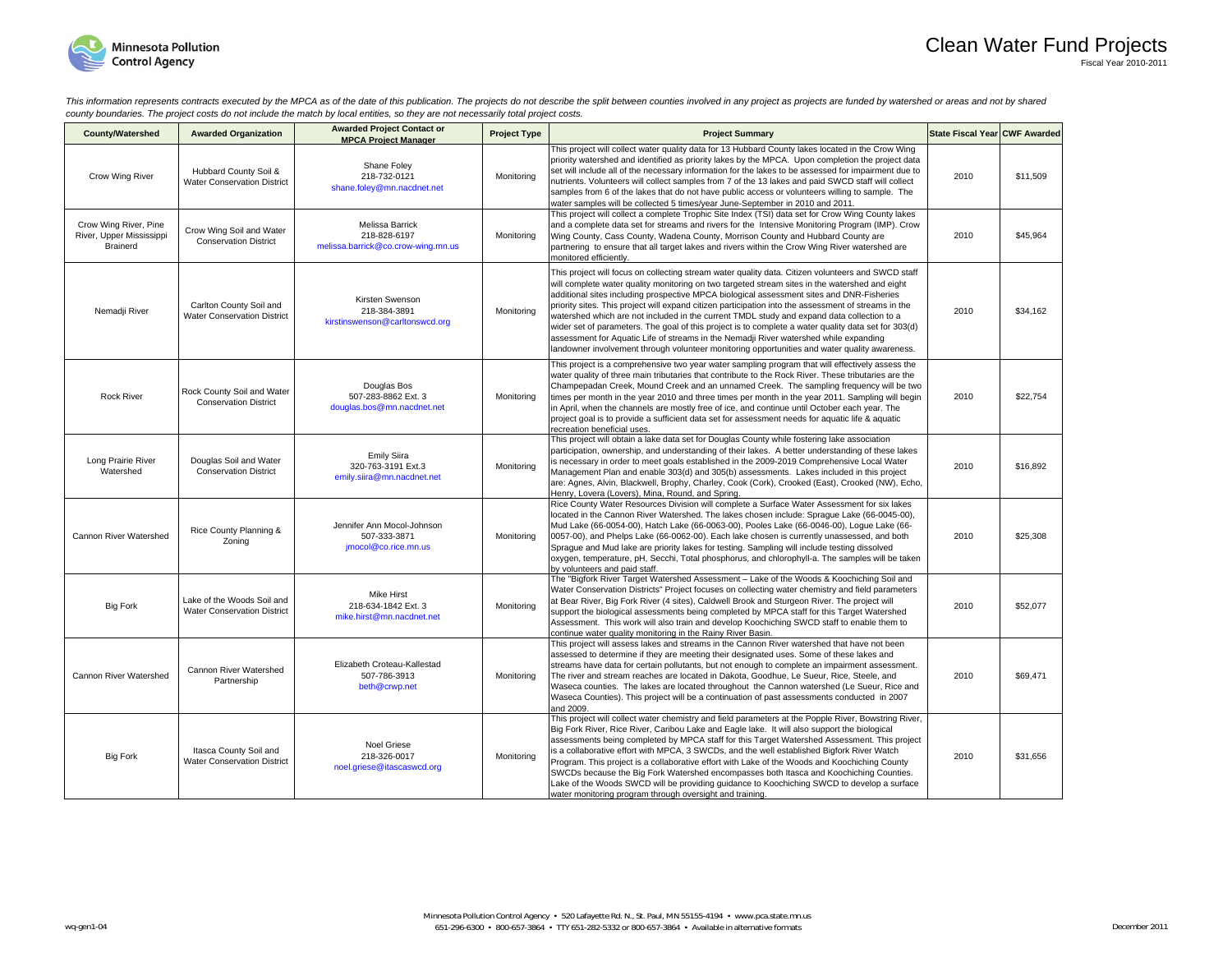| <b>County/Watershed</b>                                                                                                         | <b>Awarded Organization</b>                                                                               | <b>Awarded Project Contact or</b><br><b>MPCA Project Manager</b>           | <b>Project Type</b> | <b>Project Summary</b>                                                                                                                                                                                                                                                                                                                                                                                                                                                                                                                                                                                                                                                                                                                                                                                                                                                                                                                                                                                                                                                                             | State Fiscal Year CWF Awarded |           |
|---------------------------------------------------------------------------------------------------------------------------------|-----------------------------------------------------------------------------------------------------------|----------------------------------------------------------------------------|---------------------|----------------------------------------------------------------------------------------------------------------------------------------------------------------------------------------------------------------------------------------------------------------------------------------------------------------------------------------------------------------------------------------------------------------------------------------------------------------------------------------------------------------------------------------------------------------------------------------------------------------------------------------------------------------------------------------------------------------------------------------------------------------------------------------------------------------------------------------------------------------------------------------------------------------------------------------------------------------------------------------------------------------------------------------------------------------------------------------------------|-------------------------------|-----------|
| Lake Superior Basin                                                                                                             | St. Louis Citizen Action<br>Committee                                                                     | Julene Boe<br>218-733-9520<br>slrcac@stlouisriver.org                      | Monitoring          | The St. Louis River Alliance will complete the data set for the water quality assessment of six<br>target streams in the Lake Superior Basin. These streams are the Gooseberry River, Beaver<br>River, Lester River, Big Sucker River, Split Rock River and Knife River. In addition, the St. Louis<br>River Alliance will complete the data set for the water quality assessment of two non-target<br>streams in the St. Louis River watershed. These two streams are Coffee Creek and Buckingham<br>Creek. The St. Louis River Alliance's goal for this project is to provide data to complete water<br>quality assessments for six streams in the Lake Superior basin and for two streams in the St.<br>Louis River watershed.                                                                                                                                                                                                                                                                                                                                                                  | 2010                          | \$48,685  |
| Rock River and Little Sioux<br>Watersheds                                                                                       | Nobles Soil and Water<br><b>Conservation District</b>                                                     | Ed Lenz<br>507-376-9150 Ext.117<br>edward.lenz@noblesswcd.org              | Monitorina          | The Nobles Soil and Water Conservation District (SWCD) will test waters needing data for<br>impairment listing in the Rock River and Little Sioux watersheds. Two reaches of the Little Rock<br>River and the Ocheyedan River need stream water assessments. Iowa Lake needs sampling<br>completed for impairment identification. The project will obtain adequate stream and lake data to<br>either list the tested stream reaches and lake on the 303(d) list as impaired, or provide evidence<br>that the stream reaches and lake is not impaired.                                                                                                                                                                                                                                                                                                                                                                                                                                                                                                                                              | 2010                          | \$22,346  |
| Minnesota River (Granite<br>Falls)                                                                                              | Prairie Country Resource<br>Conservation &<br>Development Council, c/o<br>Hawk Creek Watershed<br>Project | Cory H. Netland<br>320-523-3666<br>hawkcreekcory@redred.com                | Monitoring          | This project will assess 4 lakes and 17 stream sites. The four lakes will be assessed for total<br>phosphorus, chlorophyll-a, and such data by the HCWP staff. Staff will monitor East Twin, West<br>Twin, West Solomon, and St. John's Lakes for total phosphorus, chlorophyll-a, and Secchi disk<br>readings. In order to obtain a sufficient dataset. Ten samples will be collected over 2 years.<br>Water samples at 17 stream locations for chemical analyses, including intensive watershed<br>monitoring sites and "non-target" sites.                                                                                                                                                                                                                                                                                                                                                                                                                                                                                                                                                      | 2010                          | \$52,753  |
| Big Fork River, Little Fork,<br>Mississippi                                                                                     | Itasca Community College                                                                                  | Pat Leistikow<br>218-322-2403<br>pleistikow@itascacc.edu                   | Monitoring          | This assessment will be performed using scientific volunteers, will build capacity at a technical<br>training program at Itasca Community College (ICC), and will provide MPCA with answers<br>providing a reasonable expectation for water quality in this under-studied region of Minnesota.<br>The purpose of this project is to inventory the water quality of 6 of the high priority Big Fork<br>watershed lakes targeted by MPCA and 39 additional lakes between 100 and 500 acres in the Big<br>Fork River watershed, the Little Fork River watershed, the upper Mississippi basin, and a in a part<br>of Itasca County that USGS and MDNR placed nominally in the Prairie-Willow drainage<br>(Mississippi tributary) but really either flow north to the Big Fork or are endorrheic. Each lake will<br>be sampled on 8 occasions over two years. The samples will measure phosphorus, nitrogen,<br>chlorophyll, color, alkalinity, pH, dissolved organic carbon as mixed zone (2m) integrated samples<br>and field depth-profiles of temperature, oxygen, pH, turbidity, and conductivity. | 2010                          | \$117,272 |
| Middle Minnesota River                                                                                                          | <b>Brown County</b>                                                                                       | <b>Brooke Patterson</b><br>507-233-6641<br>brooke.patterson@co.brown.mn.us | Monitoring          | This project will work in cooperation with individual volunteers to perform grab samples and visual<br>assessments of four waterbody sites in Brown County. The data collected will be an educational<br>tool to inform the County's citizens about water quality concerns. Using volunteers to collect the<br>water quality samples and visual assessments will result in the volunteers taking personal pride<br>and stewardship in clean water throughout the County. Sites that will be assessed include Judicial<br>Ditch 10, County Ditch 63, County Ditch 10 and a an unnamed stream that enters into Spring<br>Creek, a DNR designated trout stream. The monitoring sites selected are located within the<br>Middle Minnesota River Watershed, which is impaired for fecal coliform and turbidity.                                                                                                                                                                                                                                                                                         | 2010                          | \$33,065  |
| Crow Wing River, Pine<br>River, Leech Lake River,<br>Mississippi River-<br>Headwaters, Mississippi<br><b>River-Grand Rapids</b> | <b>Cass County Environmental</b><br>Services Department                                                   | John Ringle<br>218-547-7241<br>john.ringle@co.cass.mn.us                   | Monitoring          | This monitoring project includes lake and stream monitoring and encompasses all of Cass<br>County, and surrounding counties. The project will obtain water quality data for streams; in 2009,<br>lakeshed assessments indicated that many surface waters throughout the county were data<br>deficient. This project will address the need for sufficient data on a county-wide basis and fulfill<br>the State's intensive watershed monitoring program goals by obtaining water quality data at<br>targeted lake and stream sites.                                                                                                                                                                                                                                                                                                                                                                                                                                                                                                                                                                 | 2010                          | \$198,971 |
| Crow Wing River and Wild<br><b>Rice River</b>                                                                                   | Becker County Soil and<br><b>Water Conservation District</b>                                              | <b>Brad Grant</b><br>218-846-7360<br>blgrant@co.becker.mn.us               | Monitorina          | This project involves monitoring three data deficient lakes in the Crow Wing River Watershed and<br>one stream site at the inlet to White Earth Lake. The data deficient lakes were on the MPCA<br>Targeted watershed list. After getting the required assessment dataset for these lakes, all<br>targeted lakes in Becker County will be completed for this assessment cycle. The stream site is a<br>site that the White Earth Lake Association and the Becker Coalition of Lake Associations (COLA)<br>will monitor. It is the inlet to White Earth Lake. This project will complete a lake data set for<br>303(d) and Aquatic Recreation use assessments in Becker County by monitoring total<br>phosphorus, chlorophyll-a and Secchi depth on 3 lakes and evaluate the stream inlet to White<br>Earth Lake.                                                                                                                                                                                                                                                                                   | 2010                          | \$19,176  |
| Sauk River                                                                                                                      | Sauk River Watershed<br>District                                                                          | Lynn Nelson<br>320-352-2231<br>lynn@srwdmn.org                             | Monitoring          | The SRWD, with assistance from local volunteers, will conduct water quality assessments on<br>William Lake, Long Lake, Cedar Lake, Bass Lake. Felix Lake, Little Osakis Lake and Trout Creek<br>to attain the necessary data to determine impairment status.                                                                                                                                                                                                                                                                                                                                                                                                                                                                                                                                                                                                                                                                                                                                                                                                                                       | 2010                          | \$68,475  |
| <b>Wild Rice River</b>                                                                                                          | Norman County Soil and<br><b>Water Conservation District</b>                                              | <b>Curtis Borchert</b><br>218-584-5169<br>borchert@arvig.net               | Monitoring          | This project will obtain lab and field data for waterbodies within the Wild Rice Watershed, to meet<br>surface water assessment goals. Data will continue to be collected further upstream of some<br>2008 sites and enhance current assessment datasets. Some new tributaries, that lack<br>assessment data, will also be monitored. The project goal is to complete the datasets necessary<br>for the assessment of Aquatic Recreation Use for twelve streams in the Wild Rice Watershed.                                                                                                                                                                                                                                                                                                                                                                                                                                                                                                                                                                                                        | 2010                          | \$50,364  |
| Carnelian-Marine-St. Croix                                                                                                      | <b>Washington Conservation</b><br>District                                                                | Erik Anderson<br>651-275-1136 Ext. 32<br>erik.anderson@mnwcd.org           | Monitoring          | This project involves monitoring Arcola Creek. Stewardship strategies were defined for long term<br>protection for the creek as part of the District's Lower St. Croix River Spring Creek Stewardship<br>Plan and Ten Year Comprehensive Water Management Plan. Water quality monitoring is<br>necessary to gather appropriate data for assessment.                                                                                                                                                                                                                                                                                                                                                                                                                                                                                                                                                                                                                                                                                                                                                | 2010                          | \$3,264   |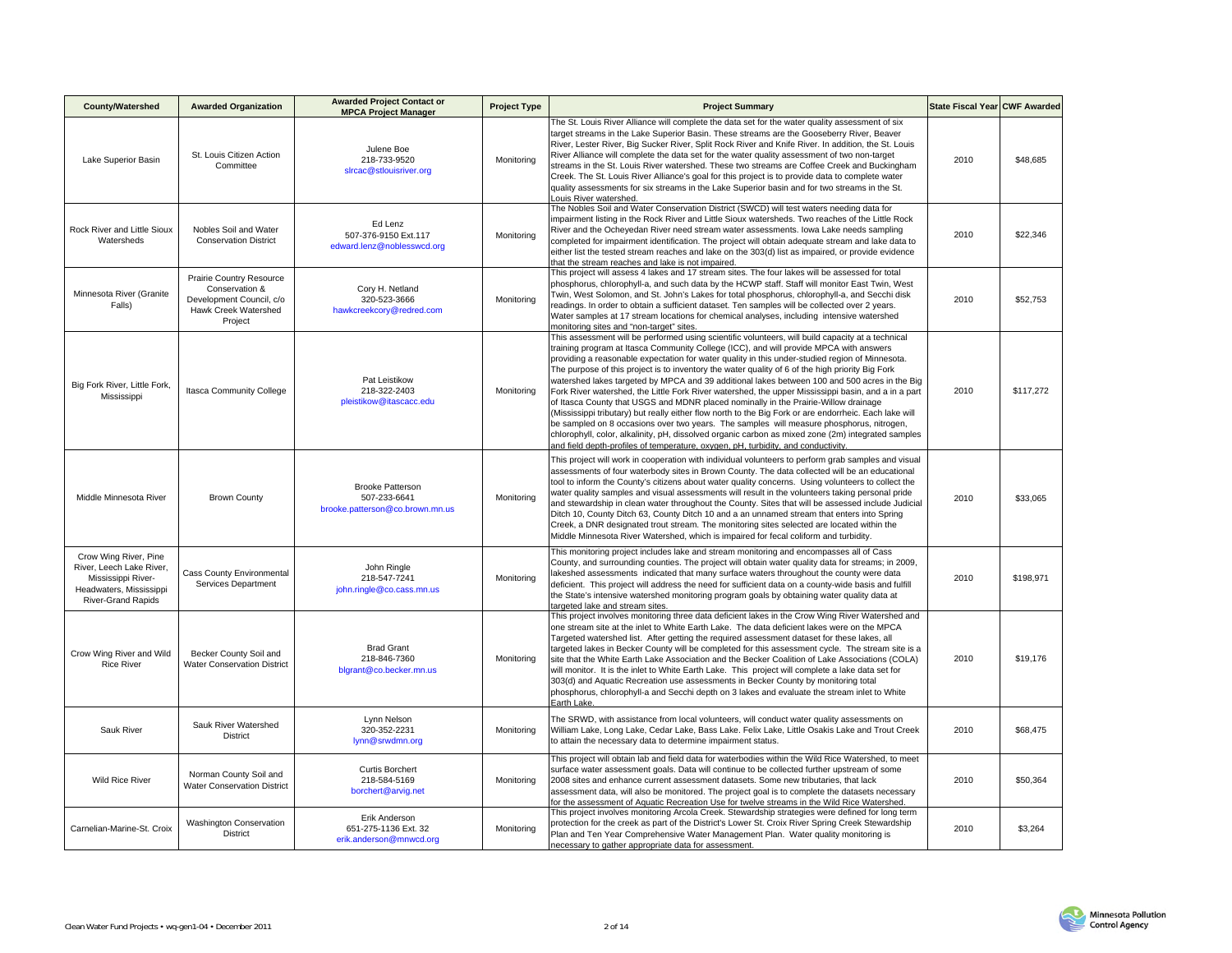| <b>County/Watershed</b>                                                                                             | <b>Awarded Organization</b>                                      | <b>Awarded Project Contact or</b><br><b>MPCA Project Manager</b>                                                                       | <b>Project Type</b> | <b>Project Summary</b>                                                                                                                                                                                                                                                                                                                                                                                                                                                                                                                                                                                                                                                                   | State Fiscal Year CWF Awarded |           |
|---------------------------------------------------------------------------------------------------------------------|------------------------------------------------------------------|----------------------------------------------------------------------------------------------------------------------------------------|---------------------|------------------------------------------------------------------------------------------------------------------------------------------------------------------------------------------------------------------------------------------------------------------------------------------------------------------------------------------------------------------------------------------------------------------------------------------------------------------------------------------------------------------------------------------------------------------------------------------------------------------------------------------------------------------------------------------|-------------------------------|-----------|
| <b>Lester River</b>                                                                                                 | South St. Louis Soil and<br><b>Water Conservation District</b>   | Nathan Schroeder<br>218-723-4946<br>nathan.schroeder@southstlouisswcd.org                                                              | Monitoring          | This project will provide the data necessary to assess Eagle Lake. Assessment parameters will<br>include chlorophyll-A, Total Phosphorous, such disk readings, temperature (2' interval),<br>conductivity (2' interval), pH (2' interval), and dissolved oxygen (2' interval). These samples will<br>be collected monthly from May through September.                                                                                                                                                                                                                                                                                                                                    | 2010                          | \$4,025   |
| Rainy River and Lake<br>Superior North                                                                              | Cook County Soil and Water<br><b>Conservation District</b>       | Cindy Gentz<br>218-387-3648<br>cindy.gentz@co.cook.mn.us                                                                               | Monitoring          | This project will collect a complete data set for total phosphorous and chlorophyll-a for 6 Cook<br>County lakes while fostering lake association participation, ownership and understanding of their<br>lakes. While many Cook County lakes have participated in the Citizen Lake Monitoring Program<br>(CLMP) taking Secchi disk readings, these same lakes are deficient in basic lake chemistry data<br>such as total phosphorus and chlorophyll-a. In order to establish a county baseline data set and<br>assess trends as outlined in the Cook County Water Plan, as well as to enable state 303(d) and<br>305(b)assessments, a better understanding of these lakes is necessary. | 2010                          | \$22,139  |
| <b>Clearwater River</b>                                                                                             | Clearwater Soil and Water<br><b>Conservation District</b>        | Kathy Rasch<br>218-694-6845<br>kathy.rasch@mn.nacdnet.net                                                                              | Monitoring          | This project will complete a lake data set for 303(d) and Aquatic Recreation use assessments in<br>Clearwater County by monitoring total phosphorus, chlorophyll-a and Secchi depth; by utilizing<br>akeshore owners.                                                                                                                                                                                                                                                                                                                                                                                                                                                                    | 2010                          | \$6,290   |
| Mississippi River (Grand<br>Rapids and Brainerd)                                                                    | Aitkin County Soil and Water<br><b>Conservation District</b>     | Janet Smude<br>218-927-6565<br>smude.aitkinswcd@qmail.com                                                                              | Monitoring          | This project will collect data for 8 lakes and 4 stream sites in 2010 and 2011. The lakes included<br>in this project have little or no data, or are lakes where citizens have asked for monitoring<br>assistance.                                                                                                                                                                                                                                                                                                                                                                                                                                                                       | 2010                          | \$21,391  |
| Yellow Medicine River                                                                                               | Yellow Medicine River<br><b>Watershed District</b>               | Cindy Potz<br>507-872-6720<br>ymrw@centurytel.net                                                                                      | Monitoring          | This project will allow monitoring to take place on nine stream sites and characterize their water<br>quality and determine their impaired status for biological and chemical parameters. The physical<br>and chemical measurements will include dissolved oxygen, pH, temperature, conductivity,<br>transparency, total phosphorus, total Kjeldahl nitrogen, total suspended solids, total volatile<br>solids, nitrite-nitrate nitrogen, chloride, sulfate, hardness and e-coli.                                                                                                                                                                                                        | 2010                          | \$26,995  |
| Hay Creek, North Branch of<br>Middle Fork of Zumbro River                                                           | Goodhue County Soil and<br><b>Water Conservation District</b>    | Beau Kennedy<br>651-923-5286<br>bkennedy@goodhueswcd.org                                                                               | Monitoring          | This project will focus on stream sample collection in 2 different watersheds in Goodhue County.<br>Sample locations on streams will utilize existing STORET station ID sites along the North Branch<br>of the Middle Fork of the Zumbro River and Hay Creek. The Middle Fork flows from the Kenyon<br>area east to the City of Pine Island and drains roughly 40,000 acres. Hay Creek is a ~17,000 acre<br>watershed that drains agricultural land and rolling hills between the town of Goodhue and Red<br>Wina.                                                                                                                                                                       | 2010                          | \$16,357  |
| North and South Fork Crow<br>River                                                                                  | Crow River Organization of<br>Water                              | Diane Sander<br>763-682-1933 Ext. 3<br>diane.sander@mn.nacdnet.net                                                                     | Monitoring          | This project will enhance volunteer monitoring efforts and improve the methods used by area<br>Lake Associations in sample collection, handling and data management. It will also assist these<br>organizations in developing simple, straightforward lake management plans that will carry their<br>efforts well beyond the scope of this project.                                                                                                                                                                                                                                                                                                                                      | 2010                          | \$36,505  |
| Pioneer Sarah Creek                                                                                                 | Pioneer-Sarah Watershed<br>Management Commission                 | Judie Anderson<br>763-553-1144<br>judie@jass.biz                                                                                       | Monitoring          | The Pioneer-Sarah Creek Watershed Assessment project will complete a condition assessment<br>for all currently unassessed or partially assessed (i.e., incomplete datasets) lakes and streams<br>throughout the Pioneer-Sarah Creek (PSC) watershed (South Fork of Crow River; Hennepin<br>County). This project will utilize volunteer monitoring efforts (for ~30% of the effort) to assess the<br>health of 7 lakes (Schwappauff, Rattail, Robina, Irene, Rice, Mud and Buck) and 3 stream<br>reaches (Sarah Creek Mouth, Pioneer Creek Mouth and Pioneer Creek at Copland Road)<br>throughout the PSC watershed using a range of water chemistry measurement endpoints.              | 2010                          | \$65,825  |
| Statewide                                                                                                           | University of Minnesota                                          | Marvin Bauer (U of M)<br>612-624-3703<br>mbauer@umn.edu                                                                                | Monitoring          | This project will provide analysis of geographic patterns, temporal trends of lake clarity and<br>relationships of water clarity to other lake properties, land cover and demographic factors by use<br>of satellite remote sensing. Data for all lakes and years are available in the LakeBrowser, a web-<br>based mapping tool that enables searches and display of results for individual lakes at:<br>http://water.umn.edu/. This project will extend and add to the database, analyze current and new<br>data, and enhance the capability for resource managers to access and use the data.                                                                                         | 2010                          | \$150,000 |
| Two Rivers, Tamarac River,<br>Grand Marais Creek,<br>Clearwater River, Sandhill<br>River                            | <b>Red River Watershed</b><br>Management Board                   | Wavne Goeken<br>218-574-2622<br>wrg@gvtel.com                                                                                          | Monitoring          | This project will monitor nine locations in the major watersheds (8-digit Hydrologic Unit Codes) of<br>the Lower Red River Basin. The stream outlet monitoring will provide the water chemistry data<br>needed to calculate annual pollutant loads. Staff from the Red River Watershed Management<br>Board will conduct the sampling, initially manage the data and provide the data to the Minnesota<br>Pollution Control Agency (MPCA) for load calculations and import into the STORET data system.                                                                                                                                                                                   | 2010                          | \$53,199  |
| Lake of the Woods, Rainy<br>River (Baudette), Rainy<br>River (Manitou), Rapid River<br><b>Big Fork River</b>        | Lake of the Woods Soil and<br><b>Water Conservation District</b> | <b>Mike Hirst</b><br>218-634-1842 Ext. 3<br>mike.hirst@mn.nacdnet.net                                                                  | Monitoring          | This project will provide monitoring of four of the major watersheds (8-digit Hydrologic Unit<br>Codes) in the western part of the Rainy River Basin. Staff from the Lake of the Woods SWCD<br>will conduct water quality sampling, review, manage and provide collected data to the Minnesota<br>Pollution Control Agency (MPCA).                                                                                                                                                                                                                                                                                                                                                       | 2010                          | \$39,134  |
| Mississippi River, Mississippi<br>River (St. Cloud), Minnesota<br>River (Shakopee), St. Croix<br>River (Stillwater) | Metropolitan Council                                             | Kent Johnson (Metropolitan Council)<br>651-602-8117<br>David Christopherson (MPCA)<br>651-757-2849<br>david.christopherson@state.mn.us | Monitoring          | This project will provide condition monitoring and problem investigation monitoring at the following<br>sites.<br>Mississippi River: Tributaries include Bassett Creek, Cannon River, Crow River, and Minnehaha<br>Creek.<br>Minnesota River: Tributaries include Eagle Creek, Riley Creek, and Willow Creek.<br>St. Croix River: Tributary includes Valley Creek                                                                                                                                                                                                                                                                                                                        | 2010                          | \$326,500 |
| Blue Earth River,<br>Le Sueur River, Watonwan<br>River                                                              | Minnesota State University-<br>Mankato                           | Dr. Shannon Fisher (MSU-Mankato)<br>507-389-5690<br>Scott Matteson (MSU-Mankato)<br>507-389-5338                                       | Monitoring          | MSU-Mankato Water Resources Center in the Mankato area will provide conventional pollutant<br>monitoring at the following sites.<br>Beauford Ditch, Big Cobb River, Blue Earth River, Le Sueur River (3), Little Cobb River,<br>Minnesota River (2), Watonwan River.                                                                                                                                                                                                                                                                                                                                                                                                                     | 2010                          | \$260,000 |

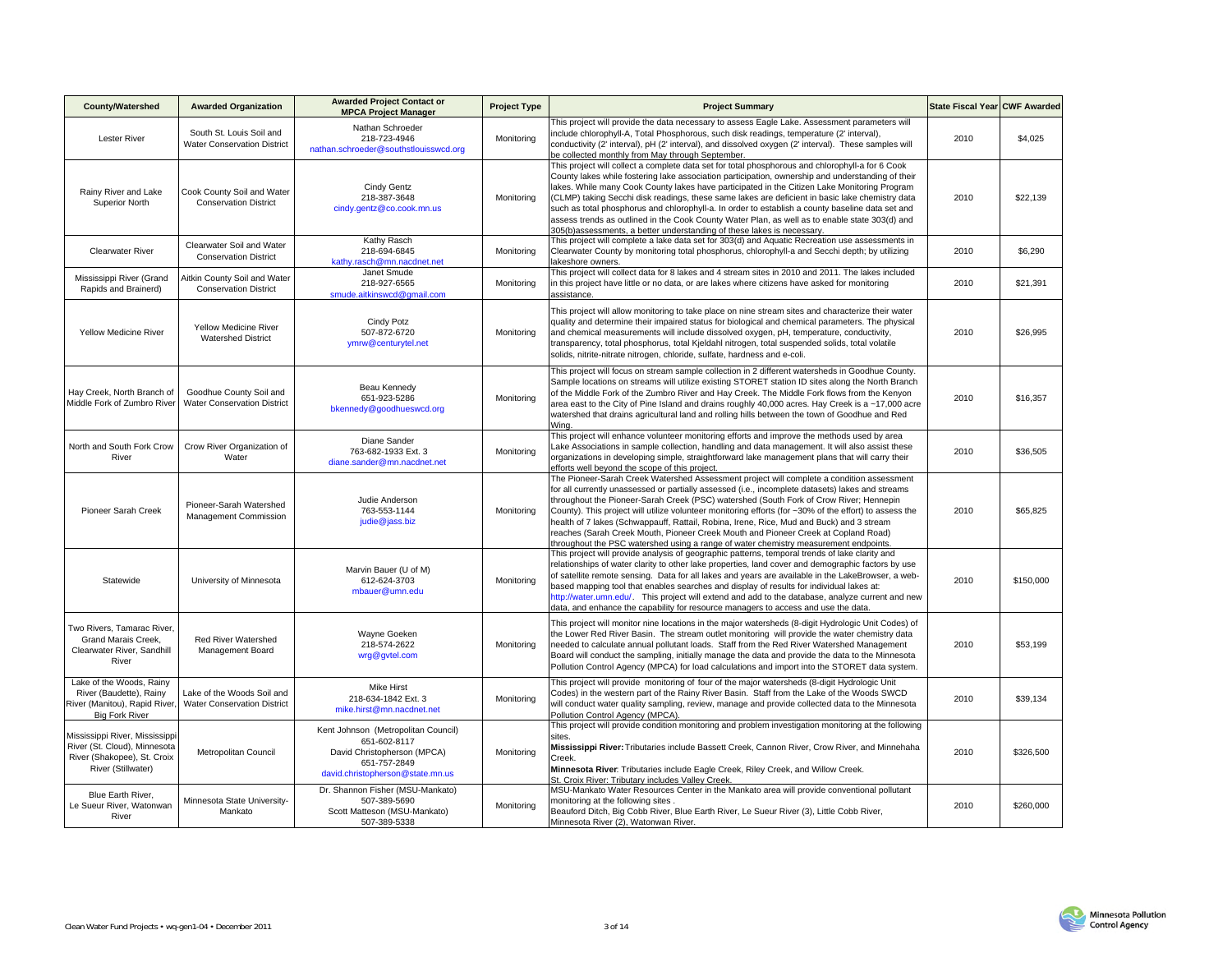| <b>County/Watershed</b>                                                                                                                                                       | <b>Awarded Organization</b>                                      | <b>Awarded Project Contact or</b><br><b>MPCA Project Manager</b>                    | <b>Project Type</b> | <b>Project Summary</b>                                                                                                                                                                                                                                                                                                                                                                                                                                                                                                                                                                                                                                                                                                                                                                                                                                                                                                                                                                                       | State Fiscal Year CWF Awarded |             |
|-------------------------------------------------------------------------------------------------------------------------------------------------------------------------------|------------------------------------------------------------------|-------------------------------------------------------------------------------------|---------------------|--------------------------------------------------------------------------------------------------------------------------------------------------------------------------------------------------------------------------------------------------------------------------------------------------------------------------------------------------------------------------------------------------------------------------------------------------------------------------------------------------------------------------------------------------------------------------------------------------------------------------------------------------------------------------------------------------------------------------------------------------------------------------------------------------------------------------------------------------------------------------------------------------------------------------------------------------------------------------------------------------------------|-------------------------------|-------------|
| Mississippi River, Minnesota<br>River (Yellow<br>Medicine), Mississippi River<br>(Twin Cities), Mustinka<br>River, Bois De Sioux River,<br>Crow Wing River, Big Fork<br>River | Minnesota Pollution Control<br>Agency                            | Glenn Skuta<br>651-757-2730<br>glenn.skuta@state.mn.us                              | Monitoring          | This project supports monitoring and assessment activities by MPCA EAO staff and includes lab<br>analysis, equipment, and fieldwork expenses associated with monitoring and assessment<br>activities.<br>Lake Monitoring: Lakes are monitored for nutrients, clarity and other information to provide the<br>data needed to assess the aquatic recreation use support.<br>Biological and Water Chemistry Stream Monitoring: Monitoring to assess the conditions of<br>streams in each watershed. Monitoring includes biological (fish and invertebrates), chemical<br>(nutrients, sediments, etc.) and physical (habitat) measurements.<br>Major watershed load monitoring (Watershed-Statewide): The major watershed load<br>monitoring effort provides data on water quality conditions and trends for Minnesota's major rivers<br>and their main tributaries.<br>Ambient wetland monitoring: The goals of the ambient wetland monitoring effort are to assess<br>status and trends of wetland conditions. | 2010                          | \$4,432,804 |
| Statewide                                                                                                                                                                     | Minnesota Pollution Control<br>Agency                            | Steve Thompson<br>651-757-2778<br>stephen.c.thompson@state.mn.us                    | Monitoring          | This project supports monitoring and assessment activities by MPCA EAO staff and includes lab<br>analysis, equipment, and fieldwork expenses associated with monitoring and assessment<br>activities. The ambient groundwater monitoring network describes the current condition and<br>trends in Minnesota's groundwater quality.                                                                                                                                                                                                                                                                                                                                                                                                                                                                                                                                                                                                                                                                           | 2010                          | \$826,071   |
| Statewide                                                                                                                                                                     | Minnesota Pollution Control<br>Agency                            | Steve Thompson<br>651-757-2778<br>stephen.c.thompson@state.mn.us                    | Monitoring          | This project supports monitoring and assessment activities by MPCA EAO staff and includes lab<br>analysis, equipment, and fieldwork expenses associated with monitoring and assessment<br>activities. The ambient groundwater monitoring network describes the current condition and<br>rends in Minnesota's groundwater quality.                                                                                                                                                                                                                                                                                                                                                                                                                                                                                                                                                                                                                                                                            | 2011                          | \$457,610   |
| Le Sueur River                                                                                                                                                                | Blue Earth County Soil and<br><b>Water Conservation District</b> | Jerad Bach<br>Blue Earth County SWCD<br>507-345-4744                                | Monitoring          | This project will provide additional monitoring data to be utilized in the watershed assessment<br>process for the Le Sueur River Watershed Project. Monitoring will take place for an additional<br>year at two sites along the Maple River.                                                                                                                                                                                                                                                                                                                                                                                                                                                                                                                                                                                                                                                                                                                                                                | 2011                          | \$6,000     |
| Nemadji River, St. Louis<br>River                                                                                                                                             | Carlton County Soil and<br><b>Water Conservation District</b>    | Kirsten Sewnson<br>218-384-3891<br>kirstinswenson@carltonswcd.org                   | Monitoring          | This project will provide assessment data on the following five lakes: Venoah Lake, Spring Lake,<br>ac La Belle, Bear Lake, and Torch Light Lake (all within the Nemadji River Watershed and St.<br>ouis River Watershed).                                                                                                                                                                                                                                                                                                                                                                                                                                                                                                                                                                                                                                                                                                                                                                                   | 2011                          | \$15,730    |
| <b>Thief River</b>                                                                                                                                                            | Red Lake Watershed District                                      | Myron Jesme (Red Lake WD)<br>218-681-5800<br>jesme@wiktel.com                       | Monitoring          | This project will collect water quality data at sites within the Thief River watershed. Nine<br>monitoring sites were chosen at strategic locations along the Thief River and its significant<br>tributaries.                                                                                                                                                                                                                                                                                                                                                                                                                                                                                                                                                                                                                                                                                                                                                                                                | 2011                          | \$43,338    |
| Rock River, Lower Big Sioux<br>River                                                                                                                                          | Rock County Soil and Water<br><b>Conservation District</b>       | Douglas Bos<br>507-283-8862 Ext. 3<br>douglas.bos@mn.nacdnet.net                    | Monitoring          | This project will be a comprehensive water sampling program that will effectively assess the water<br>quality of six sites; two main points on the Rock River, two main tributaries to the Rock River and<br>two points where streams leave the state (Mud and Beaver Creek) for a period of two years.                                                                                                                                                                                                                                                                                                                                                                                                                                                                                                                                                                                                                                                                                                      | 2011                          | \$29,103    |
| Long Prairie River                                                                                                                                                            | <b>Todd Soil and Water</b><br><b>Conservation District</b>       | Amy Piekarski (Todd SWCD)<br>320-732-2644<br>amy.piekarski@co.todd.mn.us            | Monitoring          | This project will be a joint effort between the Todd SWCD and the Sylvan Shores residents.<br>Todd SWCD will organize and coordinate the project in full partnership with the Sylvan Shores<br>residents. The actual monitoring will be a cooperative effort between Todd SWCD staff and<br>citizen volunteers at Fawn and Pine Island Lakes.                                                                                                                                                                                                                                                                                                                                                                                                                                                                                                                                                                                                                                                                | 2011                          | \$8,673     |
| St. Croix River (Stillwater)                                                                                                                                                  | Washington Conservation<br><b>District</b>                       | Erik Anderson<br>651-275-1136 Ext. 32<br>erik.anderson@mnwcd.org                    | Monitoring          | This project will collect water quality data at Zavoral Creek over a two year period.                                                                                                                                                                                                                                                                                                                                                                                                                                                                                                                                                                                                                                                                                                                                                                                                                                                                                                                        | 2011                          | \$5,618     |
| Pomme de Terre                                                                                                                                                                | Stevens Soil and Water<br><b>Conservation District</b>           | Brett R. Arne (Stevens SWCD)<br>320-589-4886 ext. 109<br>brett.arne@stevensswcd.org | Monitoring          | This project will complete data collection on 11 lakes over a 2 year period in the Pomme de Terre<br>Watershed. The data collected will be used in the Major Watershed Project proposed for this<br>watershed.                                                                                                                                                                                                                                                                                                                                                                                                                                                                                                                                                                                                                                                                                                                                                                                               | 2011                          | \$13,986    |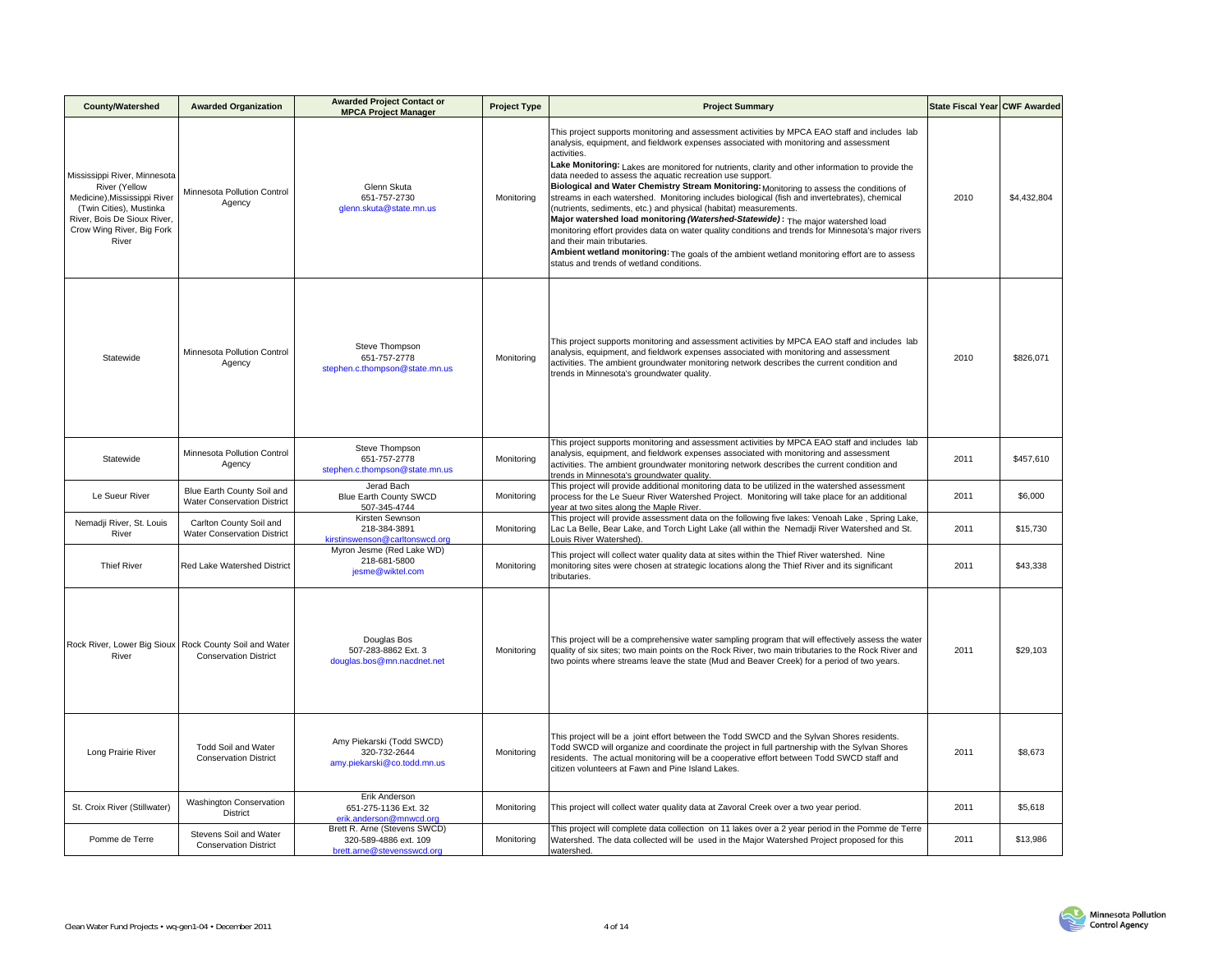| <b>County/Watershed</b>                                                                  | <b>Awarded Organization</b>                                      | <b>Awarded Project Contact or</b><br><b>MPCA Project Manager</b>                                                                        | <b>Project Type</b> | <b>Project Summary</b>                                                                                                                                                                                                                                                                                                                                                                                                 | State Fiscal Year CWF Awarded |          |
|------------------------------------------------------------------------------------------|------------------------------------------------------------------|-----------------------------------------------------------------------------------------------------------------------------------------|---------------------|------------------------------------------------------------------------------------------------------------------------------------------------------------------------------------------------------------------------------------------------------------------------------------------------------------------------------------------------------------------------------------------------------------------------|-------------------------------|----------|
| Minnesota River (Shakopee)                                                               | Scott Soil and Water<br><b>Conservation District</b>             | Jaime Rockney (Scott SWCD)<br>952-492-5418<br>jrockney@co.scott.mn.us                                                                   | Monitoring          | This project will assess the condition of (10) tributary streams in the Blakeley Bluff region of Scott<br>County. The selected tributaries all discharge directly into the Minnesota River, which is impaired<br>for fecal coliform and turbidity.                                                                                                                                                                     | 2011                          | \$53,745 |
| Mississippi River (Grand<br>Rapids)                                                      | Aitkin County Soil and Water<br><b>Conservation District</b>     | Janet Smude<br>218-927-6565<br>smude.aitkinswcd@qmail.com                                                                               | Monitoring          | This project will monitor sites at the Sandy River, Bass Lake, and Remote Lake located in the Big<br>Sandy Lake Watershed.                                                                                                                                                                                                                                                                                             | 2011                          | \$9,900  |
| Cottonwood River.<br>Watonwan River, Minnesota<br>River (Mankato)                        | <b>Brown County</b>                                              | John Knisley (Brown County)<br>507-233-6641<br>john.knisley@co.brown.mn.us                                                              | Monitoring          | This project will further assess the water quality within Brown County by monitoring its rivers,<br>streams, ditches and other waterbodies. This project will also be working in cooperation with<br>individual volunteers to perform grab samples and visual assessments of seven waterbodies<br>throughout Brown County.                                                                                             | 2011                          | \$32,345 |
| <b>Big Sioux River (Medary</b><br>Creek), Big Sioux River<br>(Pipestone), Rock River     | Pipestone Soil and Water<br><b>Conservation District</b>         | Kyle Krier (Pipestone SWCD)<br>507-825-6765<br>kyle.krier@mn.nacdnet.net                                                                | Monitorina          | This project will collect water quality data at eight stream sites in three of the MPCA targeted<br>watersheds. The sites are located on Medary Creek, Flandreau Creek, Pipestone Creek (2), Split<br>Rock Creek, Rock River, Poplar Creek and Chanarambie Creek. This project will also promote a<br>citizens monitoring program and encourage individuals to participate in a monitoring program.                    | 2011                          | \$49,130 |
| St. Louis River, Cloquet<br>River, Lake Superior (South)                                 | University of Minnesota                                          | Richard Axler (U of M-NRRI)<br>218-720-4316<br>raxler@nrri.umn.edu                                                                      | Monitoring          | This project will provide complementary (same year) physical and chemical data sets for three<br>MPCA prioritized lakes in NE Minnesota to incorporate into the overall State database for MPCA<br>assessment purposes as well as research purposes.                                                                                                                                                                   | 2011                          | \$16,283 |
| <b>Clearwater River</b>                                                                  | Red Lake County Soil and<br><b>Water Conservation District</b>   | Tanya Hanson (Red Lake County SWCD)<br>218-253-2593<br>tanya.hanson@mn.nacdnet.net                                                      | Monitoring          | This project will complete the dataset necessary for assessment of water quality on Brooks Creek,<br>Black River, Lost River, Poplar River, and Hill River. By monitoring these five sites, Red Lake<br>County SWCD will have collected baseline information on all of the Streams/Creeks in Red Lake<br>County.                                                                                                       | 2011                          | \$34,366 |
| Two Rivers, Tamarac River,<br>Grand Marais Creek,<br>Clearwater River, Sandhill<br>River | International Water Institute                                    | Danni Halvorson (IWI)<br>218-280-0515<br>dannihalvorson@wiktel.com<br>Andrew Butzer (MPCA)<br>218-846-8138<br>Andrew.butzer@state.mn.us | Monitorina          | This project will support water quality monitoring and data analysis in nine major watersheds (8-<br>digit Hydrologic Unit Codes) of the Lower Red River Basin. The monitoring will assist in providing<br>water chemistry data needed to calculate annual pollutant loads for the Major Watershed Load<br>Monitoring Program (MWLMP) and provide short term data sets of select parameters to other<br>MPCA programs. | 2011                          | \$60,915 |
| Redeye River (Leaf R.)                                                                   | Wadena Soil and Water<br><b>Conservation District</b>            | Kari Tomperi (Wadena SWCD)<br>218-631-3195 x 3<br>kari.tomperi@mn.nacdnet.net                                                           | Monitoring          | This project will monitor the target watershed streams in Ottertail and Wadena counties. Six sites<br>have been identified by MPCA for the biological monitoring and this project will complete the<br>chemical and field analysis at these six sites.                                                                                                                                                                 | 2011                          | \$22,258 |
| Sand Hill                                                                                | International Water Institute                                    | Danni Halvorson (IWI)<br>218-280-0515<br>dannihalvorson@wiktel.com                                                                      | Monitoring          | This project will complete the dataset required for assessment of Aquatic Recreation Use at 8<br>stream sites and 11 lake sites in the Sand Hill Watershed.                                                                                                                                                                                                                                                            | 2011                          | \$55,198 |
| Lake Superior (South)                                                                    | St. Louis River Alliance                                         | Julene Boe<br>218-733-9520<br>sircac@stlouisriver.org                                                                                   | Monitoring          | For this project, the St. Louis River Alliance will complete the data set for the water quality<br>assessment of six streams in the Lake Superior Basin. These streams are the French River,<br>Talmadge River, East Split Rock River, Skunk Creek, Chester Creek and Tischer Creek.                                                                                                                                   | 2011                          | \$29,791 |
| <b>Rock River</b>                                                                        | Nobles Soil and Water<br><b>Conservation District</b>            | Ed Lenz<br>507-376-9150 Ext.117<br>edward.lenz@noblesswcd.org                                                                           | Monitoring          | This project will support the sampling of six stream sites: two reaches of the Little Rock River, two<br>Locations on the Kanaranzi Creek, one location on the East Branch of the Kanaranzi Creek as<br>well as one location on the Ocheyedan River.                                                                                                                                                                   | 2011                          | \$36,100 |
| <b>Little Sioux River</b>                                                                | Jackson Soil and Water<br><b>Conservation District</b>           | Brian Nyborg (Jackson SWCD)<br>507-662-6682 ext. 3<br>brian.nyborg@mn.nacdnet.net                                                       | Monitoring          | Jackson SWCD will collect water chemistry data at three sites; West Fork Little Sioux River, Little<br>Sioux River, and the Loon Lake Outlet. A full suite of lab and field parameters will be collected<br>May - September in 2011 and 2012 at all three sites.                                                                                                                                                       | 2011                          | \$15,495 |
| <b>Kettle River</b>                                                                      | Pine County Soil and Water<br><b>Conservation District</b>       | Jill Carlier (Pine CountySWCD)<br>320-216-4241<br>jill.carlier@co.pine.mn.us                                                            | Monitoring          | The Pine County SWCD project will collect complete sets of water quality data for the Kettle River<br>and some of the tributaries and also collect complete sets of water quality data for six area lakes<br>(Oak, Dago, Rhine, Elbow, Rock, and Lake Eleven).                                                                                                                                                         | 2011                          | \$39,326 |
| Upper/Lower Red Lake,<br>Mississippi River<br>(Headwaters), Clearwater<br>River          | <b>Beltrami County</b><br><b>Environmental Services</b>          | Brent Rud (Beltrami County ESD)<br>218-333-4158<br>brent.rud@co.beltrami.mn.us                                                          | Monitoring          | This monitoring project will complete assessments of 41 lakes found throughout Beltrami County<br>and acquire sufficient data for state/local assessments and also assist with county water<br>planning.                                                                                                                                                                                                               | 2011                          | \$92,475 |
| Minnesota River<br>(Headwaters)                                                          | Upper Minnesota River<br><b>Watershed District</b>               | Dianne Radermacher (UMRWD)<br>320-839-3411<br>dianne.radermacher@midconetwork.com                                                       | Monitoring          | The Upper Minnesota River Water Quality Assessment Project will complete water chemistry<br>assessments of the upper reaches of the Minnesota River Headwaters, which includes the main<br>stem of the river, five main tributaries (Meadowbrook Creek, Salmonsen Creek, Fish Creek, Hoss<br>Creek, Little Minnesota River and Stoney Run Creek), and one flowage lake (Long Tom).                                     | 2011                          | \$40,441 |
| Le Sueur River                                                                           | Blue Earth County Soil and<br><b>Water Conservation District</b> | Jerad Bach<br><b>Blue Earth County SWCD</b><br>507-345-4744<br>ierad.bach@blueearthswcd.org                                             | Monitoring          | This project will provide additional monitoring data to be utilized in the watershed assessment<br>process for the Le Sueur River Watershed Proiect. Blue Earth County SWCD will provide a<br>technician to complete the water sampling for the sampling years 2011 and 2012 on the Maple<br>River.                                                                                                                    | 2011                          | \$23,325 |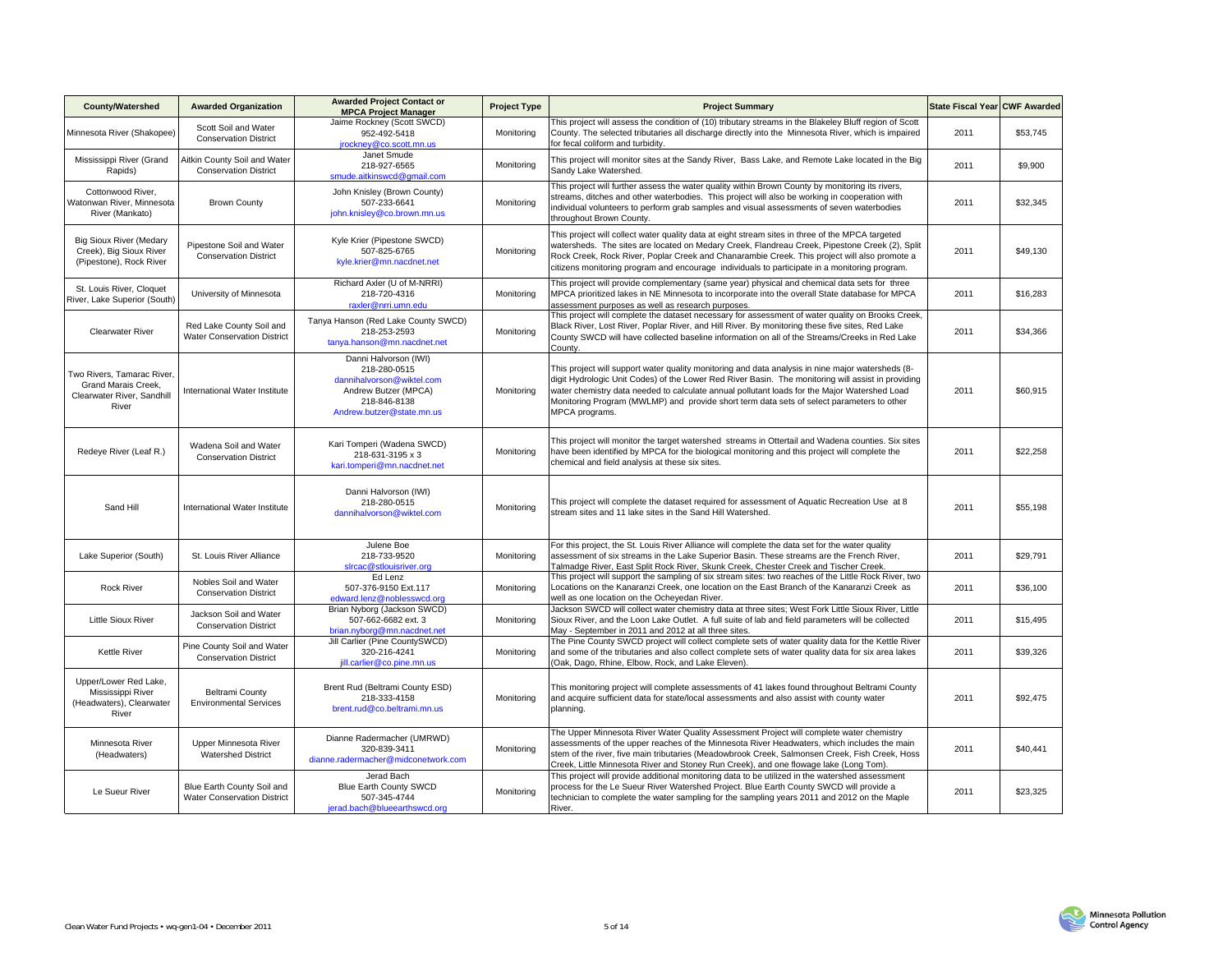| <b>County/Watershed</b>                                                                                                                                                                                                                                                                                                                     | <b>Awarded Organization</b>                                                                                                                                                 | <b>Awarded Project Contact or</b><br><b>MPCA Project Manager</b>                                                                                | <b>Project Type</b> | <b>Project Summary</b>                                                                                                                                                                                                                                                                                                                                                                                                                                                                                                                                                                                                                                                                                                                                                                                                                                                                                                                                                                                                                                                                  | State Fiscal Year CWF Awarded |             |
|---------------------------------------------------------------------------------------------------------------------------------------------------------------------------------------------------------------------------------------------------------------------------------------------------------------------------------------------|-----------------------------------------------------------------------------------------------------------------------------------------------------------------------------|-------------------------------------------------------------------------------------------------------------------------------------------------|---------------------|-----------------------------------------------------------------------------------------------------------------------------------------------------------------------------------------------------------------------------------------------------------------------------------------------------------------------------------------------------------------------------------------------------------------------------------------------------------------------------------------------------------------------------------------------------------------------------------------------------------------------------------------------------------------------------------------------------------------------------------------------------------------------------------------------------------------------------------------------------------------------------------------------------------------------------------------------------------------------------------------------------------------------------------------------------------------------------------------|-------------------------------|-------------|
| Statewide                                                                                                                                                                                                                                                                                                                                   | Minnesota Geospatial<br>Information Office (MnGeo)                                                                                                                          | Susanne Maeder (MnGeo)<br>651-201-2488<br>susanne.maeder@state.mn.us<br>Benjamin Lundeen (MPCA)<br>218-316-3894<br>benjamin.lundeen@state.mn.us | Monitoring          | This project will support the MPCA's water quality monitoring and assessment program.<br>Specifically, the MPCA is developing a refined use designation process known as tiered aquatic<br>life uses (TALU) to account for situations in which stream habitat has been compromised through<br>hydrological alteration (e.g. channelization and ditching). An accurate state-wide determination<br>of altered stream segments based upon the current National Hydrography Dataset (NHD)<br>linework will assist in the assignment of the correct beneficial use within this new TALU<br>framework. This project will apply the previously developed methods as well as modifications of<br>this methodology at a state-wide scale. The final product from this project will provide a<br>comprehensive set of altered watercourse events and established methodology for determining<br>altered watercourse events throughout the state.                                                                                                                                                 | 2011                          | \$249,322   |
| Minnesota River (Mankato)                                                                                                                                                                                                                                                                                                                   | Minnesota State University-<br>Mankato                                                                                                                                      | Dr. Shannon Fisher (MSU-M)<br>507-389-5492<br>shannon.fisher@mnsu.edu                                                                           | Monitorina          | The Seven Mile Creek Condition Monitoring project will maintain and build on the continuous flow<br>and water quality data base at three stream sites and one county tile in the Seven Mile Creek<br>watershed through the collection of approximately eighty five water samples per monitoring<br>season in preparation for the Middle Minnesota Intensive Watershed Monitoring scheduled to<br>egin in 2013.                                                                                                                                                                                                                                                                                                                                                                                                                                                                                                                                                                                                                                                                          | 2011                          | \$34,345    |
| Lake Superior, Nemadji<br>River, Thief River, Sandhill<br>River, Redeye River, Long<br>Prairie River, Cannon River.<br>ower Big Sioux River, Rock<br>River, Little Sioux River                                                                                                                                                              | Minnesota Pollution Control<br>Agency                                                                                                                                       | Glenn Skuta<br>651-757-2730<br>glenn.skuta@state.mn.us                                                                                          | Monitorina          | This project supports monitoring and assessment activities by MPCA EAO staff and includes lab<br>analysis, equipment, and fieldwork expenses associated with monitoring and assessment<br>activities.<br>Lake Monitoring: Lakes are monitored for nutrients, clarity and other information to provide the<br>data needed to assess the aquatic recreation use support.<br>Biological and Water Chemistry Stream Monitoring: Monitoring to assess the conditions of<br>streams in each watershed. Monitoring includes biological (fish and invertebrates), chemical<br>(nutrients, sediments, etc.) and physical (habitat) measurements.<br>Major watershed load monitoring (Watershed-Statewide): The major watershed load<br>monitoring effort provides data on water quality conditions and trends for Minnesota's major rivers<br>and their main tributaries.<br>Ambient wetland monitoring: The goals of the ambient wetland monitoring effort are to assess<br>status and trends of wetland conditions                                                                             | 2011                          | \$3,521,699 |
| Statewide                                                                                                                                                                                                                                                                                                                                   | St. Cloud State University                                                                                                                                                  | Professor Heiko Schoenfuss, Ph.D. (SCSU)<br>320-308-3130<br>hschoenfuss@stcloudstate.edu                                                        | Special             | This project is a continuation of Statewide Lake study that revealed the ubiquitous presence of<br>endocrine active compounds (EACs) in many MN Lakes. The initial project findings suggested two<br>potential knowledge gaps in our understanding of EACs and their effects in lake environments.<br>First, the sources of EACs and their entrance points into lakes need to be better defined than was<br>possible in our previous statewide lake study. Second, fish habitats within the littoral zone of lakes<br>where greatest biological production occurs, need to be matched with detailed, site-specific<br>exposure patterns. SCSU will test the hypothesis that Biological Responses in Fish are Correlated<br>with Microhabitat Exposure to Endocrine Active Compounds (EACs) within a lake rather then<br>Mean EAC Exposure Across a Lake during this study. MPCA EAO staff will also provide technical<br>assistance and oversight of the project.                                                                                                                       | 2010                          | \$125,816   |
| Statewide                                                                                                                                                                                                                                                                                                                                   | <b>United States Geological</b><br>Survey (USGS)                                                                                                                            | Mark Ferrey (MPCA)<br>651-757-2355<br>mark.ferrey@state.mn.us                                                                                   | Special             | USGS will complete the following activities in support of the SCSU project Assessing the<br>Contribution of Microhabitat Differences on Biological Effects in Bluegill Sunfish in Sullivan Lake,<br>MN-Continuation of MN Lakes Study 2010-2011. Geospatial analysis of maps, aerial<br>photography, satellite imagery, GIS data, and field mapping (topography, bathymetry, vegetation,<br>habitat); Bulk characterization of the physical and chemical features of the littoral zone, inflows,<br>and outflows. Collection of field parameters (temperature, pH, dissolved oxygen, specific<br>conductance), nutrients (chemetrics), and organic matter (fluorescence); Identify set of suitable<br>monitoring wells or supply wells within 1 km of the lake shore. Collect water-level data and<br>develop potentiometric map; Synthesize geospatial, physical and chemical characterization, and<br>hydrological data into a map of the 4 major microhabitats (with detailed subclassifications).<br>MPCA EAO staff will provide technical assistance and oversight of the project. | 2010                          | \$146,602   |
| Two Rivers, Tamarac River,<br>Grand Marais Creek.<br>Clearwater River, Sandhill<br>River, Snake River, Thief<br>River, Roseau River, Red<br>Lake River, Upper and<br>Lower Red Lake, Marsh<br>River, Wild Rice River,<br>Buffalo River, Otter Tail<br>River, Red River of the North<br>(Headwaters), Bois De<br>Sioux River, Mustinka River | Red River Watershed<br>Management Board                                                                                                                                     | Wayne Goeken<br>218-574-2622<br>wrg@gvtel.com                                                                                                   | Special             | Agreement executed with Red River Watershed Management Board to enhance and expand<br>River Watch activities in the Red River of the North. This project will develop an effective<br>transferable model to engage and educate watershed residents, stakeholders, and others to<br>better understand and protect watershed ecosystems through environmental monitoring, training,<br>and formal and informal education programs in their local watershed. The project will build on the<br>foundation of the existing Red River Basin River Watch program by strengthening three main<br>activity areas: 1) curriculum integration and teacher training, 2) youth leadership and civic<br>engagement, and 3) applied research collaboration and watershed science skills building. The<br>River Watch program will be delivered through an effective working partnership between local<br>schools and communities; local, state, and federal agencies; and academic institutions throughout<br>the Red River Basin http://www.internationalwaterinstitute.org/riverwatchmain.htm.       | 2010                          | \$346,000   |
| Statewide                                                                                                                                                                                                                                                                                                                                   | Contract Labs: Minnesota<br>Department of Health (MDH);<br>Pace Analytical: AXYS<br>Analytical Services, Ltd.;<br>Battelle Memorial Institute;<br>Dakota Technologies; Test | Judy L. Crane, Ph.D. (MPCA)<br>651-757-2293<br>judy.crane@state.mn.us                                                                           | Special             | This project will provide notification of the potential for coal tar contamination, establish a storm<br>water pond inventory schedule, and develop best management practices for treating and cleaning<br>up contaminated sediments. The sampling design includes 15 stormwater ponds, 5 each from<br>residential, commercial, and industrial land use areas. Municipalities in the metro area with MS4<br>permits of stormwater ponds will be contacted to nominate candidate sites for this study. GPS<br>coordinates will be taken at all sampling sites. Sampling of Stormwater Ponds will be conducted                                                                                                                                                                                                                                                                                                                                                                                                                                                                            | 2010                          | \$155,000   |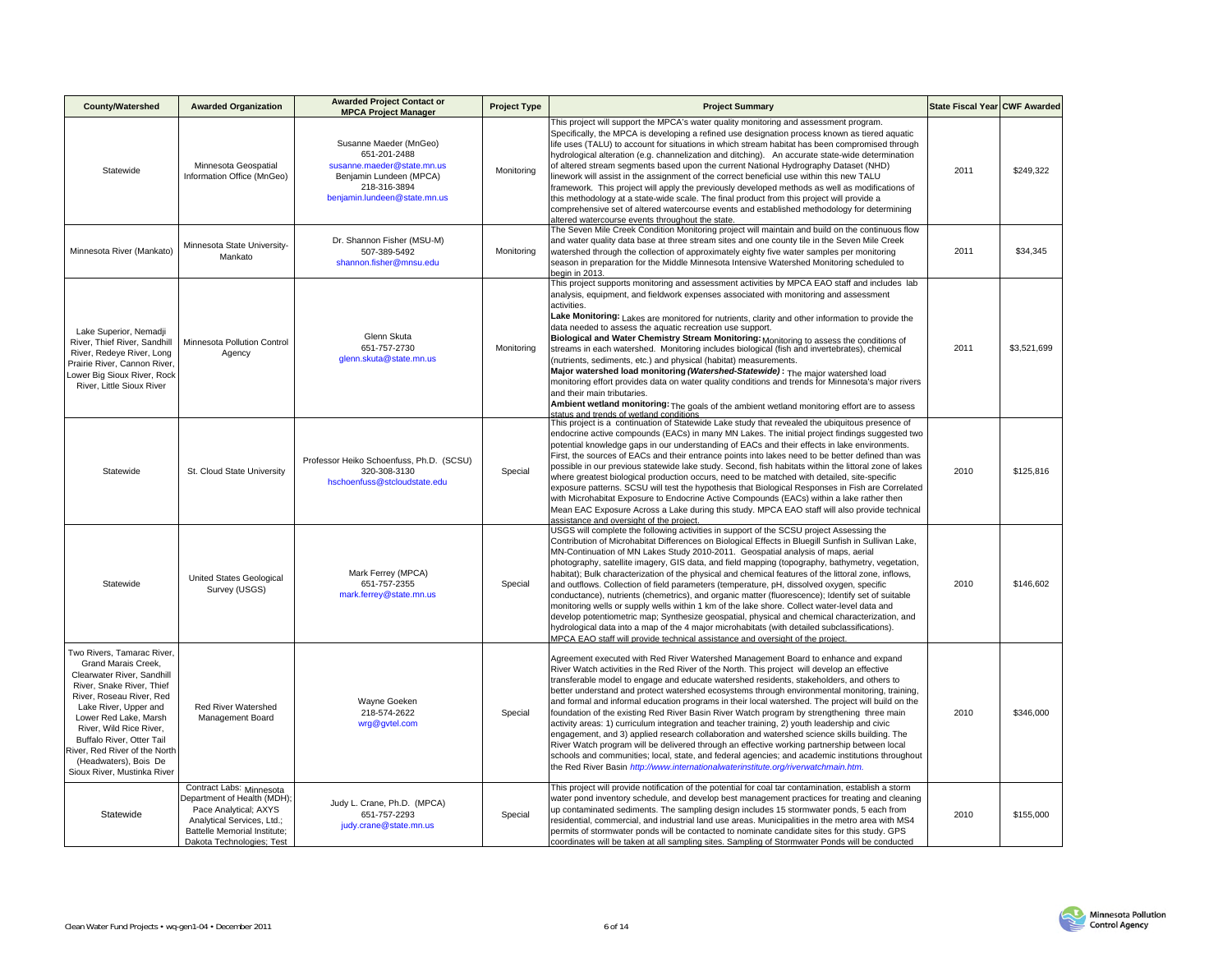| County/Watershed                                            | <b>Awarded Organization</b>                                                   | <b>Awarded Project Contact or</b><br><b>MPCA Project Manager</b>                                                             | <b>Project Type</b> | <b>Project Summary</b>                                                                                                                                                                                                                                                                                                                                                                                                                                                                                                                                                                                                                                                      | State Fiscal Year CWF Awarded |           |
|-------------------------------------------------------------|-------------------------------------------------------------------------------|------------------------------------------------------------------------------------------------------------------------------|---------------------|-----------------------------------------------------------------------------------------------------------------------------------------------------------------------------------------------------------------------------------------------------------------------------------------------------------------------------------------------------------------------------------------------------------------------------------------------------------------------------------------------------------------------------------------------------------------------------------------------------------------------------------------------------------------------------|-------------------------------|-----------|
| Statewide                                                   | United States Geological<br>Survey (USGS)                                     | Kathy E. Lee (USGS)<br>763-783-3254<br>klee@usgs.gov<br>Mark Ferrey (MPCA)<br>651-757-2355<br>mark.ferrey@state.mn.us        | Special             | The USGS and the MPCA will determine the relative contributions of endocrine active chemicals<br>(EACs) and pharmaceuticals from WWTP effluent to aquatic ecosystems. The primary objective<br>is to measure the concentrations of EACs and pharmaceuticals in water samples collected from<br>the effluents from 20 WWTPs and at sites upstream and downstream of WWTP effluent<br>discharge in Minnesota during 2009-2011. The second objective is to measure concentrations of<br>EACs and pharmaceuticals in bottom sediments collected upstream and downstream of effluent                                                                                             | 2010                          | \$675.649 |
| Statewide                                                   | St. Cloud State University                                                    | Professor Heiko Schoenfuss, Ph.D.<br>(SCSU)<br>320-308-3130<br>hschoenfuss@stcloudstate.edu                                  | Special             | This project will assess the exposure and effects of WWTP effluent on a model vertebrae<br>organism, the fathead minnow. Through a series of controlled experiments, to be conducted on-<br>site of the WWTP utilizing the Mobile Exposure Laboratory Trailer (MELT), SCSU will address (1)<br>onset and timing of acute exposure effects. (2) downstream exposure effects, and (3)<br>reproductive consequences of exposure for male and female fathead minnows. MPCA EAO staff<br>will provide technical assistance and oversight of the project.                                                                                                                         | 2010                          | \$220,352 |
| Statewide                                                   | United States Geological<br>Survey (USGS)                                     | Melinda Erickson (USGS)<br>763-783-3231<br>merickso@usgs.gov                                                                 | Special             | US Geological Survey-MN Water Science Center will complete laboratory analysis of groundwater<br>samples for endocrine disrupting compounds (EDCs) and other emerging contaminants of<br>interest, including organic waste water compounds, pharmaceuticals, and endocrine active<br>compounds, and report results. MPCA staff will complete sample collection tasks. The USGS<br>National Water Quality Laboratory and the Kansas Water Science Center Laboratory will perform<br>the laboratory analyses. The project objective is to assess the magnitude of contamination by                                                                                            | 2010 & 2011                   | \$527,269 |
| Statewide                                                   | Amec/Geomatrix                                                                | Sharon Kroening (MPCA)<br>651-757-2507<br>sharon.kroening@state.mn.us                                                        | Special             | Installation of 35-40 monitoring wells in the 11 county metropolitan area. Contractor will provide<br>site selection, assistance in technical specifications for drilling services, oversight of well drilling<br>activities, preparation of detailed documentation of following: a) well construction logs (as built), b)<br>boring log records of geologic materials encountered during drilling, c) photographic log showing<br>well location, d) documentation of well development activities, e) a brief informational history of<br>land use activities at the well installation site and f) well location maps and site sketches or                                  | 2010                          | \$80,000  |
| Statewide                                                   | Widseth Smith & Nolting                                                       | Sharon Kroening (MPCA)<br>651-757-2507<br>sharon.kroening@state.mn.us                                                        | Special             | Contractor assistance with site selection, reconnaissance and obtaining access for installation of<br>ambient groundwater monitoring wells in Minnesota. This project will provide services for up to 25<br>well sites.                                                                                                                                                                                                                                                                                                                                                                                                                                                     | 2010                          | \$20,000  |
| Statewide                                                   | Thein Well Company                                                            | Sharon Kroening (MPCA)<br>651-757-2507<br>sharon.kroening@state.mn.us                                                        | Special             | This construction project will provide the installation of (40) wells to support Ambient<br>Groundwater monitoring activities at the MPCA.                                                                                                                                                                                                                                                                                                                                                                                                                                                                                                                                  | 2011                          | \$73,945  |
| St. Croix River (Upper), St.<br>Croix River (Stillwater)    | St. Croix River Association<br>(SCRA)                                         | Deb Ryun (SCRA)<br>715-483-2292<br>debryun@scramail.com<br>Denise Leezer (MPCA)<br>651-757-2523<br>denise.leezer@state.mn.us | Special             | This project will provide information about the amount and sources of phosphorous flowing into<br>Lake St Croix by implementing additional water quality monitoring and reduce the amount of<br>phosphorous flowing into Lake St Croix by implementing phosphorous reduction activities. The St<br>Croix River Association (SCRA) will coordinate with the St. Croix Basin Water Resources<br>Planning Team (Basin Team) on the identification and funding of comprehensive water monitoring<br>and phosphorus reduction activities in the Lake St. Croix portion of the St. Croix River by<br>selecting, awarding and executing grants through a fair competitive process. | 2010                          | \$500,000 |
| St. Louis River, Lake<br>Superior (South), Nemadji<br>River | U.S. Army Corps of<br>Engineers (USACE)                                       | Pat Carey (MPCA)<br>218-302-6613<br>patrick.carey@state.mn.us                                                                | Special             | This project will provide technical, planning and engineering assistance to the MPCA for the<br>development and implementation of the St. Louis River Remedial Action Plan (RAP). USACE<br>along with the MPCA will administer work plans to complete a sediment assessment for areas<br>within Superior Bay and Lower St. Louis Rivers, approximately<br>$2.800$ acres.                                                                                                                                                                                                                                                                                                    | 2010                          | \$750,000 |
| Statewide                                                   | Minnesota Association of<br>Soil and Water Conservation<br>Districts (MASWCD) | LeAnn Buck<br>MASWCD<br>651-690-9028<br>leann.buck@maswcd.org                                                                | Special             | This project will provide Soil and Water Conservation Districts the opportunity to nominate an<br>individual, business, company, municipality or organization for their concern, cooperation and/or<br>implementation of conservation practices in a community environment. This award recognizes<br>nominees that have excelled in a variety of categories which include: storm water management;<br>land use conservation planning and implementation, and leadership relating to community                                                                                                                                                                               | 2011                          | \$1,500   |
| Statewide                                                   | United States Geological<br>Survey (USGS)                                     | David L. Lorenz (USGS)<br>763-783-5133100<br>Lorenz@usgs.gov                                                                 | Special             | This project will use the Spatially Referenced Regression On Watersheds (SPARROW) model as<br>a means of assessing and characterizing the nitrogen loading situation in Minnesota. These<br>results will be used along with other nitrogen loading characterization efforts conducted by others,<br>so that a more complete characterization can be conducted. The results of this effort will be<br>useful as Minnesota works to establish state-specific goals and strategies to address its                                                                                                                                                                              | 2011                          | \$45,513  |
| Ramsey                                                      | City of White Bear Lake                                                       | Mark Sather (City of WBL)<br>651-429-8526<br>msather@whitebearlake.org                                                       | Special             | Varney Lake is owned and maintained by the City of white Bear Lake as part of its stormwater<br>collection system. The City will excavate approximately 10,000 cubic yards of polycyclic aromatic<br>hydrocarbons (PAH) contaminated sediment from Varney Lake (which is located in a residential                                                                                                                                                                                                                                                                                                                                                                           | 2011                          | \$100,000 |
| Anoka                                                       | City of Circle Pines                                                          | James Keinath (City Administrator)<br>763-784-5859<br>jkeinath@ci.circle-pines.mn.us                                         | Special             | This project will remove accumulated sediment from two Stormwater Treatment Ponds in Circle<br>Pines that were constructed in the 1970's. Recent testing of the sediments indicates that Tier 2<br>and 3 PAH compounds were found in the sediment. The most recent estimate for the volume of<br>material that will be removed is 2,400 Cubic Yards.                                                                                                                                                                                                                                                                                                                        | 2011                          | \$54,916  |

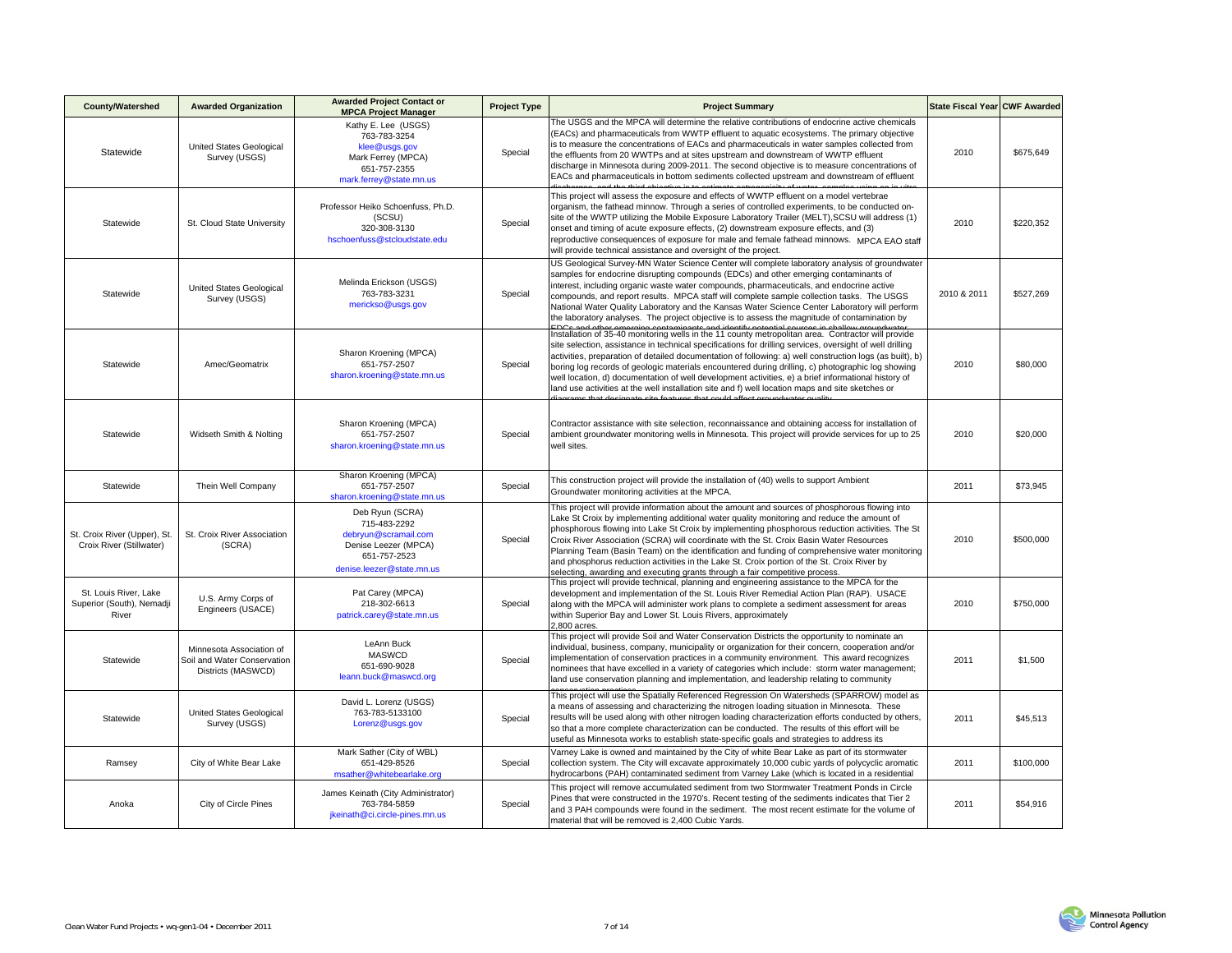| <b>County/Watershed</b>               | <b>Awarded Organization</b>                                   | <b>Awarded Project Contact or</b><br><b>MPCA Project Manager</b>                                                                         | <b>Project Type</b>     | <b>Project Summary</b>                                                                                                                                                                                                                                                                                                                                                                                                                                                                                                                                                                                                              | State Fiscal Year CWF Awarded |             |
|---------------------------------------|---------------------------------------------------------------|------------------------------------------------------------------------------------------------------------------------------------------|-------------------------|-------------------------------------------------------------------------------------------------------------------------------------------------------------------------------------------------------------------------------------------------------------------------------------------------------------------------------------------------------------------------------------------------------------------------------------------------------------------------------------------------------------------------------------------------------------------------------------------------------------------------------------|-------------------------------|-------------|
| Hennepin                              | City of Golden Valley                                         | Al Lundstrom (Environmental Coordinator)<br>763-593-8046<br>alundstrom@ci.goldenvalleymn.gov                                             | Special                 | The GVCC Pond Excavation Project will remove approximately 2,500 cubic yards of accumulated<br>polycyclic aromatic hydrocarbons (PAH) Level/Tier 3 contaminated sediment from the Golden<br>Valley Country Club stormwater treatment pond.                                                                                                                                                                                                                                                                                                                                                                                          | 2011                          | \$61,577    |
| Stearns                               | City of Paynesville                                           | Renee Eckerly<br>City of Paynesville<br>320-243-3714<br>reneee@paynesvillemn.com                                                         | Special                 | The primary objective of this workplan is to demonstrate the ability of the City of Paynesville to<br>meet the current and future wastewater treatment needs and achieve beneficial use of<br>wastewater effluent, to replace the use of groundwater.                                                                                                                                                                                                                                                                                                                                                                               | 2011                          | \$2,494,362 |
| Sherburne                             | City of Elk River                                             | Justin Femrite, P.E.<br>City of Elk River<br>763-635-1051<br>ifemrite@ci.elk-river.mn.us                                                 | Special                 | Great River Energy (GRE) operates a power plant in the City of Elk River which generates<br>electricity by incinerating municipal solid wastes. The plant is located proximate to the City of Elk<br>River wastewater treatment plant (WWTP). This project will result in a corresponding reduction<br>of groundwater use by GRE.                                                                                                                                                                                                                                                                                                   | 2011                          | \$285,087   |
| Lake Superior South,<br>Nemadji River | Minnesota Department of<br>Natural Resources                  | John Lindgren (MNDNR)<br>218-525-0853<br>john.lindgren@state.mn.us                                                                       | Special                 | Project between Minnesota Department of Natural Resources and United States Army Corp of<br>Engineers at Knowlton Creek Watershed to address a large amount of sediment deposited into<br>the St. Louis River Area of Concern (AOC).                                                                                                                                                                                                                                                                                                                                                                                                | 2011                          | \$200,000   |
| Nemadji River                         | LimnoTech                                                     | Hans Holberg (LimnoTech)<br>715-386-4062<br>hholmberg@limno.com<br>Mark Hershfield (MPCA)<br>218-302-6633<br>marc.hershfield@state.mn.us | Special                 | This project will focus on the development of blueprints for delisting each of the nine beneficial<br>use impairments (BUIs) for the AOC. Each blueprint will define the actions necessary to achieve<br>delisting of the BUI and will include a list of prioritized action items and Remediation to<br>Restoration (R2R) projects.                                                                                                                                                                                                                                                                                                 | 2011                          | \$206,098   |
| Statewide                             | Minnesota Pollution Control<br>Agency                         | Gaylen Reetz<br>651-757-2664<br>gaylen.reetz@state.mn.us                                                                                 | Technical<br>Assistance | MPCA technical assistance provided to Clean Water Partnership grant program which provides<br>unding for grants that prevent impairments and degradation of lakes, rivers, streams and<br>groundwater.                                                                                                                                                                                                                                                                                                                                                                                                                              | 2010                          | \$565,865   |
| Statewide                             | Minnesota Pollution Control<br>Agency                         | Gaylen Reetz<br>651-757-2664<br>gaylen.reetz@state.mn.us                                                                                 | Technical<br>Assistance | This project supports activities by MPCA technical staff that provide technical assistance, project<br>oversight, coordination and other agency activities associated with assessing, listing and<br>conducting TMDL studies throughout the State of Minnesota. Project funding also includes lab<br>analysis, equipment, and fieldwork expenses,                                                                                                                                                                                                                                                                                   | 2010                          | \$4,408,520 |
| Statewide                             | Minnesota Pollution Control<br>Agency                         | Gaylen Reetz<br>651-757-2664<br>gaylen.reetz@state.mn.us                                                                                 | Technical<br>Assistance | This project supports activities by MPCA technical staff that provide technical assistance, project<br>oversight, coordination and other agency activities associated with assessing, listing and<br>conducting TMDL studies throughout the State of Minnesota. Project funding also includes lab<br>analysis, equipment, and fieldwork expenses.                                                                                                                                                                                                                                                                                   | 2011                          | \$4,563,369 |
| Statewide                             | Minnesota Pollution Control<br>Agency                         | Gaylen Reetz<br>651-757-2664<br>gaylen.reetz@state.mn.us                                                                                 | Technical<br>Assistance | This project supports agency operations to review civic engagement proposals from basin and<br>sub basin organizations. Assistance provided to establish a coalition between organizations<br>creating productive environments where citizens and stakeholders can come together to dialogue<br>about issues of concern to them and create their own visions and strategies for TMDL-related<br>change/issues in their communities.                                                                                                                                                                                                 | 2010                          | \$81,000    |
| Statewide                             | Minnesota Pollution Control<br>Agency                         | Gaylen Reetz<br>651-757-2664<br>gaylen.reetz@state.mn.us                                                                                 | Technical<br>Assistance | This project supports agency operations to review civic engagement proposals from basin and<br>sub basin organizations. Assistance provided to establish a coalition between organizations<br>creating productive environments where citizens and stakeholders can come together to dialogue<br>about issues of concern to them and create their own visions and strategies for TMDL-related<br>change/issues in their communities.                                                                                                                                                                                                 | 2011                          | \$158,000   |
| Statewide                             | Minnesota Pollution Control<br>Agency                         | Gaylen Reetz<br>651-757-2664<br>gaylen.reetz@state.mn.us                                                                                 | Technical<br>Assistance | This project will develop databases to manage TMDL activities and track progress. It will also<br>provide assistance to promulgate rulemaking.                                                                                                                                                                                                                                                                                                                                                                                                                                                                                      | 2010                          | \$500,000   |
| Sibley                                | <b>Sibley County</b>                                          | Ronald Otto<br>507-237-5435<br>ron.otto@sibleyswcd.org                                                                                   | <b>TMDL</b>             | This project will provide administrative support to the CWP loan program. By initiating the CWP<br>loan program in Sibley County it will provide low interest loans to bring 21 non-complaint or failing<br>existing systems into compliance by replacing them with new single sewage treatment systems.                                                                                                                                                                                                                                                                                                                            | 2010                          | \$9,770     |
| Faribault                             | <b>Faribault County</b>                                       | Michele Stindtman<br>507-526-2300<br>fcswcd@bevcomm.net                                                                                  | <b>TMDL</b>             | This project will utilize a systematic approach to identify principal sources, or "hot-spots", of<br>sediment contributions and work with individual landowners, county drainage officials, and<br>municipalities to coordinate and implement critical Best Management Practices (BMP's), establish<br>demonstration sites, and provide education and outreach efforts. This project will also establish<br>baseline watershed data with the addition of site specific information, and determine high priority<br>watersheds. Appropriate practices will be identified and mapped utilizing GPS and GIS equipment<br>and software. | 2010                          | \$250,000   |
| Anoka                                 | <b>Rice Creek Watershed</b><br><b>District</b>                | Doug Thomas<br>763-398-3070<br>dthomas@ricecreek.org                                                                                     | <b>TMDL</b>             | This project will repair and upgrade the water control structure and provide water quality<br>enhancement measures on Oasis Pond in Roseville, Minnesota. This project will also protect the<br>quality of downstream receiving waters; specifically Lake Johanna, by reducing phosphorus<br>pollutant loads.                                                                                                                                                                                                                                                                                                                       | 2010                          | \$110,200   |
| Meeker                                | Crow River Organization of<br>Water                           | Diane Sander<br>763-682-1933 Ext. 3<br>diane.sander@mn.nacdnet.net                                                                       | <b>TMDL</b>             | This project focuses on preventing and reducing sediment related turbidity problems throughout<br>the Crow River Watershed and contains three main tasks; Best Management Practices (BMP's)<br>nstallation, public outreach and administration.                                                                                                                                                                                                                                                                                                                                                                                     | 2010                          | \$250,000   |
| Nemadji River and Deer<br>Creek       | Carlton County Soil and<br><b>Water Conservation District</b> | <b>Brad Matlack</b><br>Carlton County SWCD<br>218-384-3891<br>Karen Evens (MPCA)<br>218-302-6644                                         | <b>TMDL</b>             | This project will result in the development of a total maximum daily load (TMDL) for turbidity for<br>Deer Creek and the Nemadji River, and will also define which reaches of the Nemadji basin may<br>be meeting standards for turbidity. It will also allow the Carlton County Soil & Water Conservation<br>District (SWCD) to become a full and active partner in this TMDL study and implementation<br>project as well as future restoration and protection projects.                                                                                                                                                           | 2010                          | \$234,435   |

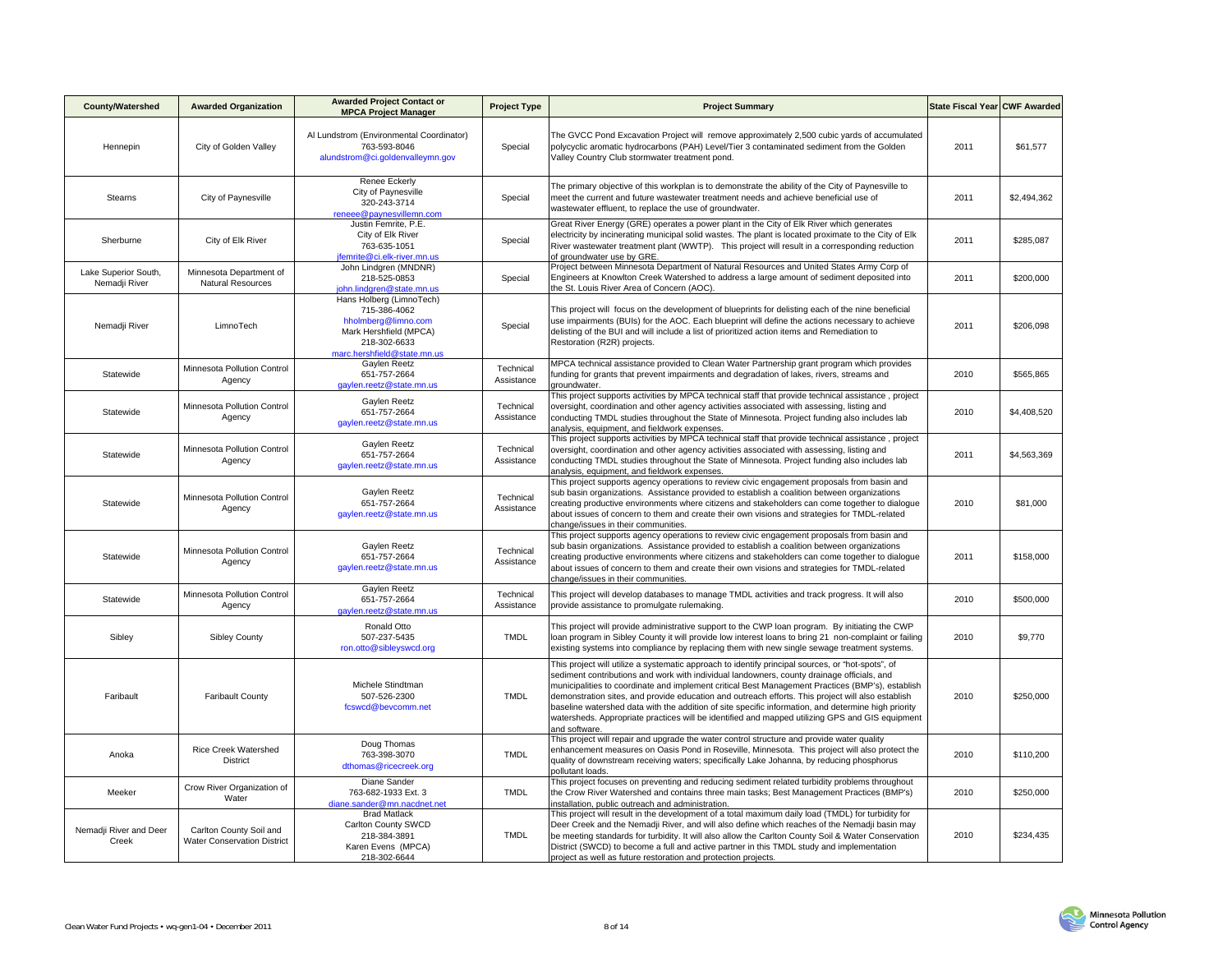| <b>County/Watershed</b>                                                                                                           | <b>Awarded Organization</b>                                        | <b>Awarded Project Contact or</b><br><b>MPCA Project Manager</b>                                                   | <b>Project Type</b> | <b>Project Summary</b>                                                                                                                                                                                                                                                                                                                                                                                                                                                                                                                                                                | State Fiscal Year CWF Awarded |           |
|-----------------------------------------------------------------------------------------------------------------------------------|--------------------------------------------------------------------|--------------------------------------------------------------------------------------------------------------------|---------------------|---------------------------------------------------------------------------------------------------------------------------------------------------------------------------------------------------------------------------------------------------------------------------------------------------------------------------------------------------------------------------------------------------------------------------------------------------------------------------------------------------------------------------------------------------------------------------------------|-------------------------------|-----------|
| Snake River                                                                                                                       | Snake River Watershed<br>Management Board                          | Teresa Bearce<br>Snake River WMB<br>320-679-6456<br>Chris Klucas (MPCA)<br>651-757-2498                            | <b>TMDL</b>         | The Snake River Watershed Management Board (SRWMB), working in concert with other local<br>governmental units in within the watershed, will assist the MPCA, the project consultant, and<br>other members of the Snake River Watershed Total Maximum Daily Load (TMDL) technical team<br>in the completion of tasks associated with this TMDL project. SRWMB, with assistance from<br>members of the technical team (Kanabec Soil and Water Conservation District (SWCD), Pine<br>SWCD, Aitkin SWCD, and Mille Lacs SWCD) will provide the services to complete this TMDL<br>project. | 2010                          | \$171,766 |
| North Fork Crow River                                                                                                             | Crow River Organization of<br>Water                                | Diane Sander<br>Crow River Organization of Water<br>763-682-1933<br>Margaret Leach (MPCA)<br>218-316-3895          | <b>TMDL</b>         | Upper Mississippi, North Fork Crow River Major Watershed TMDL Project led by CROW with<br>assistance from local partners North Fork Crow River Watershed District (WD); Middle Fork Crow<br>River WD; Wright Soil and Water Conservation District (SWCD).                                                                                                                                                                                                                                                                                                                             | 2011                          | \$300,000 |
| Long Prairie River                                                                                                                | AECOM, Inc.                                                        | Roger Clay<br>AECOM, Inc.<br>763-852-4200<br>Jim Courneya (MPCA)<br>218-846-8105                                   | <b>TMDL</b>         | Phase 4 of the Lake Winona Total Maximum Daily Load (TMDL) project will finalize the draft<br>Lake Winona TMDL, dated November 2009, by completing additional data analysis, lake quality<br>modeling, updating the TMDL report, and supporting the public involvement process.                                                                                                                                                                                                                                                                                                       | 2011                          | \$35,000  |
| St. Croix River<br>(Stillwater)                                                                                                   | Chisago Soil and Water<br><b>Conservation District</b>             | Craig Mell<br>Chisago SWCD<br>(651) 674-2333<br>Chris Klucas (MPCA)<br>651-757-2498                                | <b>TMDL</b>         | TMDL project in the Chisago Lakes Lake Improvement District that will develop a watershed<br>based plan and provide strategies for water quality and aquatic ecosystem management,<br>restoration, and protection within Sunrise River Watershed. This project will also aid in<br>understanding the Phosphorus loading to Lake St. Croix.                                                                                                                                                                                                                                            | 2011                          | \$196,600 |
| St. Croix River<br>(Stillwater)                                                                                                   | <b>Washington Conservation</b><br><b>District</b>                  | Jay Riggs<br>Washington Conservation District<br>651-275-1136<br>Chris Klucas (MPCA)<br>651-757-2498               | <b>TMDL</b>         | Continued TMDL project to support next phases associated with completion of TMDL's for ten<br>lakes in the Carnelian Marine Saint Croix Watershed District (CMSCWD). Ten lakes are; East<br>Boot, Fish, Goose, Hay, Jellum's, Long, Loon, Louise, Mud and South Twin.                                                                                                                                                                                                                                                                                                                 | 2011                          | \$103,598 |
| Mississippi River                                                                                                                 | Vadnais Lake Area<br>Watershed Management<br>Organization (VLAWMO) | Stephanie McNamara<br><b>VLAWMO</b><br>651-204-6073<br>Barb Peichel (MPCA)                                         | <b>TMDL</b>         | The VLAWMO watershed covers approximately 25 square miles in the northeast metropolitan<br>area in northern Ramsey County and a small portion of Anoka County, Minnesota. It<br>encompasses the City of North Oaks and portions of the Cities of White Bear Lake, Gem Lake,<br>Vadnais Heights, Lino Lakes, and White Bear Township. This project will gather and organize<br>4700                                                                                                                                                                                                    | 2011                          | \$40,000  |
| Root River                                                                                                                        | Fillmore County Soil and<br><b>Water Conservation District</b>     | Donna Rasmussen<br>Fillmore County SWCD<br>507-765-4415<br>Shaina Keseley (MPCA)<br>507-280-5513                   | <b>TMDL</b>         | TMDL project in the Root River Watershed that will support surface water assessment, analysis of<br>data, interpretation of southeast Minnesota's karst landscape, stressor identification, TMDL<br>computation, source assessment, and implementation planning.                                                                                                                                                                                                                                                                                                                      | 2011                          | \$319,700 |
| Statewide                                                                                                                         | United States Geological<br>Survey (USGS)                          | Christopher Ellison<br><b>USGS</b><br>763-783-3121<br>Greg Johnson (MPCA)<br>651-757-2471                          | <b>TMDL</b>         | This project will collect specific data for streamflow, cross-sectional suspended sediment<br>concentration (SSC), and point samples of SSC, turbidity, and water transparency at selected<br>stream sites in Minnesota.                                                                                                                                                                                                                                                                                                                                                              | 2011                          | \$150,000 |
| Mississippi River (Sartel),<br>Mississippi River (St. Cloud)                                                                      | Benton Soil and Water<br><b>Conservation District</b>              | Gerry Maciej (Benton SWCD)<br>320-968-5300 Ext. 3<br>gerry@soilandwater.org<br>Maggie Leach (MPCA)<br>218-316-3895 | <b>TMDL</b>         | This project will determine the magnitude and sources of pollutants in Little Rock Creek and will<br>estimate the reductions in loadings that are needed in order for the stream reaches to support<br>cold water fish assemblages and attain water quality standards.                                                                                                                                                                                                                                                                                                                | 2011                          | \$75,000  |
| Rainy River Headwaters                                                                                                            | Lake County Soil and Water<br><b>Conservation District</b>         | Wayne Seidel<br>Lake County SWCD<br>218-834-8378<br>Joel Peterson (MPCA)<br>218-302-6646                           | <b>TMDL</b>         | This project will gather watershed data necessary for the development of a comprehensive<br>watershed management plan with parameter-specific thresholds that will maintain or improve<br>water quality for the Kawishiwi Watershed.                                                                                                                                                                                                                                                                                                                                                  | 2011                          | \$225,000 |
| Lake of the Woods                                                                                                                 | <b>United States Geological</b><br>Survey (USGS)                   | James Fallon<br><b>USGS</b><br>763-783-3255<br>Cary Hernandez (MPCA)<br>218-846-8124                               | <b>TMDL</b>         | This project will support the collection of water-quality samples and gauge streamflow near the<br>mouths of the Rainy and Warroad Rivers; collect water-quality samples at 10 sites in LOW; and<br>measure streamflow velocities and cross-sectional areas of 5 channel constrictions in LOW.                                                                                                                                                                                                                                                                                        | 2011                          | \$796,400 |
| Mississippi River (Red Wing)<br>(Winona) (La Crescent)<br>((Reno), Cannon River,<br>Zumbro River, Root River,<br>Upper Iowa River | University of Minnesota                                            | E. Calvin Alexander, Jr.<br>University of Minnesota<br>612-624-3517<br>Justin Watkins(MPCA)<br>507-280-5513        | <b>TMDL</b>         | This project will identify and compile existing nitrate data from groundwaters and surface waters in<br>the Lower Mississippi Basin (LMB) generally and focus on the Root River Watershed. The<br>purpose is to investigate the quantity and quality of existing nitrate data, and to organize it for use<br>in comprehensive watershed strategy development (including assessment, TMDL computation<br>and identification and study of nitrate sources and delivery mechanisms).                                                                                                     | 2011                          | \$33,414  |
| Snake River                                                                                                                       | Kanabec County Soil and<br>Water Conservation District             | Kelly Osterdyk<br>Kanabec County SWCD<br>320-679-3781 Ext. 113<br>Chris Klucas (MPCA)<br>651-757-2646              | <b>TMDL</b>         | This project will be a complete TMDL report for the Biota and Bacteria (E. coli) impairments for the<br>Ann River Watershed. The water bodies associated with these impairments will then be removed<br>from the MPCA's impaired waters list, and implementation activities to restore the water bodies<br>will begin.                                                                                                                                                                                                                                                                | 2011                          | \$112,265 |

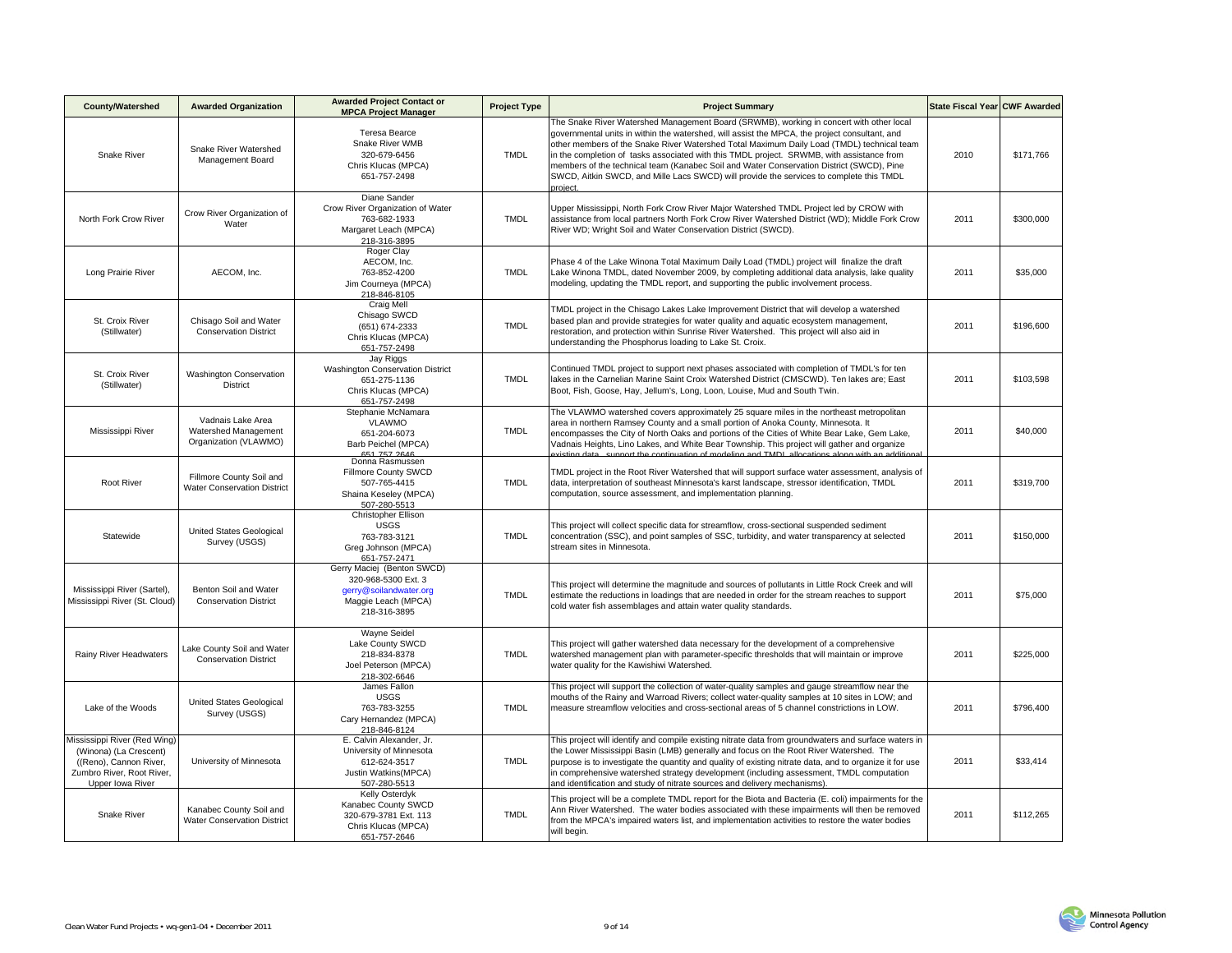| <b>County/Watershed</b>                                                                                                                                                                                                                                                                                                                                                 | <b>Awarded Organization</b>                                            | <b>Awarded Project Contact or</b><br><b>MPCA Project Manager</b>                                                                                   | <b>Project Type</b> | <b>Project Summary</b>                                                                                                                                                                                                                                                                                                                                                                                                                                                                                 | State Fiscal Year CWF Awarded |           |
|-------------------------------------------------------------------------------------------------------------------------------------------------------------------------------------------------------------------------------------------------------------------------------------------------------------------------------------------------------------------------|------------------------------------------------------------------------|----------------------------------------------------------------------------------------------------------------------------------------------------|---------------------|--------------------------------------------------------------------------------------------------------------------------------------------------------------------------------------------------------------------------------------------------------------------------------------------------------------------------------------------------------------------------------------------------------------------------------------------------------------------------------------------------------|-------------------------------|-----------|
| Le Sueur River                                                                                                                                                                                                                                                                                                                                                          | Minnesota Department of<br>Agriculture (MDA)                           | Gregg Regimbal<br>Minnesota Department of Agriculture<br>651-201-6671<br>Scott MacLean (MPCA)<br>507-344-5250                                      | <b>TMDL</b>         | This project will complete a Acetochlor Impairment Response Report. This report will combine<br>and coordinate information relating to actions being done in direct response to the (No<br>Suggestions) water quality impairments with those being done and support MDA's on-going<br>responsibility to assure pesticides are used in a manner that does not cause unreasonable<br>adverse effects on the environment.                                                                                 | 2011                          | \$58,360  |
| St. Croix River (Stillwater)                                                                                                                                                                                                                                                                                                                                            | Science Museum of<br>Minnesota-St. Croix<br>Watershed Research Station | Dan Engstrom<br>Science Museum of Minnesota<br>651-433-5953<br>Chris Klucas (MPCA)<br>651-757-2498                                                 | TMDL                | This project will be apply the Sunrise River watershed computer model generated under previous<br>projects to selected scenarios of land-cover and land-management changes. The watershed<br>model calibrated to conditions in the late 1990s will form the initial baseline against which all other<br>model runs will be contrasted. Scenarios to be run will include changes in future land cover,<br>agricultural practices, urban practices, and natural resource management.                     | 2011                          | \$50,000  |
| <b>Root River</b>                                                                                                                                                                                                                                                                                                                                                       | University of Minnesota                                                | <b>Tony Runkel</b><br>Minnesota Geological Survey<br>612-627-4780 ext. 222<br>runke001@umn.edu                                                     | TMDL                | This project is one of several that comprise various components of the Root River Watershed<br>Approach. This project will support a better understanding of the geologic controls on nitrate<br>transport in southeast Minnesota's karst landscape and will also provide datasets for other<br>projects over time.                                                                                                                                                                                    | 2011                          | \$73,563  |
| Minnesota River (Shakopee)                                                                                                                                                                                                                                                                                                                                              | Barr Engineering Company                                               | Barb Piechel (MPCA)<br>651-757-2646<br>Barbara.peichel@state.mn.us                                                                                 | <b>TMDL</b>         | This TMDL project will develop a TMDL Report and Implementation Plan defining the sources<br>contributing to the impairments and outlining the steps necessary to bring Bluff Creek back to<br>meeting water quality standards.                                                                                                                                                                                                                                                                        | 2011                          | \$34,339  |
| Sauk River, North Fork Crow<br>River, South Fork Crow<br>River                                                                                                                                                                                                                                                                                                          | <b>RESPEC</b>                                                          | Charles Regan (MPCA)<br>651-757-2866<br>chuck.regan@state.mn.us                                                                                    | <b>TMDL</b>         | This project will support construction of three watershed framework models built using the<br>Hydrologic Simulation Program FORTRAN (HSPF). These executable models will simulate<br>hydrology at the 12-digit HUC subbasin scale. An HSPF model will be built for each of the 8-HUC<br>watersheds: Crow River/North Fork Crow River (07010204), South Fork Crow River (07010205),<br>and the Sauk River (07010202).                                                                                   | 2011                          | \$96,618  |
| St. Croix River (Stillwater)                                                                                                                                                                                                                                                                                                                                            | Emmons and Olivier<br>Resources, Inc. (EOR)                            | Chris Klucas(MPCA)<br>651-757-2498<br>Christopher.klucas@state.mn.us                                                                               | <b>TMDL</b>         | This project will provide modeling services to support the completion of Typo Lake and Martin<br>Lake Excess Nutrients TMDL report.                                                                                                                                                                                                                                                                                                                                                                    | 2011                          | \$6,911   |
| Statewide                                                                                                                                                                                                                                                                                                                                                               | University of Minnesota                                                | David J. Mulla (U of M)<br>612-625-6721<br>mulla003@umn.edu                                                                                        | <b>TMDL</b>         | This project will promulgate a nitrate water quality standard to address aquatic life toxicity, and<br>gather information needed to support the development of total nitrogen (N) loading reduction<br>strategies for Minnesota's waters and also address Minnesota's contribution to marine water<br>hypoxia.                                                                                                                                                                                         | 2011                          | \$74,000  |
| Statewide                                                                                                                                                                                                                                                                                                                                                               | <b>Freshwater Society</b>                                              | Brooke Asleson (MPCA)<br>651-757-2205<br>brooke.asleson@state.mn.us                                                                                | <b>TMDL</b>         | This project will provide support for the 10th Annual Road Salt Symposium at the Minnesota<br>Landscape Arboretum. The symposium brings together environmental organizations, companies<br>that produce winter road de-icing salts and chemicals, scientists, policy-makers and transportation<br>workers. They Symposium provides information on chlorides in our waters and provides<br>innovative and new approaches to help repair our waters and sustain our resources for future<br>generations. | 2011                          | \$500     |
| Mississippi River<br>(Headwaters), Leech Lake<br>River, Crow Wing River,<br>Pine River, Mississippi River<br>(Grand Rapids), Mississippi<br>River (Brainerd), Redeye<br>River, Sauk River,<br>Mississippi River (Sartell),<br>Mississippi River (St. Cloud),<br>Rum River, Mississippi<br>River, North Fork Crow<br>River, South Fork Crow<br>River, Long Prairie River | Emmons and Olivier<br>Resources, Inc. (EOR)                            | Barb Peichel (MPCA)<br>651-757-2646<br>Barbara.Piechel@state.mn.us                                                                                 | <b>TMDL</b>         | This project will provide the monitoring of reaches where there are data gaps, incorporate new<br>data and analyze relevant data, identify pollutant sources, hold a stakeholder meeting, and gather<br>information towards the future development of a Draft Restoration (TMDL) and Protection Plan<br>(Plan).                                                                                                                                                                                        | 2011                          | \$53,000  |
| Crow Wing River, Redeye<br>River, Long Prairie River                                                                                                                                                                                                                                                                                                                    | <b>AQUA TERRA Consultants</b>                                          | Charles Regan (MPCA)<br>651-757-2866<br>chuck.regan@state.mn.us                                                                                    | <b>TMDL</b>         | This project will support construction of three watershed framework models built using the<br>Hydrologic Simulation Program FORTRAN (HSPF). These executable models will simulate<br>hydrology at the 12-digit HUC subbasin scale. An HSPF model will be built for each of the 8-HUC<br>watersheds: Crow Wing River (07010106), Redeye River (07010107), and Long Prairie River<br>07010108).                                                                                                          | 2011                          | \$99,950  |
| Missisippi River (Twin Cities)                                                                                                                                                                                                                                                                                                                                          | Ramsey-Washington Metro<br><b>Watershed District</b>                   | Cliff Aichinger (RWMWD)<br>651-792-7950<br>Brooke Asleson (MPCA)<br>651-757-2205<br>brooke.asleson@state.mn.us                                     | <b>TMDL</b>         | This project will provide the MPCA and RWMWD the information and tools necessary to improve<br>water quality in Battle Creek Lake, Beaver Lake, Carver Lake, Keller Lake and Wakefield Lake<br>through targeted phosphorus reduction activities throughout the watershed.                                                                                                                                                                                                                              | 2011                          | \$121,000 |
| Crow Wing River                                                                                                                                                                                                                                                                                                                                                         | Wadena Soil and Water<br><b>Conservation District</b><br>(SWCD)        | Kari Tomperi (Wadena SWCD)<br>218-631-3195<br>kari.tomperi@mn.nacdnet.net<br>Bonnie Finnerty (MPCA)<br>218-316-3897<br>bonnie.finnerty@state.mn.us | <b>TMDL</b>         | This project will provide Stressor ID work and assistance for the development of a work plan for<br>the Major Watershed Project, which will include a civic engagement and outreach strategic plan,<br>through the partnership and assistance of ten Local Government Units (LGU) from the Crow Wing<br>River Watershed.                                                                                                                                                                               | 2011                          | \$30,000  |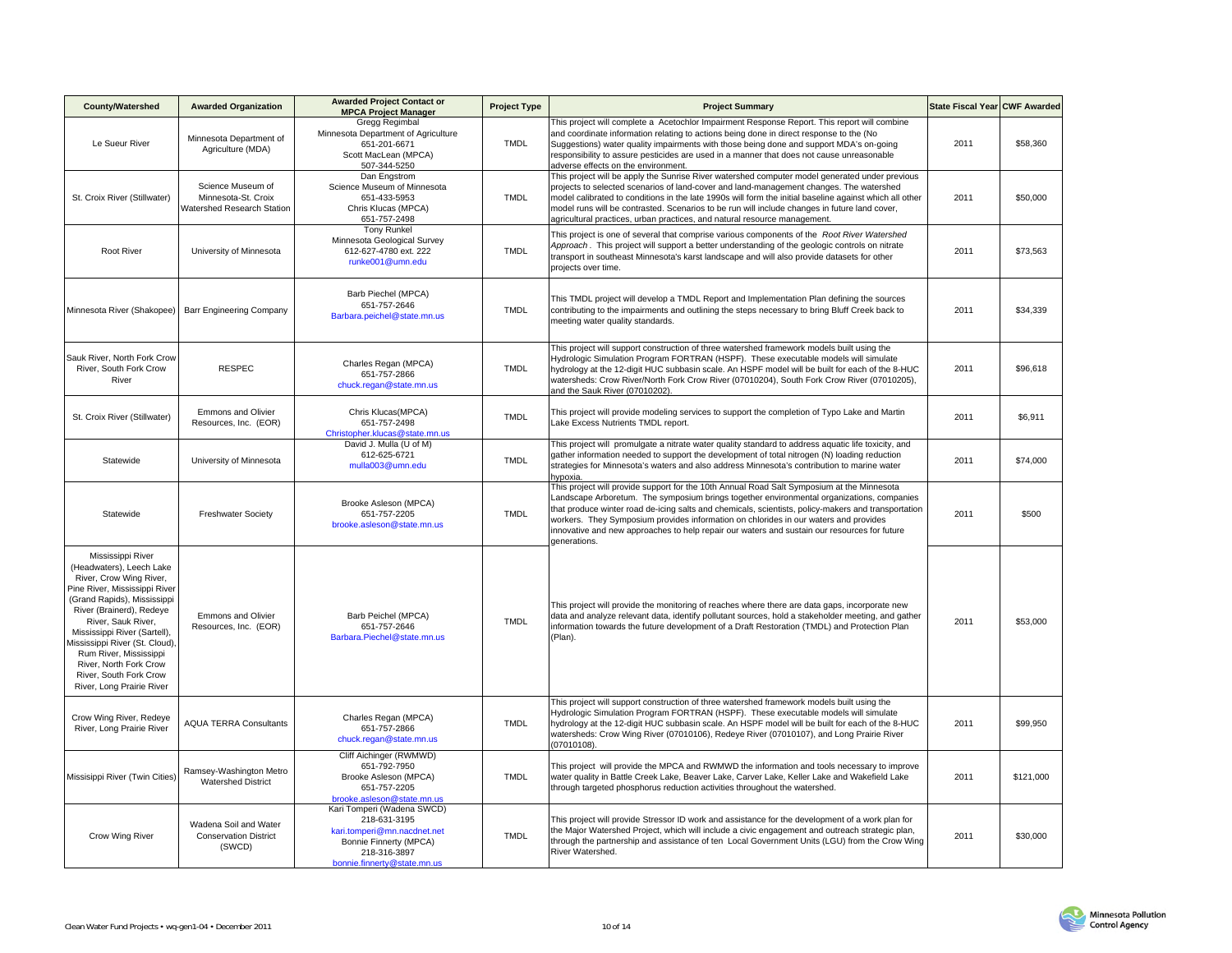| <b>County/Watershed</b>                        | <b>Awarded Organization</b>                                                | <b>Awarded Project Contact or</b><br><b>MPCA Project Manager</b>                                                                     | <b>Project Type</b> | <b>Project Summary</b>                                                                                                                                                                                                                                                                                                                                                                                                                                                                                                                                                                                                                                                                                                                                 | State Fiscal Year CWF Awarded |           |
|------------------------------------------------|----------------------------------------------------------------------------|--------------------------------------------------------------------------------------------------------------------------------------|---------------------|--------------------------------------------------------------------------------------------------------------------------------------------------------------------------------------------------------------------------------------------------------------------------------------------------------------------------------------------------------------------------------------------------------------------------------------------------------------------------------------------------------------------------------------------------------------------------------------------------------------------------------------------------------------------------------------------------------------------------------------------------------|-------------------------------|-----------|
| Zumbro River Watershed                         | Zumbro Watershed<br>Partnership                                            | Justin Watkins (MPCA)<br>507-206-2621<br>justin.watkins@state.mn.us                                                                  | <b>TMDL</b>         | This project will complete an implementation plan, as required by the MPCA, in anticipation of<br>EPA's approval of the turbidity TMDL, and revise the Zumbro River Watershed Management Plan<br>(completed 2007) to ensure it continues to reflect local needs, incorporates new information, and<br>develops more effective linkages with related local, state and federal government programs.                                                                                                                                                                                                                                                                                                                                                      | 2011                          | \$58,218  |
| <b>Stearns</b>                                 | Sauk River Watershed<br>District                                           | Lynn Nelson<br>320-352-2231<br>lynn@srwdmn.org                                                                                       | <b>TMDL</b>         | This project will continue the restoration of Osakis Lake and protect the water quality of the Sauk<br>River by addressing stormwater runoff from urban and rural areas. Activities include assisting<br>eight landowners in designing and funding their shoreland restoration and rain garden projects.                                                                                                                                                                                                                                                                                                                                                                                                                                               | 2011                          | \$86,542  |
| Wright, Meeker                                 | Crow River Organization of<br>Water                                        | Diane Sander<br>763-682-1933 Ext. 3<br>diane.sander@mn.nacdnet.net                                                                   | TMDL                | This project will promote positive land use changes, along with a sense of watershed stewardship<br>and awareness throughout the Crow River Watershed. This project contains three main tasks:<br>BMP installation, public outreach and administration. This project will also work with the Big Swan<br>Lake Association in Meeker County to host a shoreline naturalization workshop.                                                                                                                                                                                                                                                                                                                                                                | 2011                          | \$495.911 |
| Anoka                                          | Coon Creek Watershed<br><b>District</b>                                    | <b>Tim Kelly</b><br>763-755-0975<br>tkelly@cooncreekwd.org                                                                           | TMDL                | This project will reduce nutrient loadings to Sand Creek from the neighborhoods which are the<br>greatest contributors. Project activities include the installation of a new stormwater pond and a<br>network of 10 strategically-placed curb-cut rain gardens.                                                                                                                                                                                                                                                                                                                                                                                                                                                                                        | 2011                          | \$83,650  |
| <b>Stearns</b>                                 | Sauk River Watershed<br>District                                           | Lynn Nelson<br>320-352-2231<br>lynn@srwdmn.org                                                                                       | <b>TMDL</b>         | This project will address stormwater runoff concerns and erosion issues along the Sauk River.<br>Activities include conducting two education events on "Backyard BMP's"; installing two<br>demonstration projects and conducting four education events in association with these projects;<br>designing and installing five rain gardens; designing and installing twenty "Backyard BMP's";<br>assisting in the design and installation of five urban stormwater management and restoration<br>projects; installing one erosion control project and completing three additional land use projects<br>for sediment and nutrient loss; collecting water quality samples and other information to<br>determine the effectiveness of the implemented BMPs. | 2011                          | \$235.000 |
| Lag qui Parle                                  | Lag qui Parle-Yellow Bank<br><b>Watershed District</b>                     | Mary Homan<br>320-598-3319<br>mary.homan@lqpco.com                                                                                   | <b>TMDL</b>         | This project will Install buffer strips along 25 miles of ditches in the watershed, replace 50 open<br>tile intakes, and hold workshops in the watershed to increase conservation tillage, nutrient and<br>pesticide management, conservation drainage and restoring wetlands.                                                                                                                                                                                                                                                                                                                                                                                                                                                                         | 2011                          | \$141,850 |
| Anoka                                          | Rice Creek Watershed<br><b>District</b>                                    | Kyle Axtell<br>763-398-3070<br>kaxtell@ricecreek.org                                                                                 | <b>TMDL</b>         | This project will support the design and construction of three rain gardens to intercept and<br>infiltrate stormwater runoff near the Fridley Middle School.                                                                                                                                                                                                                                                                                                                                                                                                                                                                                                                                                                                           | 2011                          | \$86,210  |
| <b>Stearns</b>                                 | Sauk River Watershed<br><b>District</b>                                    | Lynn Nelson<br>320-352-2231<br>lynn@srwdmn.org                                                                                       | <b>TMDL</b>         | This project will educate the local residents of the importance of groundwater protection and<br>provide financial assistance to those who need to properly abandon their unused well. This<br>project will also support the upgrade of nonconforming sewage treatment systems to reduce<br>nutrient contributions to groundwater and surface water through groundwater permeation.                                                                                                                                                                                                                                                                                                                                                                    | 2011                          | \$40,000  |
| St. Croix River<br>(Stillwater)                | Chisago Soil and Water<br><b>Conservation District</b>                     | Craig Mell<br>Chisago SWCD<br>(651) 674-2333<br>Chris Klucas (MPCA)<br>651-757-2498                                                  | <b>TMDL</b>         | The Sunrise Watershed is a high priority subwatershed of the St. Croix River. Chisago County,<br>the United States Army Corps of Engineers (ACOE), the MPCA and several additional<br>cooperators will complete a study of the Sunrise River Watershed. The goal of the study is to<br>develop a watershed based plan and strategies for water quality and aquatic ecosystem<br>management, restoration and protection. Once completed, the study will provide input to the<br>development of the TMDL and Watershed Restoration and Protection Plan for the Sunrise<br>Watershed.                                                                                                                                                                     | 2011                          | \$199,755 |
| Minnesota River (Mankato)                      | Minnesota State University-<br>Mankato                                     | Dr. Shannon Fisher (MSU-Mankato)<br>507-389-5492<br>shannon.fisher@mnsu.edu                                                          | <b>TMDL</b>         | This project will quantify and qualify the effectiveness of herbicide treatments and native plant re-<br>establishment at Duck Lake through systematic vegetative surveys pre and post herbicide<br>application and following mid-summer die-off of curly-leaf pondweed. The data and analysis will<br>ultimately be used in the development of TMDLs, implementation and protection strategies for<br>other lakes in the Middle Minnesota Maior Watershed.                                                                                                                                                                                                                                                                                            | 2011                          | \$17,949  |
| <b>Buffalo River</b>                           | <b>Buffalo-Red River</b><br><b>Watershed District</b>                      | Bruce Albright (BRRWD)<br>218-354-7710<br>brrwd@bvillemn.net                                                                         | <b>TMDL</b>         | The Buffalo River Watershed Pilot Project is one of two pilots in Minnesota designed to develop a<br>watershed approach for managing Minnesota's surface waters. The goal of this project is to<br>develop a plan that will quide surface water quality management throughout the watershed.                                                                                                                                                                                                                                                                                                                                                                                                                                                           | 2011                          | \$249,968 |
| Lake of the Woods                              | University of Minnesota-<br>Natural Resources Research<br>Institute (NRRI) | Euan D. Reavie (NRRI)<br>218-235-2184<br>ereavie@nrri.umn.edu<br>Cary Hernandez (MPCA)<br>218-846-8124<br>carv.hernandez@state.mn.us | TMDL                | This project will determine pre- and post-settlement nutrient trends from sediment chronology,<br>fossil diatom assemblages, and from sediment profiles representing human history in the region<br>(i.e., at least 150 years). Project activities include sample collection; sample preparation; diatom<br>analysis; database creation and management; and data interpretation. Sample cores will be<br>taken on the Lake of the Woods in five major bays (i.e., Four-mile, Muskeg, Sabaskong, Little<br>Traverse, and Big Traverse) in the southern basin.                                                                                                                                                                                           | 2011                          | \$72.461  |
| Pomme de Terre River                           | Stevens Soil and Water<br><b>Conservation District</b>                     | Brett R. Arne (Stevens SWCD)<br>320-589-4886 ext. 109<br>brett.arne@stevensswcd.org                                                  | <b>TMDL</b>         | This project will quantify the reductions in pollutant loading that would be necessary to bring the<br>impaired stretches back to an acceptable level. It will also identify strategies that would improve<br>water quality in these impaired stretches. Some funds will support public input activities into the<br>Pomme de Terre River watershed management plan."                                                                                                                                                                                                                                                                                                                                                                                  | 2011                          | \$132,120 |
| Carlton, Cook, Koochiching,<br>Lake, St. Louis | Minnesota Department of<br>Natural Resources                               | Elaine Johnson (MDNR)<br>651-259-5999                                                                                                | <b>TMDL</b>         | The Minnesota Department of Natural Resources will coordinate the collection of high-resolution<br>elevation data for northeastern portion of Minnesota using Light Detection and Ranging (LIDAR)<br>systems. The geographic area of the work includes Minnesota counties of Carlton, Cook, Lake,<br>and St. Louis Counties and that portion of Koochiching County that comprises Voyageurs'<br>National Park.                                                                                                                                                                                                                                                                                                                                         | 2011                          | \$140,000 |

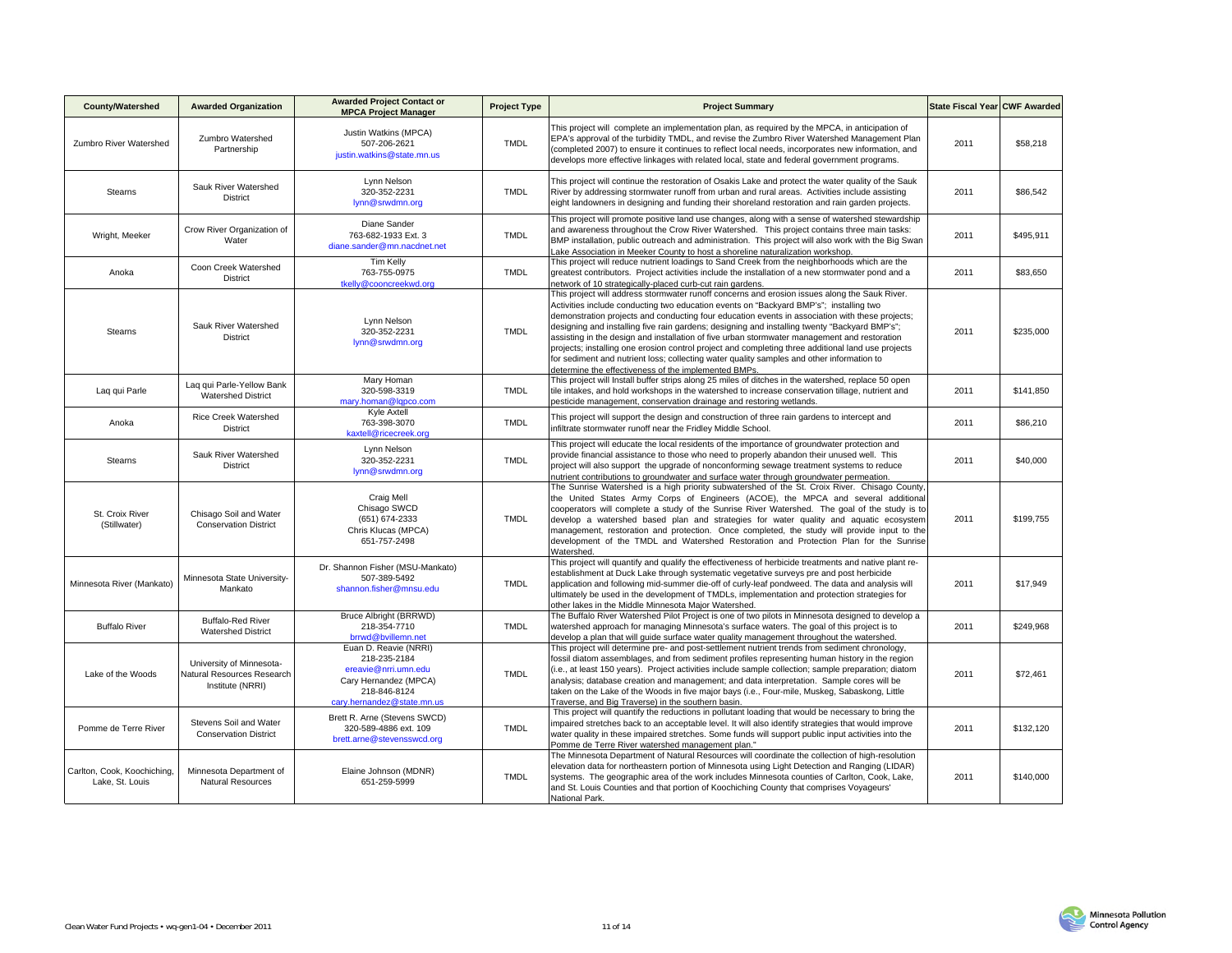| <b>County/Watershed</b>                                                                                                                                                 | <b>Awarded Organization</b>                                 | <b>Awarded Project Contact or</b><br><b>MPCA Project Manager</b>                                                                                         | <b>Project Type</b> | <b>Project Summary</b>                                                                                                                                                                                                                                                                                                                                                                                                                                                                                                 | State Fiscal Year CWF Awarded |           |
|-------------------------------------------------------------------------------------------------------------------------------------------------------------------------|-------------------------------------------------------------|----------------------------------------------------------------------------------------------------------------------------------------------------------|---------------------|------------------------------------------------------------------------------------------------------------------------------------------------------------------------------------------------------------------------------------------------------------------------------------------------------------------------------------------------------------------------------------------------------------------------------------------------------------------------------------------------------------------------|-------------------------------|-----------|
| Nemadji River                                                                                                                                                           | Barr Engineering Company                                    | Greg Wilson<br><b>Barr Engineering Company</b><br>952-832-2672<br>gwilson@barr.com<br>Karen Evens (MPCA)<br>218-302-6644<br>karen.evens@state.mn.us      | <b>TMDL</b>         | This project will complete a thorough data review and diagnostic analysis, calculate the TMDL<br>equation and required allocations and reductions. It will also collect any additional data needed<br>for stream channel modeling scenarios.                                                                                                                                                                                                                                                                           | 2011                          | \$26,413  |
| Crow Wing River                                                                                                                                                         | Wadena Soil and Water<br><b>Conservation District</b>       | Kari Tomperi Wadena (SWCD)<br>218-631-3195<br>kari.tomperi@mn.nacdnet.net                                                                                | <b>TMDL</b>         | This project will initiate project coordination among project partners. It will enhance civic<br>engagement and outreach endeavors activities to support Phase 2 of TMDL project. It will also<br>support field activities associated with stressor ID work.                                                                                                                                                                                                                                                           | 2011                          | \$30,000  |
| Le Sueur River                                                                                                                                                          | Minnesota State University-<br>Mankato                      | Scott Kudelka (MSU-Mankato)<br>507-389-5492<br>scott.kudelka@mnsu.edu                                                                                    | <b>TMDL</b>         | This project will initiate the process of community engagement in the LeSueur River watershed by<br>assessing the needs and interests of the community and bringing a diverse set of stakeholders<br>together to determine how best to foster action in improving and protecting water quality.                                                                                                                                                                                                                        | 2011                          | \$137,787 |
| Le Sueur River                                                                                                                                                          | <b>Greater Blue Earth River</b><br><b>Basin Alliance</b>    | Kay Clark (GBERBA)<br>507-831-1153 ext. 3                                                                                                                | <b>TMDL</b>         | This project will identify priority management zones (PMZ), for the purposes of water quality<br>restoration and protection, within the LeSueur River major watershed. This project is only one<br>component of a larger effort in the LeSueur watershed to complete Total Maximum Daily Load<br>(TMDL) studies while engaging citizens and landowners in land management planning.                                                                                                                                    | 2011                          | \$105.196 |
| Cedar River                                                                                                                                                             | Mower County Soil and<br><b>Water Conservation District</b> | Bev Nordby (Mower SWCD)<br>507-434-2680<br>bev.nordby@mowerswcd.org                                                                                      | <b>TMDL</b>         | This project will build upon existing planning and implementation efforts already taken on in the<br>project area. The collection of existing information will be used to complement water information<br>in support of a more successful and sustainable water quality improvement and protection<br>implementation program. This will be achieved by active civic engagement activities throughout<br>Phase I of this project.                                                                                       | 2011                          | \$182,020 |
| Mustinka River                                                                                                                                                          | Bois de Sioux Watershed<br><b>District</b>                  | Jon Roeschlein<br>Bois de Sioux Watershed District<br>218-746-8110<br>bdswd@frontiernet.net                                                              | <b>TMDL</b>         | This project will develop a watershed approach plan, including impaired waters allocations, for the<br>Mustinka Watershed, located at the headwaters of the Red River of the North, in western<br>Minnesota, lying partly in Grant, Stevens, Ottertail, Big Stone, and Traverse counties. The<br>watershed approach plan will set water quality goals for the watershed, recommend allocations<br>for achieving total maximum daily loads where waters do not meet state standards and are listed<br>as impaired       | 2011                          | \$150,000 |
| Lower St. Croix River                                                                                                                                                   | Randy S. Ferrin                                             | Chris Klucas (MPCA)<br>651-757-2498<br>Christopher.klucas@state.mn.us                                                                                    | <b>TMDL</b>         | The Contractor will assist in planning and executing the regular meetings of the St. Croix River<br>Basin Team, including providing minutes of the meetings. Assist in the functioning of the priority<br>issue subcommittees. Respond to public notices for re-issuances of NPDES permits, EAWs and<br>other pertinent public notices, and participate in prioritized public meetings with local<br>governmental units and water planning organizations.                                                              | 2011                          | \$4,997   |
| Lower St. Croix River                                                                                                                                                   | LimnoTech                                                   | Hans Holberg (LimnoTech)<br>715-386-4062<br>hholmberg@limno.com<br>Chris Zadak (MPCA)<br>651-757-2837<br>Chris.Zadak@state.mn.us                         | <b>TMDL</b>         | This project will develop an Implementation Plan for restoring Lake St. Croix and impaired waters<br>within the contributing watershed, and protect waters currently attaining water quality standards.                                                                                                                                                                                                                                                                                                                | 2011                          | \$49,980  |
| Lower Minnesota River                                                                                                                                                   | Barr Engineering Company                                    | Greg Wilson<br><b>Barr Engineering Company</b><br>952-832-2672<br>qwilson@barr.com<br>Barb Peichel (MPCA)<br>651-757-2646<br>barbara.peichel@state.mn.us | <b>TMDL</b>         | This project will develop a Final TMDL report and Implementation Plan for the Bluff Creek<br>Watershed. The main outcomes of this project are the development of a Final TMDL Report<br>approved by MPCA and EPA and a Final Implementation Plan approved by MPCA.                                                                                                                                                                                                                                                     | 2011                          | \$18,020  |
| Mississippi River (Twin<br>Cities)                                                                                                                                      | Wenck Associates, Inc.                                      | Rebecca Kluckhohn<br>Wenck Associates, Inc.<br>763-479-4224<br>rkluckhohn@wenck.com<br>Chris Zadak (MPCA)<br>651-757-2837<br>Chris.zadak@state.mn.us     | <b>TMDL</b>         | This project will develop a watershed restoration plan that provides quantitative pollutant load<br>reduction estimates and a set of pollutant reduction and watershed management strategies to<br>achieve water quality standards for all impairments within the watershed. It will also an important<br>framework for civic and citizen engagement and communication, which will contribute to long-term<br>public participation in surface water protection and restoration activities throughout the<br>watershed. | 2011                          | \$146,988 |
| Statewide                                                                                                                                                               | University of Minnesota                                     | Dale Setterholm<br>Minnesota Geological Survey<br>612-627-4780 ext. 223<br>sette001@umn.edu                                                              | <b>TMDL</b>         | This project will develop a surficial geology shapefile (map) for part of the State of Minnesota, by<br>modifying and joining smaller existing, but separate, surficial geology maps. The resulting<br>internally consistent geographic information system (GIS) layer will be used to support the<br>hydrologic parameterization of Minnesota Pollution Control Agency (MPCA) watershed models.                                                                                                                       | 2011                          | \$44,994  |
| Sauk River, Mississippi River<br>(Sartell), Mississippi River<br>St. Cloud), Mississippi River<br>(Twin Cities), Rum River,<br>South Fork Crow River,<br>Lower MN River | <b>Emmons and Olivier</b><br>Resources, Inc. (EOR)          | Barb Peichel (MPCA)<br>651-757-2646<br>barbara.peichel@state.mn.us<br>Phil Votruba (MPCA)<br>218-316-3901<br>phil.votruba@state.mn.us                    | <b>TMDL</b>         | This project will support the monitoring reaches where there are data gaps, incorporate new data<br>and relevant data, continue identification of pollutant sources, complete load duration curves,<br>coordinate and encourage participation in stakeholder meetings. The information gathered during<br>Phase IIB will be utilized towards the development of a Draft Restoration (TMDL) and Protection<br>Plan (Plan).                                                                                              | 2011                          | \$95,999  |

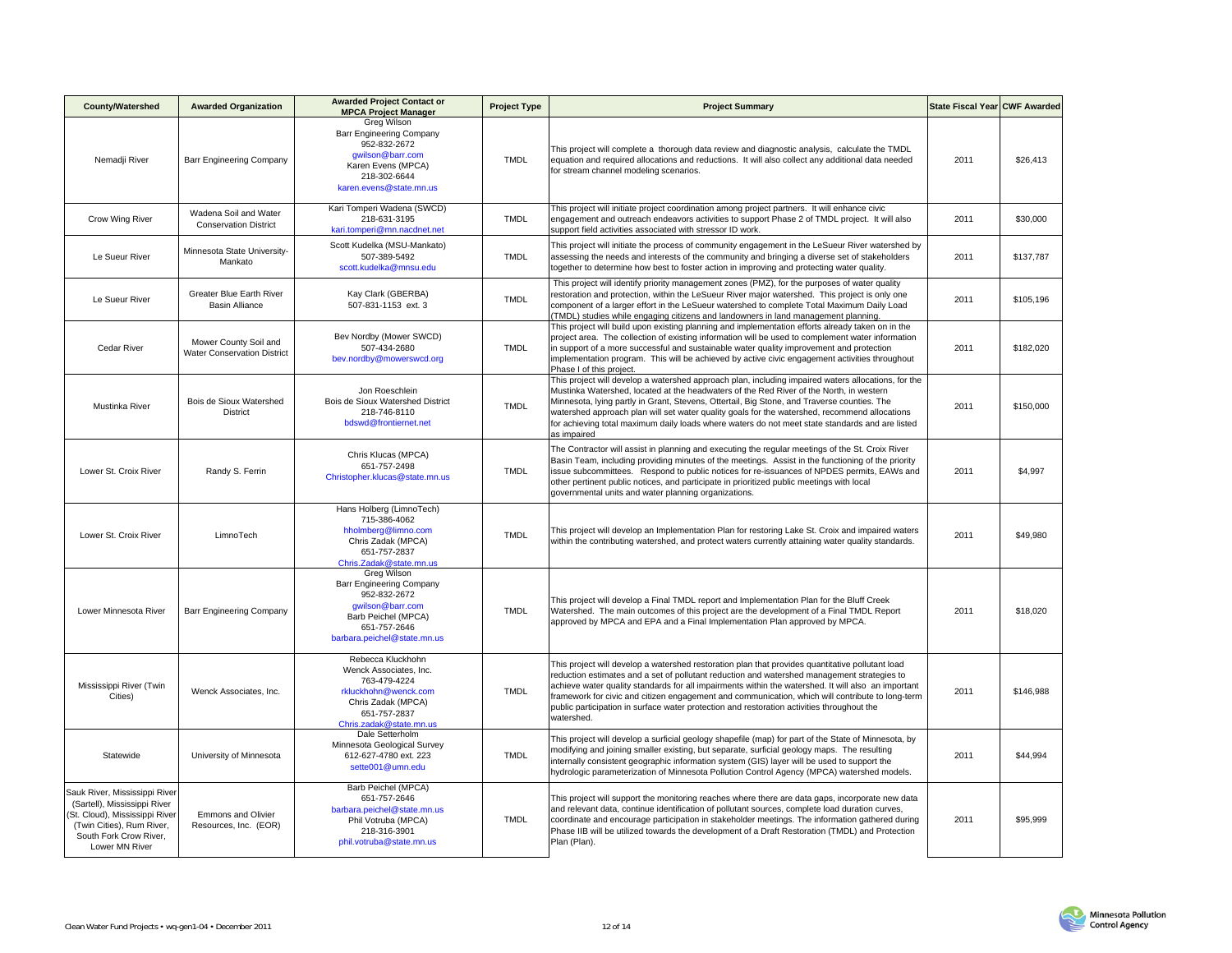| <b>County/Watershed</b>                                                                                                                                                                                               | <b>Awarded Organization</b>                                      | <b>Awarded Project Contact or</b><br><b>MPCA Project Manager</b>                                                                                 | <b>Project Type</b> | <b>Project Summary</b>                                                                                                                                                                                                                                                                                                                                                                                                                                                    | State Fiscal Year CWF Awarded |           |
|-----------------------------------------------------------------------------------------------------------------------------------------------------------------------------------------------------------------------|------------------------------------------------------------------|--------------------------------------------------------------------------------------------------------------------------------------------------|---------------------|---------------------------------------------------------------------------------------------------------------------------------------------------------------------------------------------------------------------------------------------------------------------------------------------------------------------------------------------------------------------------------------------------------------------------------------------------------------------------|-------------------------------|-----------|
| Big Fork River, Little Fork<br>River                                                                                                                                                                                  | <b>RESPEC</b>                                                    | Charles Regan (MPCA)<br>651-757-2866<br>chuck.regan@state.mn.us                                                                                  | <b>TMDL</b>         | This project will construct, calibrate, and validate two HSPF watershed models. The consultant<br>will produce HSPF models that can readily be used to provide information to support conventional<br>parameter Total Maximum Daily Load (TMDLs) at the Big Fork River and Little Fork River<br>watersheds.                                                                                                                                                               | 2011                          | \$174,579 |
| Sauk River, North Fork Crow<br>River, South Fork Crow<br>River                                                                                                                                                        | <b>RESPEC</b>                                                    | Charles Regan (MPCA)<br>651-757-2866<br>chuck.regan@state.mn.us                                                                                  | <b>TMDL</b>         | This project will finalize HSPF watershed model construction and complete the<br>calibration/validation process for the following three watersheds: North Fork Crow River, South<br>Fork Crow River, and Sauk River.                                                                                                                                                                                                                                                      | 2011                          | \$149,677 |
| Pomme de Terre River,<br>Redwood River, Cottonwood<br>River, Watonwan River, Le<br>Sueur River, Blue Earth<br>River, Minnesota River-<br>Mankato, Lower Minnesota<br>River, Red River of the North-<br>Sandhill River | <b>RESPEC</b>                                                    | Charles Regan (MPCA)<br>651-757-2866<br>chuck.regan@state.mn.us                                                                                  | <b>TMDL</b>         | This project will complete spatial and temporal revisions of 6 HSPF models, the recalibration and<br>validation of 7 watershed HSPF models, and the revision of the drainage network and point<br>source representation of the Pomme de Terre HSPF model.                                                                                                                                                                                                                 | 2011                          | \$214,963 |
| Mustinka River, Bois de<br>Sioux River                                                                                                                                                                                | Emmons and Olivier<br>Resources, Inc. (EOR)                      | Mike Vavricka (MPCA)<br>218-846-8137<br>michael.vavricka@state.mn.us                                                                             | <b>TMDL</b>         | This project will complete the development of two watershed HSPF models for the Mustinka River<br>and Bois de Sioux River watersheds. These calibrated and validated executable models will<br>simulate hydrology at the 12-digit HUC subbasin scale.                                                                                                                                                                                                                     | 2011                          | \$135,000 |
| Chippewa River                                                                                                                                                                                                        | Emmons and Olivier<br>Resources, Inc. (EOR)                      | Tim James (MPCA)<br>218-846-8103<br>tim.james@state.mn.us                                                                                        | <b>TMDL</b>         | This project will develop feasibility analysis, a drawdown plan for Malmedal Lake and an analysis<br>of available options for fish barriers in the watersheds of Malmedal Lake and Strandness Lake.                                                                                                                                                                                                                                                                       | 2011                          | \$25,443  |
| Red Lake River                                                                                                                                                                                                        | Red Lake Watershed District<br>(RLWD)                            | Corey Hanson (RLWD)<br>218-681-5800<br>coreyh@wiktel.com<br>Jim Courneya (MPCA)<br>218-846-8105<br>jim.courneya@state.mn.us                      | <b>TMDL</b>         | This project Phase will collect data, background information, and watershed characteristics within<br>the Red Lake River watershed. This information will be documented within the framework of early<br>draft TMDL Reports (with background information, but no load calculations) for impaired reaches<br>within this watershed and early draft protection plans for the areas in the watershed that are not<br>currently impaired.                                     | 2011                          | \$150,000 |
| Sauk River                                                                                                                                                                                                            | Sauk River Watershed<br><b>District</b>                          | Lynn Nelson (Sauk River WD)<br>320-352-2231<br>lynn@srwdmn.org<br>Greg Van Eckhout (MPCA)<br>218-316-3896<br>greg.vaneckhout@state.mn.us         | <b>TMDL</b>         | This project will complete an assessment of watershed lakes and streams. The assessment will<br>include biological and stressor id analysis, which will support a summary report on lake conditions<br>and protection strategies for lakes included in this watershed study.                                                                                                                                                                                              | 2011                          | \$61,540  |
| Lake of the Woods                                                                                                                                                                                                     | Lake of the Woods Soil and<br><b>Water Conservation District</b> | Josh Stromlund (LOW)<br>218-634-1945<br>josh s@co.lake-of-the-woods.mn.us<br>Cary Hernandez (MPCA)<br>218-846-8124<br>cary.hernandez@state.mn.us | <b>TMDL</b>         | This project will support the collection and analysis of sediment core samples, from each of the<br>five bays ( Little Traverse, Big Traverse, Muskeg, Sabaskong and 4-Mile Bays), to ensure<br>adequate characterization of the P fluxes from deposited sediment and equilibrium P fluxes from<br>re-suspended sediment.                                                                                                                                                 | 2011                          | \$31,714  |
| Chippewa River                                                                                                                                                                                                        | Chippewa County                                                  | Kylene Olson (Chippewa Cty)<br>320-269-2139 ext. 116<br>kylene@chippewariver.org<br>Joseph Hauger<br>507-476-4273<br>joseph.hauger@state.mn.us   | <b>TMDL</b>         | This project will complete a comprehensive and sustainable Major Watershed Restoration and<br>Protection Strategies report for the Chippewa River, its tributary streams, and the many lakes in<br>the Chippewa River watershed that is understandable and adoptable by local units of government<br>and residents.                                                                                                                                                       | 2011                          | \$286,113 |
| Sand Hill                                                                                                                                                                                                             | Sand Hill River Watershed<br><b>District</b>                     | Dan Wilkins (SHRWD)<br>218-945-3213<br>shrwd@gvtel.com<br>Cary Hernandez (MPCA)<br>218-846-8124<br>cary.hernandez@state.mn.us                    | <b>TMDL</b>         | This first phase of project will define the existing watershed conditions; identify gaps in existing<br>data; design and implement a plan to address data gaps; incorporate gap data into watershed<br>description; quide development of the HSPF model; establish citizen advisory, technical advisory<br>and locally-based focus groups; research and design an education and outreach strategy; and<br>design and deploy the tools and methods to employ the strategy. | 2011                          | \$178,139 |
| Mississippi River, Mississippi<br>River (Red Wing), St. Croix<br>River (Stillwater), Rum River<br>Minnesota River<br>(Shakopee), North Fork<br>Crow River, South Fork<br><b>Crow River</b>                            | LimnoTech                                                        | Hans Holmberg, P.E. (LimnoTech)<br>715-386-4062<br>hholmber@limno.com<br>Brooke Asleson (MPCA)<br>651-757-2205<br>brooke.asleson@state.mn.us     | <b>TMDL</b>         | This project will complete a chloride management plan which will lay out a strategy for addressing<br>chloride impacts to our surface waters for the 7-county metropolitan area. This chloride<br>management plan will satisfy EPA requirements for impaired waters, address waters not yet<br>listed, and develop a strategy to protect waters that are currently meeting the water quality<br>standards.                                                                | 2011                          | \$50,240  |

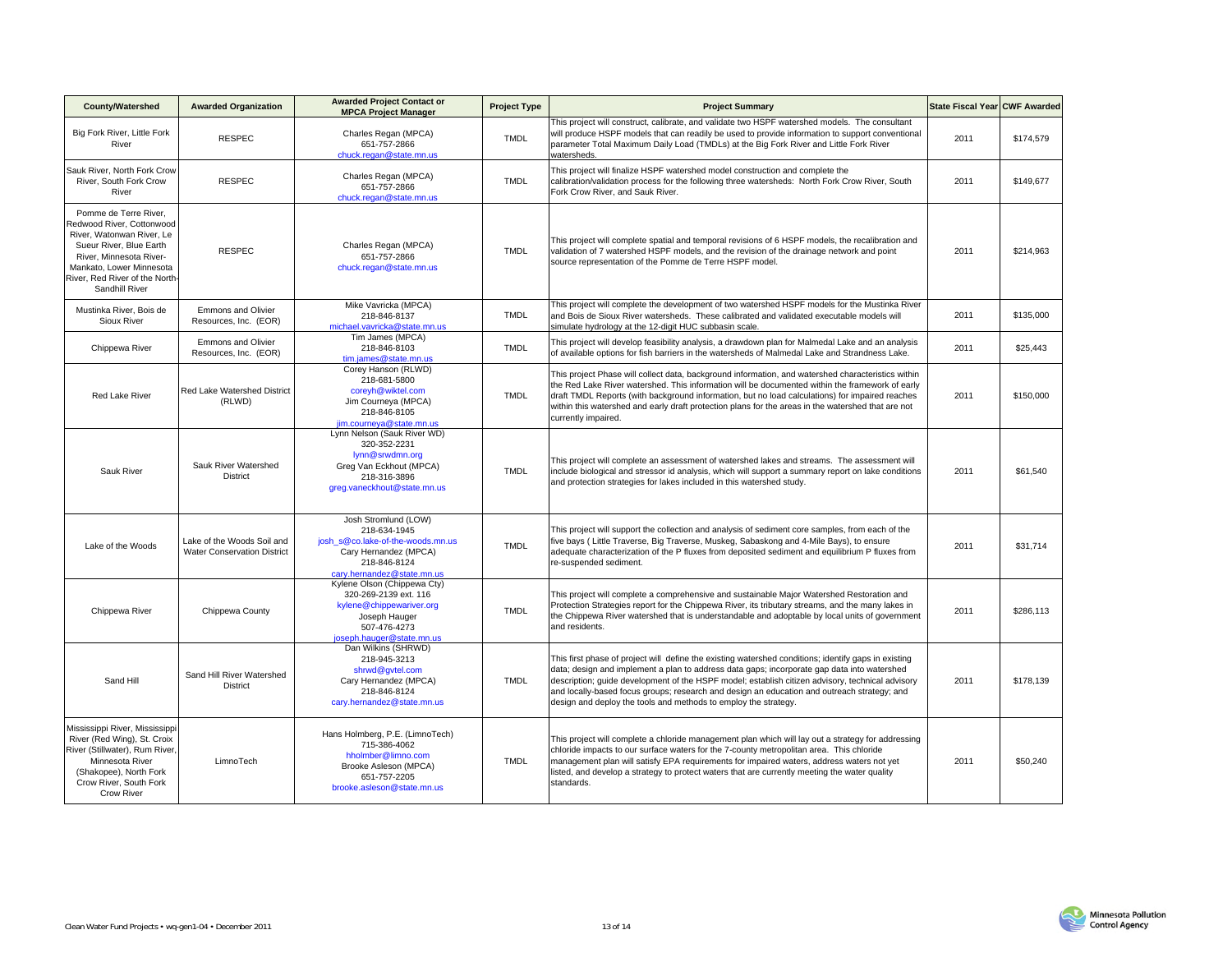| <b>County/Watershed</b>                                                                                                                                                                     | <b>Awarded Organization</b> | <b>Awarded Project Contact or</b><br><b>MPCA Project Manager</b>                                                                                        | <b>Project Type</b> | <b>Project Summary</b>                                                                                                                                                                                                                                                                     | <b>State Fiscal Year CWF Awarded</b> |          |
|---------------------------------------------------------------------------------------------------------------------------------------------------------------------------------------------|-----------------------------|---------------------------------------------------------------------------------------------------------------------------------------------------------|---------------------|--------------------------------------------------------------------------------------------------------------------------------------------------------------------------------------------------------------------------------------------------------------------------------------------|--------------------------------------|----------|
| Mississippi River, Mississippi<br>River (Red Wing), St. Croix<br>River (Stillwater), Rum River,<br>Minnesota River<br>(Shakopee), North Fork<br>Crow River, South Fork<br><b>Crow River</b> | Fortin Consulting           | Connie Fortin (Fortin Consulting)<br>763-478-3606<br>connie@fortinconsulting.com<br>Brooke Asleson (MPCA)<br>651-757-2205<br>brooke.asleson@state.mn.us | <b>TMDL</b>         | This project will provide the MPCA and all local partners in the Twin Cities Metropolitan Area<br>(TCMA) the information and tools necessary to improve and/or maintain water quality with<br>respect to chloride for the 7-county metropolitan area during the winter maintenance period. | 2011                                 | \$63,946 |

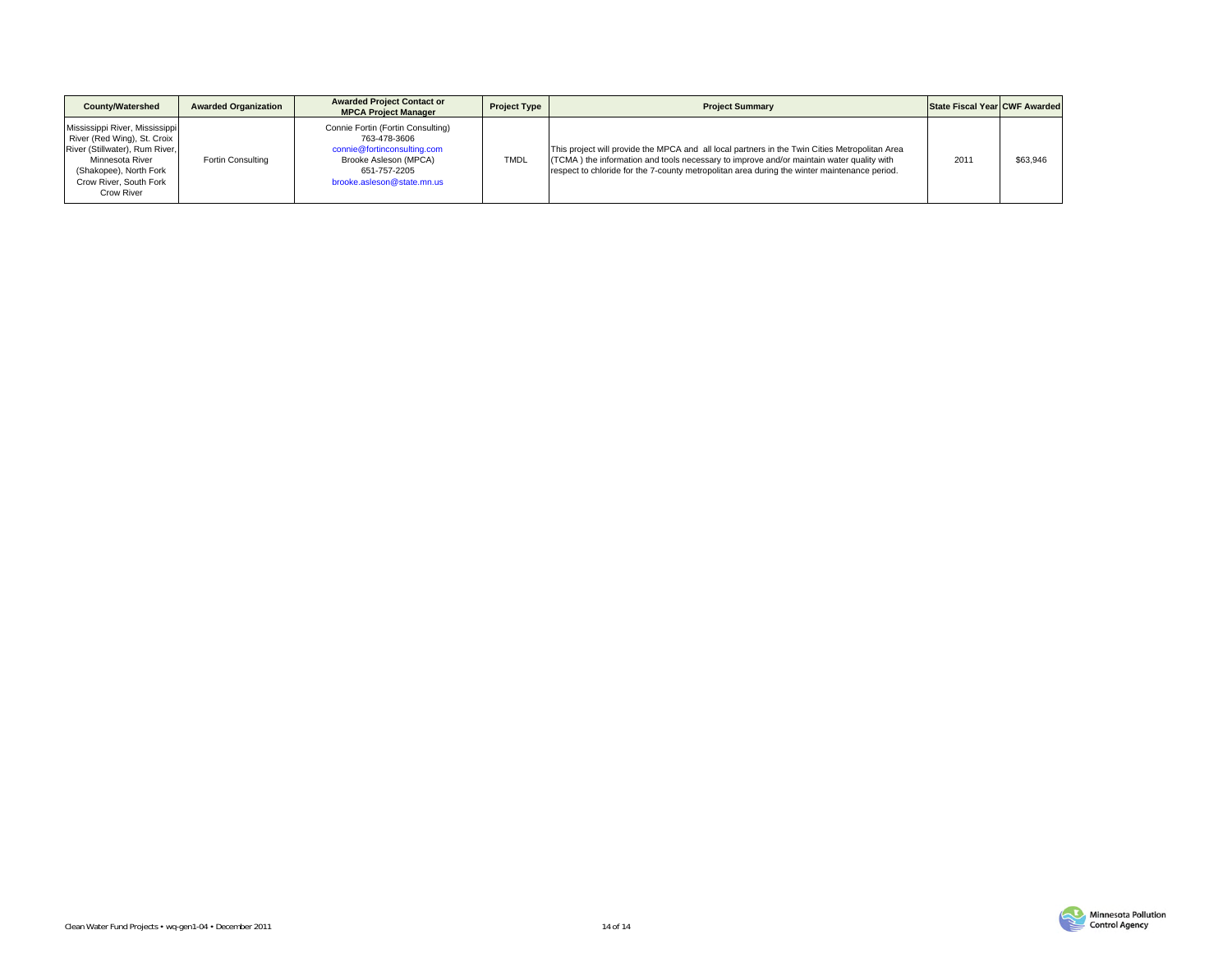### **Appendix C: Funded projects, 2012-2013**

executed, an updated version of this spreadsheet will be posted at www.pca.state.mn.us/aj0r3d5. This listing represents all project contracts executed as of January 4, 2012. As additional contracts are executed, an updated version of this spreadsheet will be posted at <u>www.pca.state.mn.us/aj0r3d5.</u><br>Clean Water Fund Expenditure Report • January 2012<br>Clean Water Fund Expenditure Report • January 2012